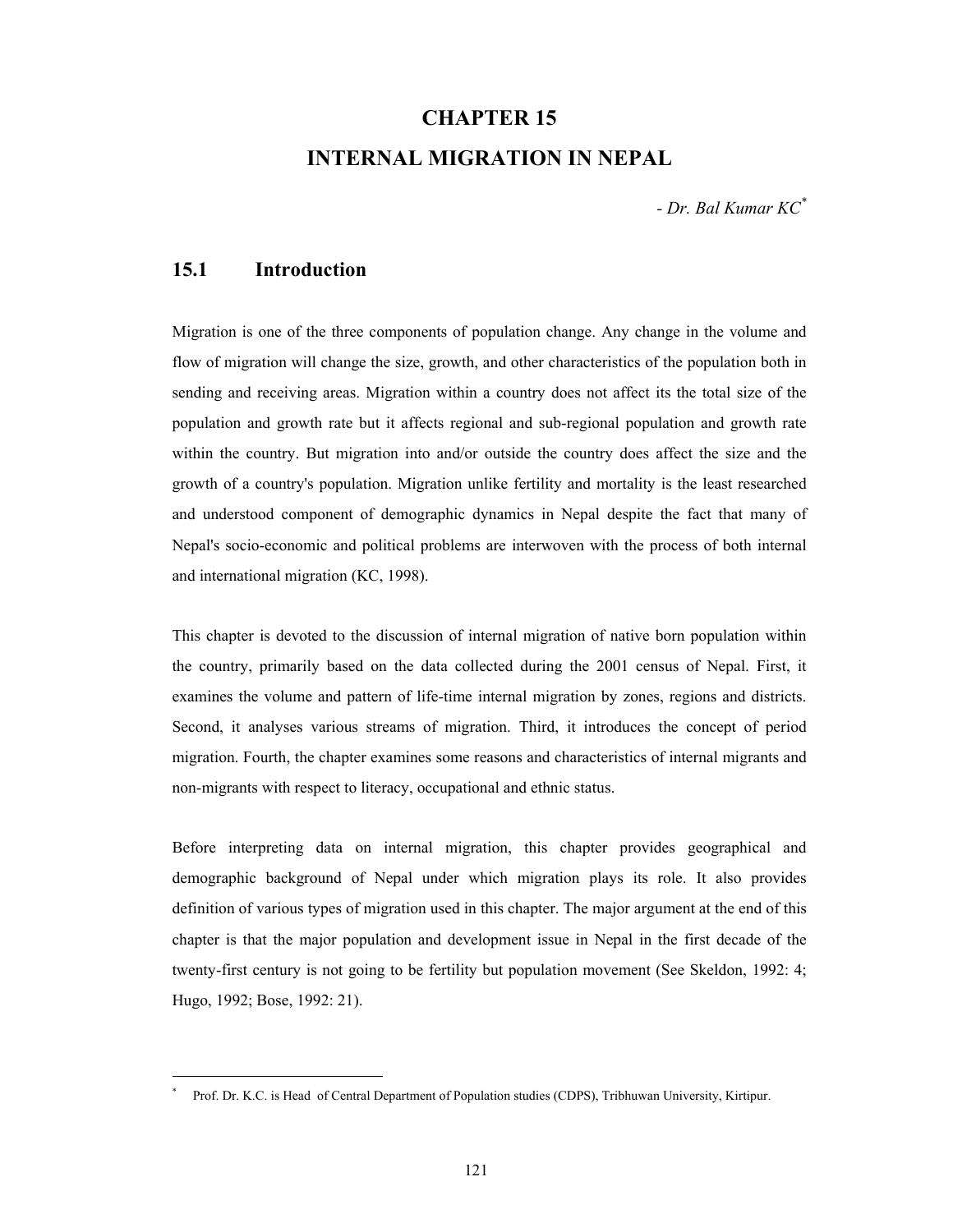#### **15.1.1 Geographical Background**

Nepal is an independent country situated on the southern slopes of the middle Himalayas. It stretches over a length of 885 kilometers (east-west) and a width of 145 to 241 kilometers (northsouth) surrounded by the sparsely populated Tibetan autonomous region of China in the north and India in the east, south (Gangetic plain) and west. The country is divided into three ecological zones namely mountain, hills and Tarai (Figure 15.1). These zones are broad bands of elongated horizontal regions, each separated by a combination of altitude, climate, district boundaries and drainage basins from south to north and east to west.



**Figure 15.1: Three zones, five development regions, 15 sub-regions and 75 districts, Nepal** 

The mountain zone ranging in altitude from 4,877 meters to 8,848 meters has sixteen administrative districts. Out of the total area of 147,181 square kilometers of land space area of sovereign Nepal, the mountain zone occupies 35.2 per cent land space with a density of population of only 32.6 persons per square kilometer [CBS, 2002: 1]. Most part of this zone falls under the lap of high Himalayas with hostile climate (temperate to cool temperate) with snowy mountains and peaks. This zone generally inhabits people in agglomerated settlements located far apart from one another. This zone had only 7.3 per cent of the total population of the country (See Table 15.1).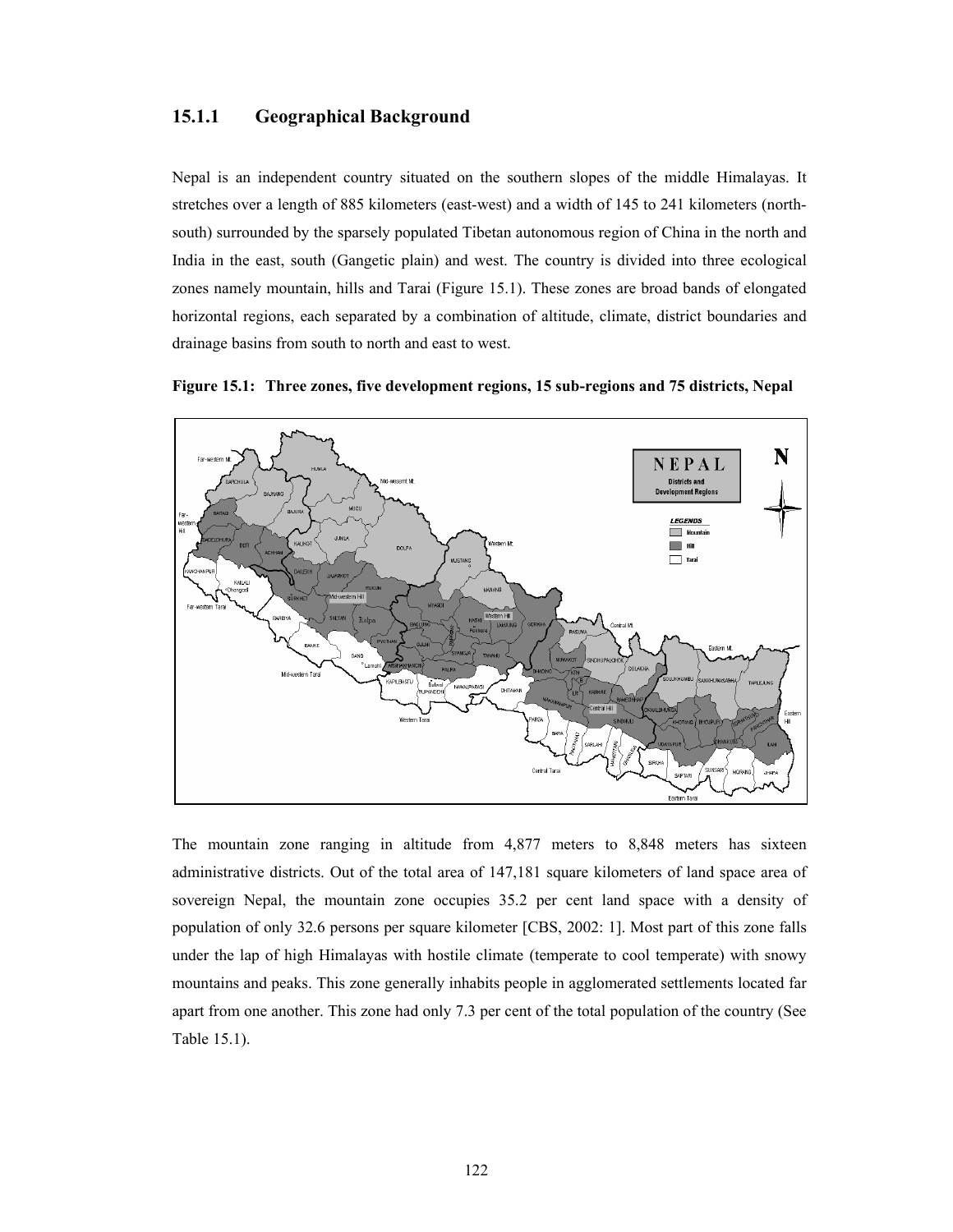The hill ranges in altitude from 610 meters to 4,877 meters with moist sub-tropical climate. It is the meeting place of people coming from the north and the south of the country. It occupies 41.7 per cent of the total area with a population density of 167.1 persons per square kilometer and has 44.3 per cent of the total population. This zone has 39 districts with many of the large urban centres in the country.

The Tarai zone ranges in altitude of less than 610 meters with humid tropical and sub-tropical climate. It has 20 districts with only 23.1 per cent of the total area of the country but has a density of population almost twice greater (329.6 persons per square kilometer) than in the hills. In 2001, this zone had accommodated 48.4 per cent of the total population of Nepal.

These ecological zones are important in the discussion of the patterns and trends of internal migration in the country. This is in the sense that there is a mountain zone with sufficient land space and sparse population due to rugged topography, sloppy terrain and inhospitable environment and there is the hill zone in between the mountain and Tarai with low agricultural productivity but is strategically located in terms of defense and development initiatives. The proportion of area and population in this hill zone almost match but high environmental degradation, landslides, deforestation, haphazard development of both rural and urban settlement have made it difficult to develop. But people of all kinds and creed join and run the mainstream of national life in this zone. The Tarai has a relatively hot climate with adequate rainfall during the monsoon season. It has rich and fertile agricultural land and has become the prime destination of the mountain and the hill people of Nepal since the very campaign of malaria eradication during the late fifties.

These three zones have been sub-divided into 15 regions on the basis of five development regions and three ecological zones. Then there are 75 administrative districts belonging to three zones and five development regions. In 2001 census, data on internal migration were provided at the district level as well as by individual towns. Nepal has now 58 urban centres located in various districts of Nepal with a total urban population 14 per cent in 2001. Rural to rural migration stream getting gradually shifted towards rural to urban followed by urban to urban and urban to rural represents different stages of development of the Nepalese population.

#### **15.1.2 Demographic Background**

In 2003, Nepal's population is estimated to have reached 25.1 million with a density of 179 persons per square kilometer [United Nations, 2003]. Nepal ranked 143rd in human development index of 2003 [UNDP, 2003]. Every two in five persons in Nepal lives below absolute poverty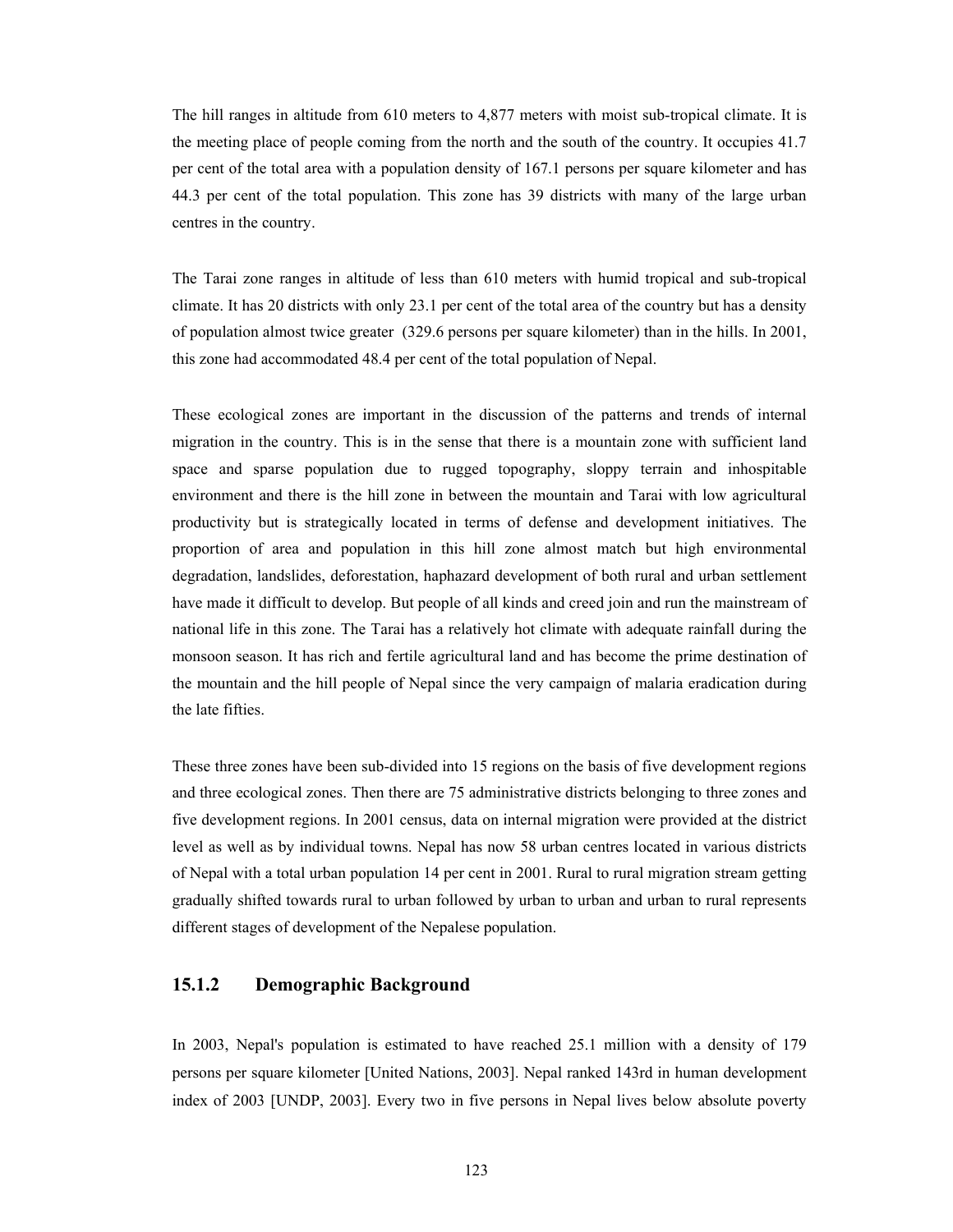line and every other person in the rural area is poor (NPC, 2003). Very high unemployment and underemployment rates of 17.4 and 32.3 per cent (NPC, 2003: 58, 99) have compelled people to remain either under severe poverty or migrate to other places within and outside the country for better opportunity for livelihood. The population of Nepal grew at an annual rate of 2.25 per cent between 1991 and 2001 (Figure 15.2) with a sex ratio of 99.8. Nepal has a huge population of females in the reproductive age group (49.2%) with high fertility rate (4.1 children per woman). Marriage among girls before the age of 18 years is prevalent. Population momentum created by the young age population (39.4% below 15 years) will contribute more to population growth and migration in the country. Eighteen per cent of all births is attributed to women under 20 years of age in Nepal (United Nations, 2003). This may severely limit the scope of reducing population growth rate and poverty in Nepal.



Nepal's demographic indicators are still very low compared to those of the other South Asian countries (See United Nations, 2003), For example, Nepal at present has a crude birth rate of 33 and a crude death rate of 10. Infant mortality rate of 64.4 and maternal mortality ratio of 539 are still very high. Mortality under age 5 years is still high at 98 (United Nations, 2003). The literacy rate for the population 6 years and above has reached 53.7 per cent, while the female literacy of the same age is very low at 42.5 per cent in 2001. Life expectancy at birth for females is now 61 years and that of males is 60.1 years, registering the life expectancy of 60.8 years for the total population in the country (CBS, 2003). Females in Nepal are slowly showing the tendency of living longer than males like in most other countries.

Nepal still has a low level of urbanization compared to many other countries in Asia. Nepal's urban centres increased from 16 in 1971, 23 in 1981, 33 in 1991 and 58 in 2001. In 2001, Nepal had 86.1 per cent rural population and 13.9 per cent urban. With increasing number of urban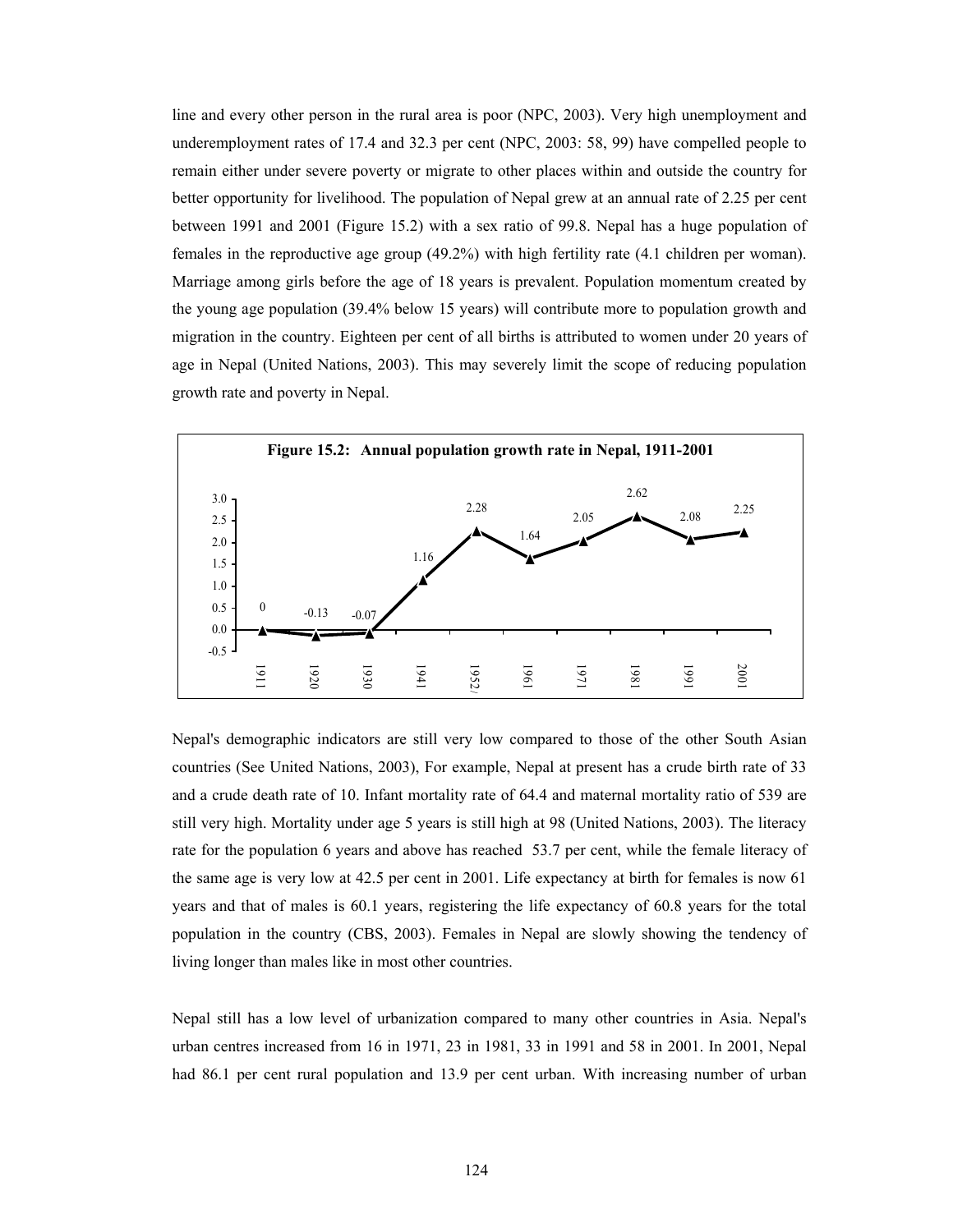centres and the level of urbanization, Nepal is experiencing increasing volume of both internal and international migration in the urban areas during the 1990s.

#### **15.1.3 Definitions**

**Migration:** Migration is a spatial mobility of people by changing usual place of residence to a well-defined destination. A migrant is a person who moves either from his place of birth to another area or keeps on moving stepwise or circular by changing his residence more or less frequently by being either seasonal, temporary, semi-permanent or permanent migrant depending upon the duration of migration and reasons for migration within a defined geographical area.

**Life-Time Migration:** A life-time migrant is one who has moved from his place of birth to the present place or destination where he is enumerated at the time of the census irrespective of the number of times he migrates.

**Migration Stream:** Number of migrants identified on the basis of their volume within a given period of time from one geographical area to another such as mountain to hill, hill to Tarai or Tarai to mountain and hill and mountain to Tarai. Another typical migration stream is usually measured on the basis of migration from rural to rural, rural to urban, urban to urban and urban to rural areas.

**In-Migrants:** In-migrants are defined as those internal migrants who have migrated to the destination from the origin. All migrants who may have migrated and settled in the destination from various origins are called in-migrants in the destination.

**Out-Migrants:** Out-migrants are those internal migrants who leave their place of origin and migrate to different destination areas. For the district or the place of origin, they are defined as out-migrants.

**Net-Migration:** Net-migration is the difference between out-migration and in-migration in any defined geographical areas within a specified period of time. Districts, for example, may have either negative or positive net-migration. With positive net-migration, the district gains more population than it sends out and with net negative migration, the district looses more population than it receives. Net-migration makes difference in the size of the population in a particular district but nationally the balance between in and out migration is zero.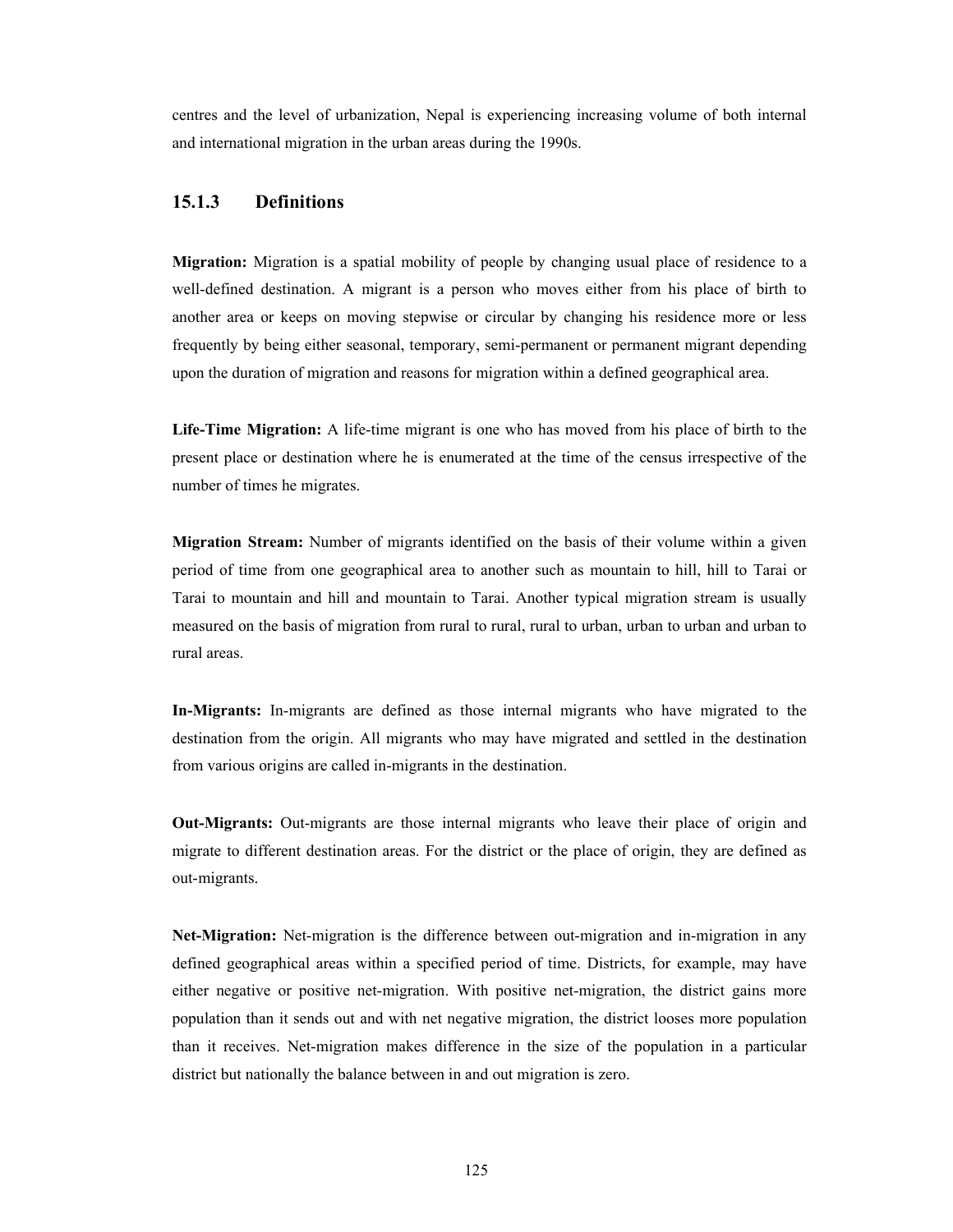**Gross Migration:** Gross migration indicates the magnitude of total mobility in a defined geographical area or district in this case. This is the sum total of in and out migration and measures the extent to which people are mobile within a certain period within the geographical boundary.

**Period Migration:** Period migration in the 2001 census of Nepal has been defined as those people 5 years and above prior to the census whose place of residence was different from the place of enumeration during the census period.

**Ecological Zones:** Census Bureau of Statistics has delimited ecological zones of Nepal on the basis of the boundary of administrative districts that are constructed with due consideration of local topography and drainage basins. The mountain has 16 districts, the hill has 39 and the Tarai has 20 districts. Inter-zonal migration here refers to migration occurring between these three zones. Thus larger the migration field, smaller is the volume of migration.

**Regions:** Regions in this study consist of the cross product of three zones and five development regions or each of the five development regions split into three sub-regions belonging to the respective ecological zone. The three zones are mountain, hill and the Tarai and five development regions are eastern, central, western, mid-western, and far-western. The total inter-regional migration volume by 15 regions becomes greater than in the case of ecological zones. As the number of migration field increases, the volume of migration also increases. It is because interregional migration within the mountain, for example, becomes intra-regional for the mountain zone and vice versa.

**Districts:** Nepal has 75 districts. The present study frequently addresses the inter-district migration. This increases the volume of migration substantially and represents intra-regional migration because one region may have several districts.

**Village and Towns:** Inter-village migration flow is not available in the 2001 census. One zone has five regions, one region has many districts, one district has many villages and one village has nine wards. Nepal has 58 designated urban areas. The census of 2001 collected migration data that are strictly defined by the district boundary. Hence, even if people moved from rural to urban and vice versa within that district, it is not recorded even though the rural and urban mobility does not get confined within the district boundary only. Smaller the field of migration, larger is the volume of migration.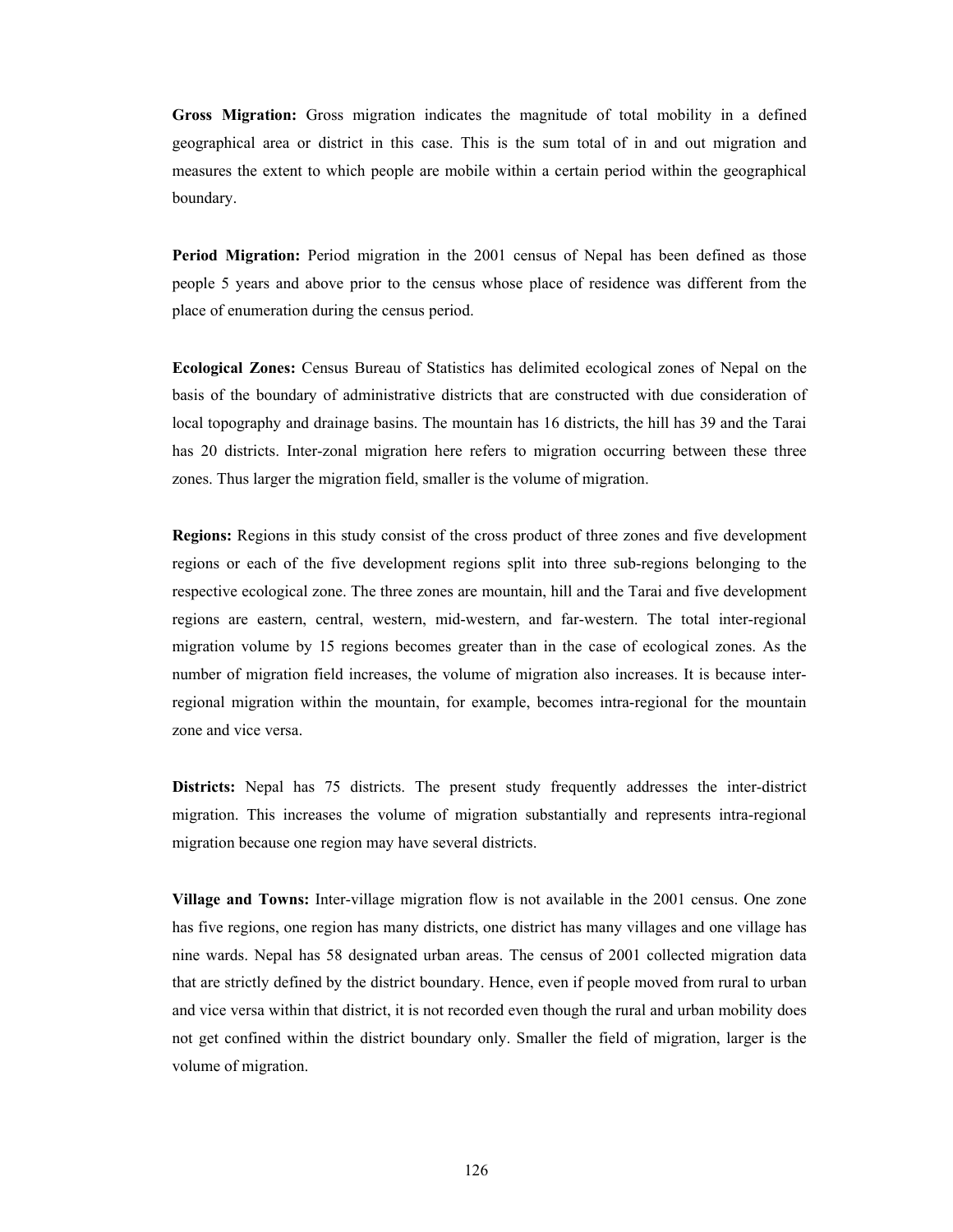## **15.2 Population Size and Growth**

The first modern census of Nepal was conducted in two phases, eastern half in 1952 and the western half in 1954. This census recorded about 8.3 million people in the country (Table 15.1, Figure 15.3). The doubling time of the population based on the 1952/54 census results was 60 years but in 2001 it came down to only 32 years.

| <b>Census Year</b> | <b>Total Population</b> | <b>Growth Rate</b> | <b>Doubling Time</b> |
|--------------------|-------------------------|--------------------|----------------------|
| 1911               | 5,638,749               |                    |                      |
| 1920               | 5,573,788               | $-0.13$            |                      |
| 1930               | 5,532,574               | $-0.07$            |                      |
| 1941               | 6,283,649               | 1.16               | 60                   |
| 1952/54            | 8,256,625               | 2.30               | 31                   |
| 1961               | 9,412,996               | 1.65               | 42                   |
| 1971               | 11,555,983              | 2.07               | 34                   |
| 1981               | 15,022,839              | 2.66               | 26                   |
| 1991               | 18,491,097              | 2.10               | 33                   |
| 2001               | 23, 151, 423            | 2.25               | 32                   |

**Table 15.1 : Population size, growth rate and doubling time, Nepal, 1961-2001** 



Source: CBS, 1995.

Source: Table 15.1.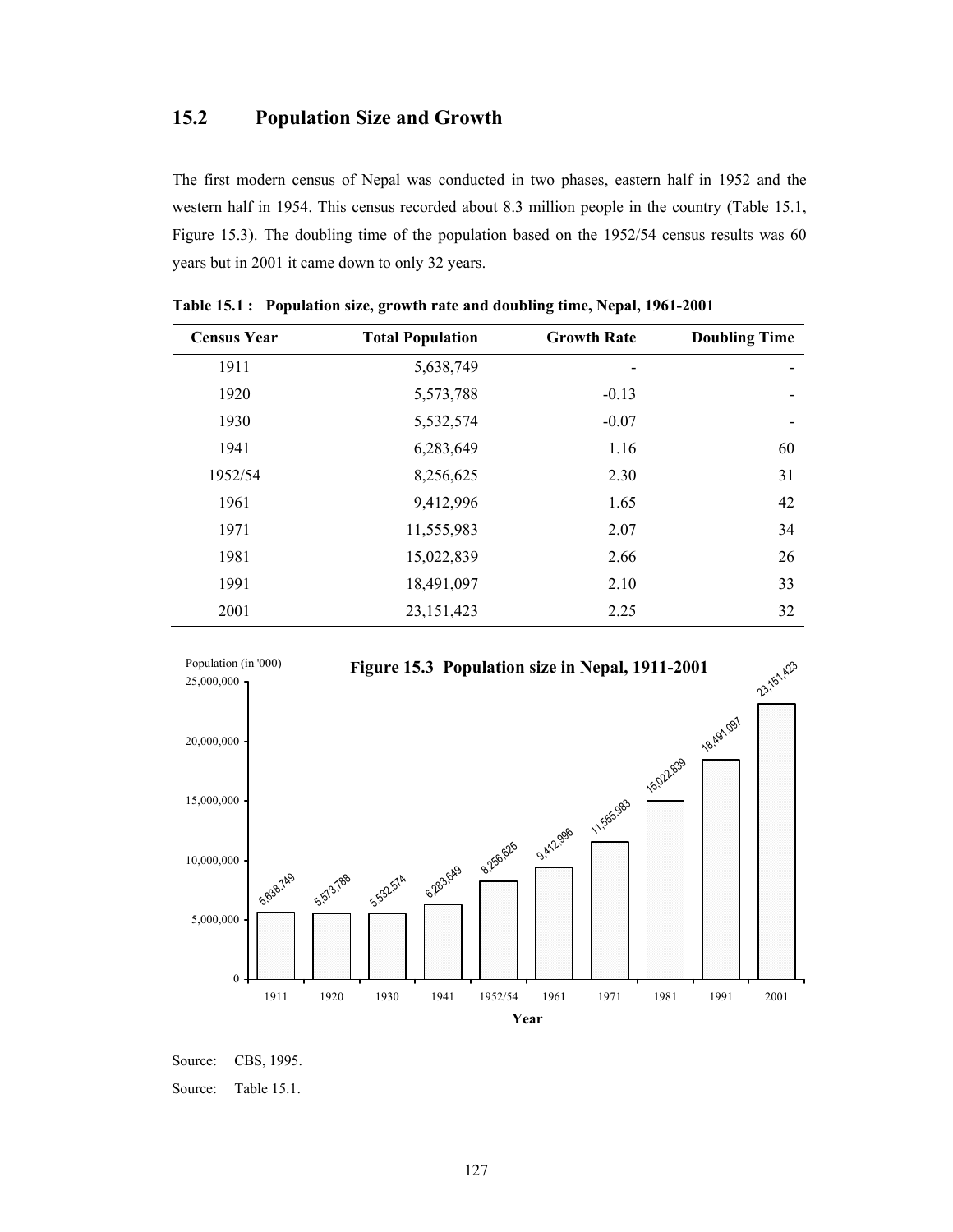#### **15.2.1 Population Distribution and Density**

According to 1991 population census the largest share of the population was found in the Tarai (46.7 %) followed by hill and mountain zones with 45.5 per cent and 7.8 per cent respectively (Figure 15.4).

#### **Figure 15.4: Distribution of population by ecological zones in Nepal, 1991 and 2001**



In terms of land area the Tarai has the lowest share of land (23.1 %), followed by hill (41.7 %) and mountain (35.2%). The mountain and hill zones had been losing their proportionate share of population while the Tarai had been gaining this share since 1950's (Table 15.2).

| <b>Region</b> | 1952/54                  | 1961                     | 1971  | 1981  | 1991  | 2001         |
|---------------|--------------------------|--------------------------|-------|-------|-------|--------------|
| Mountain      | -                        | $\overline{\phantom{0}}$ | 9.9   | 8.7   | 7.8   | 7.3          |
| Hill          | -                        | $\overline{\phantom{a}}$ | 52.5  | 47.7  | 45.5  | 44.3         |
| Tarai         | 35.2                     | 36.4                     | 37.6  | 43.6  | 46.7  | 48.4         |
| <b>Total</b>  | $\overline{\phantom{0}}$ | $\,$                     | 100.0 | 100.0 | 100.0 | <b>100.0</b> |

**Table 15.2 : Geographical distribution of population, Nepal, 1952/54-2001** 

Source: CBS, 1995.

The growth rate of population in the Tarai remained consistently higher since the inter-census period of 1961 and 1971 with a peak during 1971-1981. The growth rates of population in mountain and hill zones increased with a slight decline in the Tarai during 1991-2001 (Table 15.3).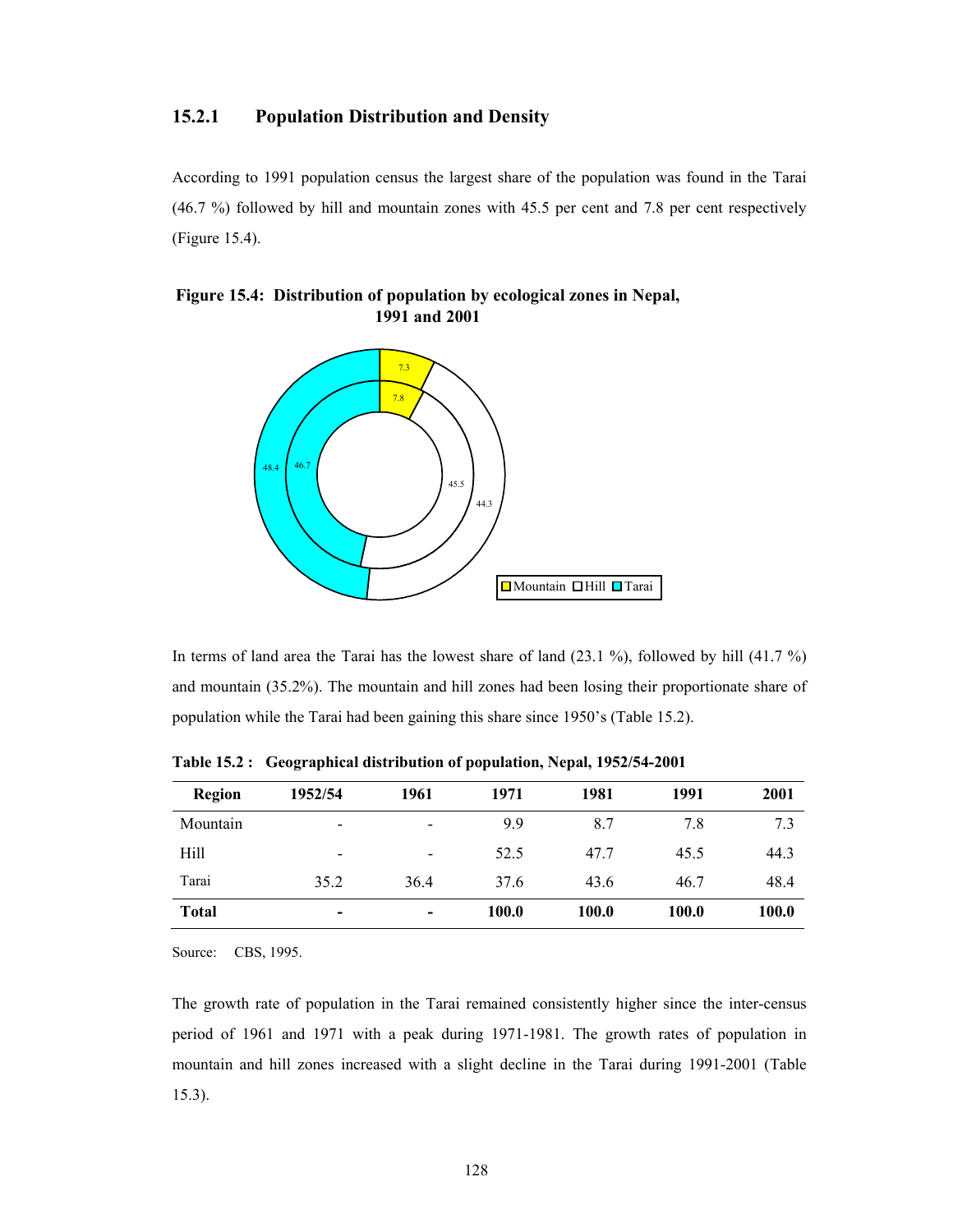|                    | <b>Ecological Zones</b>  |                          |       |              |  |
|--------------------|--------------------------|--------------------------|-------|--------------|--|
| <b>Intercensal</b> | Mountain                 | <b>Hill</b>              | Tarai | <b>Nepal</b> |  |
| 1961-1971          | $\overline{\phantom{a}}$ | $\overline{\phantom{a}}$ | 2.42  | 2.07         |  |
| 1971-1981          | 1.36                     | 1.67                     | 4.20  | 2.66         |  |
| 1981-1991          | 1.02                     | 1.62                     | 2.79  | 2.10         |  |
| 1991-2001          | 1 58                     | 2.00                     | 2.65  | 2.25         |  |

**Table 15.3 : Population growth rate by ecological zones, Nepal, 1961-1971, 1971-1981, 1981-1991, and 1991-2001** 

Source: CBS, 1995.

The uneven distribution of population has led to a high disparity in population density in different ecological zones. The Tarai zone had the highest density of population since 1952/54 followed by hills and mountains. Population density in Nepal increased dramatically over time reaching at 157 persons per square kilometer in 2001 (Table 15.4). But because of the run away population inside and outside the country, the density would probably reach at 200 persons per square kilometer by 2005. Increase in the density of population has been dramatically accelerated in all the ecological zones in 2001 (Figure 15.5).

**Table 15.4 : Population density (persons per square kilometre) of Nepal in different censuses by ecological zones** 

| <b>Census Year</b> | <b>Mountain</b>          | Hill                     | Tarai | <b>Total</b> |
|--------------------|--------------------------|--------------------------|-------|--------------|
| 1952/54            | $\blacksquare$           | $\overline{\phantom{0}}$ | 85    | 56           |
| 1961               | $\overline{\phantom{a}}$ | $\overline{\phantom{0}}$ | 101   | 64           |
| 1971               | 22                       | 99                       | 128   | 79           |
| 1981               | 25                       | 117                      | 193   | 102          |
| 1991               | 28                       | 137                      | 254   | 126          |
| 2001               | 33                       | 167                      | 330   | 157          |

Source: CBS, 1987, 1995.

**Figure 15.5: Density of population by ecological zones, Nepal, 1991 and** 

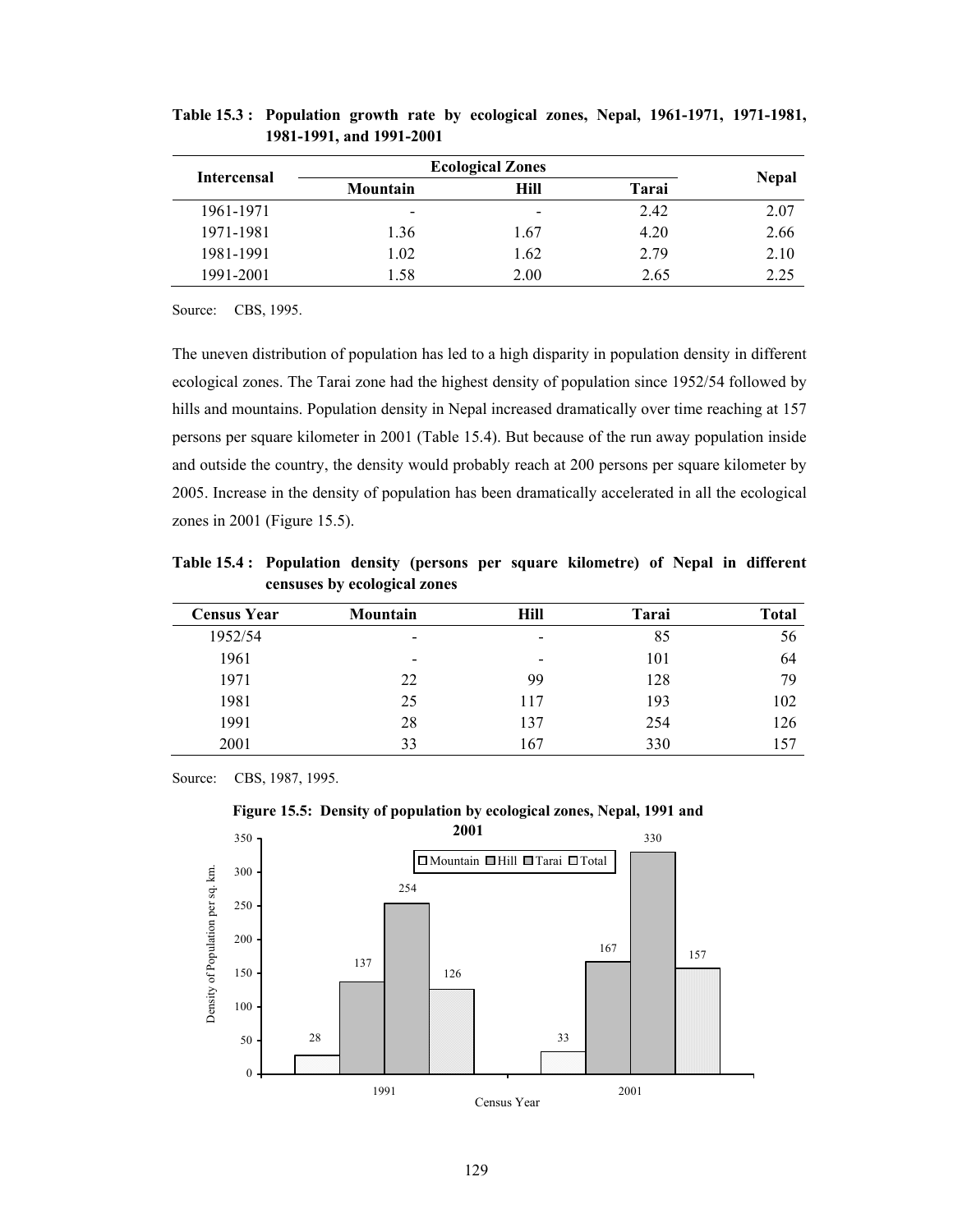## **15.3 Internal Migration**

Migration has been an important component of population redistribution in Nepal. People have been migrating from rural-to-rural and rural-to-urban areas in search of employment and educational opportunities. Occasional natural calamities like floods and landslides have also forced people to flee from their birth place to other potential areas for their livelihood. Internally displaced persons have remained in vulnerable situations expecting urgent rescue and help. Important causes of internal migration in Nepal have been poverty, inequitable distribution of income, unemployment, difficult livelihood, and food insecurity.

#### **15.3.1 Age and Sex Structure of Migrants and Non-migrants**

Figure 15.6 shows that the age sex structure of the total population of Nepal is broad based. The 0-4 years age group is relatively narrower than the successive two age groups belonging to 5-9 and 10-14 years of age. The pyramid tapers upward getting narrower and narrower demonstrating a typical pyramid of most developing countries. The large percentage of adolescents and youth especially, among women indicates that the population in the reproductive age is both ready and about to be ready for entering reproductive years. This kind of pyramid does not allow population growth to reduce rapidly unless a vigorous population programmes are implemented for a sustained period of time.



**Figure 15.6 Age-sex structure of total population, non-migrants and migrants, Nepal, 2001**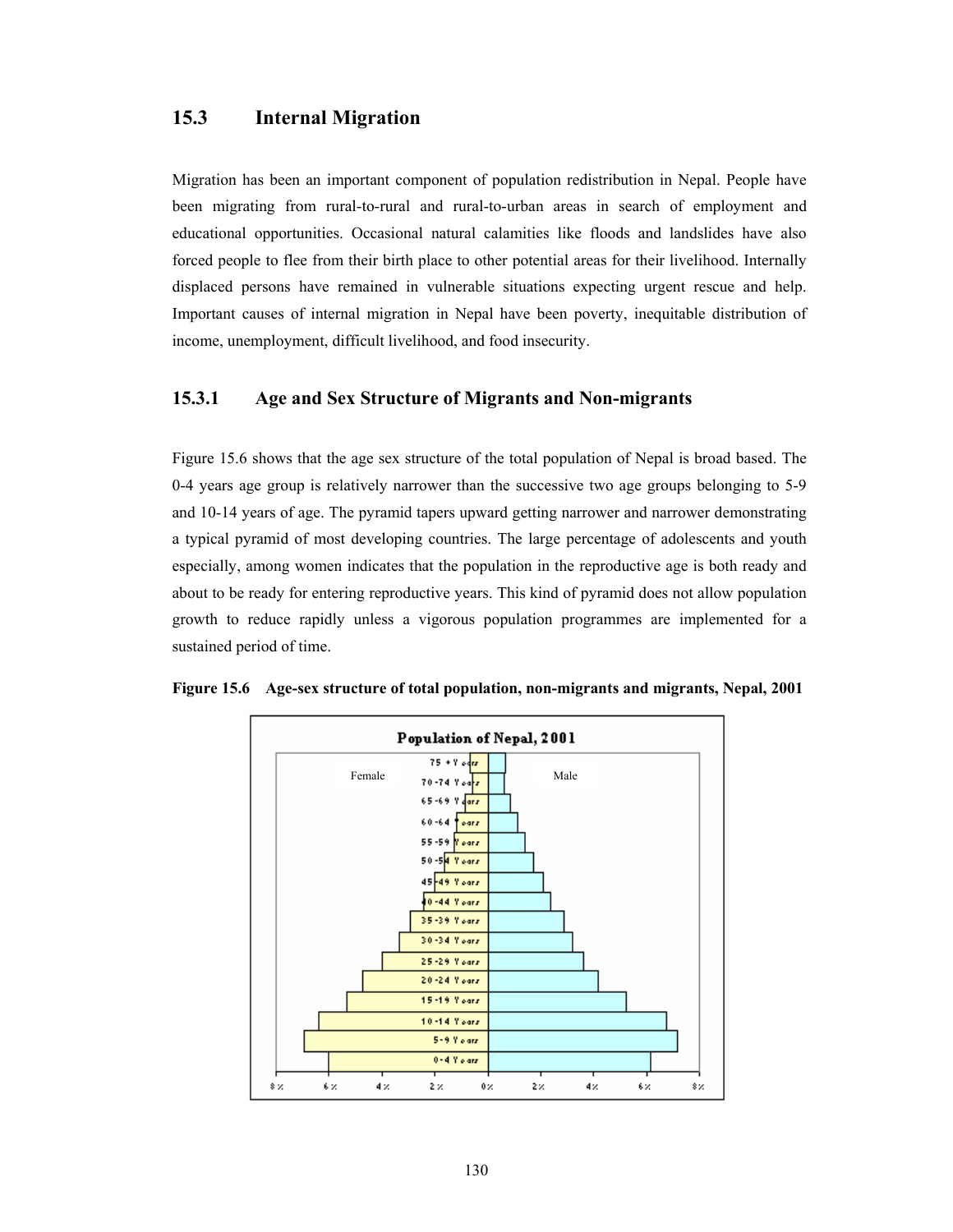

There is a significant difference between the pyramid of the total population and those of migrants and non-migrants. There is also a significant difference between the age and sex composition of migrants and non-migrants. The pyramid of non-migrants is broad based like that of the total population and it tapers upward but with a cap of 65+ years. The pyramid of migrants is narrowbased. As expected, migrants are positively selected in term of both age and sex. Especially 20-34 years age group dominates among migrants with domination of males. Surprisingly a proportion of 65+ age group looks similar to the age group 45-49 years. More economically active population, higher proportion of elderly (mostly retired) and narrow base of the pyramid among migrants are quite contrasting to the age and sex composition of non-migrants. Further analysis is needed to examine in detail the regional and district level variation in the population pyramid. However, the present picture of the age and sex composition of migrants shows that still there is a high demand for primary and secondary level schools in the rural areas of origin of migrants.

Nepal has been experiencing increasing volume of internal migration after the control of endemic malaria in the Tarai (Plain) and Inner Tarai Valleys since the early 1950s. Table 15.5 provides the volume and percentage of native-born, foreign born and inter-district and inter-regional migration from 1961 to 2001. From 1961 onward, the absolute volume of inter-district migration increased by 7 times during the last 40 years and that of inter-regional migration volume increased by 4 times since 1971. Despite broad base of native born population, the percentage increase in both inter-district and inter-regional migration has been substantial.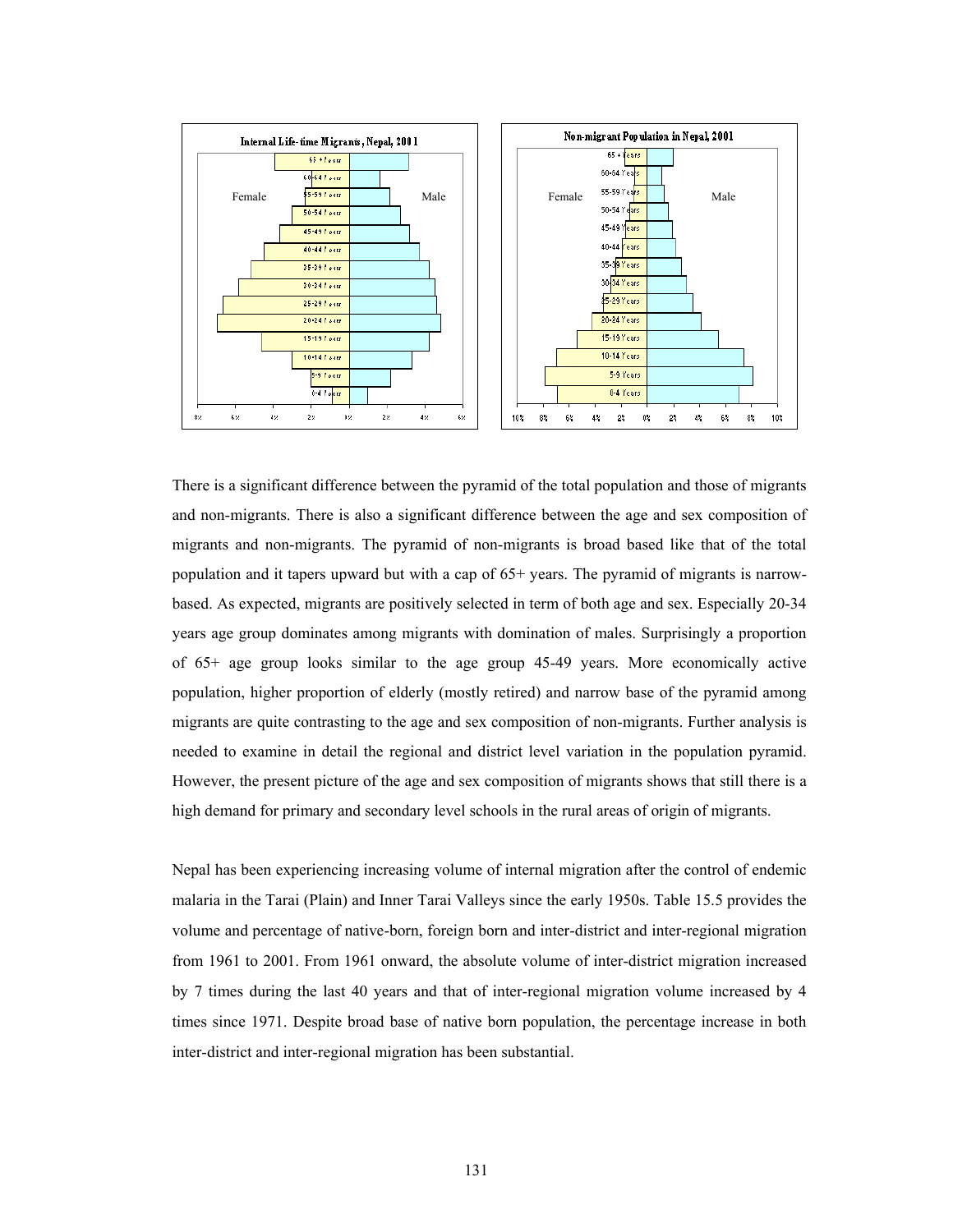| Year |    |    | <b>Districts Regions Native Born</b> | Foreign<br>Born | Inter-<br><b>District</b> | Inter-<br>Regional | Inter- | Inter-<br>District Regional |
|------|----|----|--------------------------------------|-----------------|---------------------------|--------------------|--------|-----------------------------|
| 1961 | 55 | 10 | 9,075,376                            | 337,620         | 422,402                   |                    | 4.65   |                             |
| 1971 | 75 | 10 | 11,218,535                           | 337,448         | $\blacksquare$            | 506,925            |        | 4.52                        |
| 1981 | 75 | 15 | 14,788,800                           | 234,039         | 1,272,288                 | 1.038.862          | 8.60   | 7.02                        |
| 1991 | 75 | 15 | 18,046,302                           | 439,488         | 1,736,808                 | 1.418.206          | 9.60   | 7.80                        |
| 2001 | 75 | 15 | 22.128.842                           | 608,092         | 2,929,063                 | 2.047.350          | 13.24  | 9.25                        |

**Table 15.5 : Inter-district and inter-regional life-time migration trends, Nepal, 1961-2001** 

Source: Niraula, 1995: Table 2 and CBS, 2002.

### **15.3.2 Inter-Zonal Life-Time Migrants**

The census data of 1961 showed 170,137 as inter-zonal migrants [KC, 1998], which increased to 445,128 in 1971 (Table 15.6). The loss of population due to net-migration in the mountain and hill zone was respectively 39,959 and 359,966, all gained by the Tarai (399,925).

| <b>Place of Birth</b> |                          | <b>Place of Enumeration</b> |         |         | $%$ Out-         | Net-             |  |
|-----------------------|--------------------------|-----------------------------|---------|---------|------------------|------------------|--|
|                       | Mountain                 | <b>Hill</b>                 | Tarai   | Total   | <b>Migration</b> | <b>Migration</b> |  |
| Mountain              | $\overline{\phantom{a}}$ | 15,667                      | 33,990  | 49,657  | 11.1             | $-39,959$        |  |
| Hill                  | 9,258                    | -                           | 376,074 | 385,332 | 86.6             | -359,966         |  |
| Tarai                 | 440                      | 9,699                       |         | 10,139  | 2.3              | 399,925          |  |
| Total                 | 9,698                    | 25,366                      | 410.064 | 445,128 | 100.0            |                  |  |
| % In-migration        | 2.2                      | 5.7                         | 92.1    | 100.0   |                  |                  |  |

**Table 15.6 : Inter-zonal life-time migrants, Nepal, 1971** 

Source: CBS, 2002.

In 1981, Inter-zonal migration volume more than doubled that of the inter-zonal migration volume of 1971. Out-migration from the mountain increased from 11.1 per cent to 32 per cent and that of the hill decreased from 86.6 per cent to 64 per cent (Table 15.7). Consequently, the proportion of in-migration in Tarai decreased in 1981 from the level of 1971 due to increased volume of inmigration in the hill.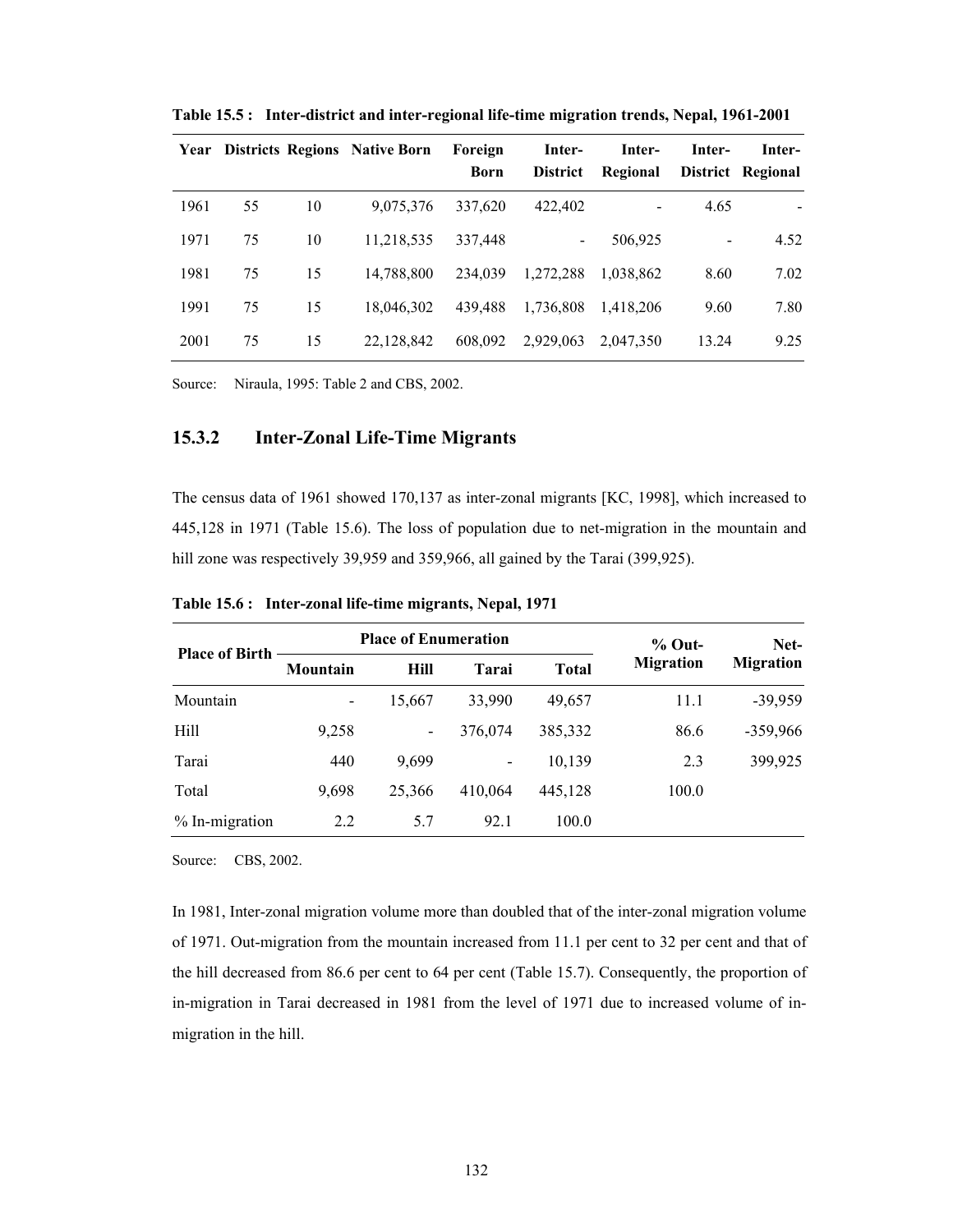|                       |                          | <b>Place of Enumeration</b> |         |         | $\frac{6}{9}$              | Net-             |
|-----------------------|--------------------------|-----------------------------|---------|---------|----------------------------|------------------|
| <b>Place of Birth</b> | Mountain                 | <b>Hill</b>                 | Tarai   |         | <b>Total Out-Migration</b> | <b>Migration</b> |
| Mountain              | $\overline{\phantom{a}}$ | 134,254                     | 162.832 | 297,086 | 32.0                       | $-261,467$       |
| Hill                  | 33,423                   | $\overline{\phantom{a}}$    | 561,211 | 594.634 | 64.0                       | $-424,711$       |
| Tarai                 | 2,196                    | 561,211                     |         | 37,865  | 4.1                        | 686,178          |
| Total                 | 35,619                   | 169,923                     | 724,043 | 929,585 | 100.0                      |                  |
| $% In-migration$      | 3.8                      | 18.3                        | 779     | 100.0   |                            |                  |

**Table 15.7 : Inter-zonal life-time migrants, Nepal, 1981** 

Source: CBS, 2002.

In 1991, the inter-zonal migration volume was 1,228,356. The Tarai gained additional 915,578 persons from the mountain and hill, whereas the mountain and the hill lost 161,655 and 653, 923 persons as result of out-migration to the Tarai (Table 15.8). The comparative picture of the magnitude of inter-zonal migration from 1971 to 2001 is presented in Figure 15.7.

|                       |                 | <b>Place of Enumeration</b> |              |              | $\%$                 | Net-             |  |
|-----------------------|-----------------|-----------------------------|--------------|--------------|----------------------|------------------|--|
| <b>Place of Birth</b> | <b>Mountain</b> | <b>Hill</b>                 | <b>Tarai</b> | <b>Total</b> | <b>Out-Migration</b> | <b>Migration</b> |  |
| Mountain              | -               | 76,503                      | 121,826      | 198,329      | 16.1                 | $-161,655$       |  |
| Hill                  | 32,003          | $\overline{\phantom{a}}$    | 895,888      | 927,891      | 75.5                 | $-753,923$       |  |
| Tarai                 | 4,671           | 97,465                      |              | 102,136      | 8.3                  | 915,578          |  |
| Total                 | 36,674          | 173,968                     | 1,017,714    | 1,228,356    | 100.0                |                  |  |
| % In-migration        | 3.0             | 14.2                        | 82.9         | 100.0        |                      |                  |  |

**Table 15.8 : Inter-zonal life-time migrants, Nepal, 1991** 

Source: CBS, 2002.

In 2001 the total volume of inter-zonal migration by three ecological zones increased to 1,727,350 persons (Table 15.9). Females constituted 51 per cent of the total inter-zonal migrants between 1991-2001 [CBS, 2003]. In 2001, mountain (-14.8 net-migration) and hill (-48 net-migration) lost 1,085,862 persons, all gained by the Tarai (+62.8 net migration). Unlike in earlier decades, the total volume of out-migration from the Tarai zone (14%) has been increasing, especially to the hills by 2.5 times than in the previous decade. In 2001, the proportion of out-migrants and inmigrants by gender is similar. Volume of inter-regional migration by 15 regions would be 2,047,350. The difference between in-and-out migration is presented in Figure 15.8 and Appendix 15.1.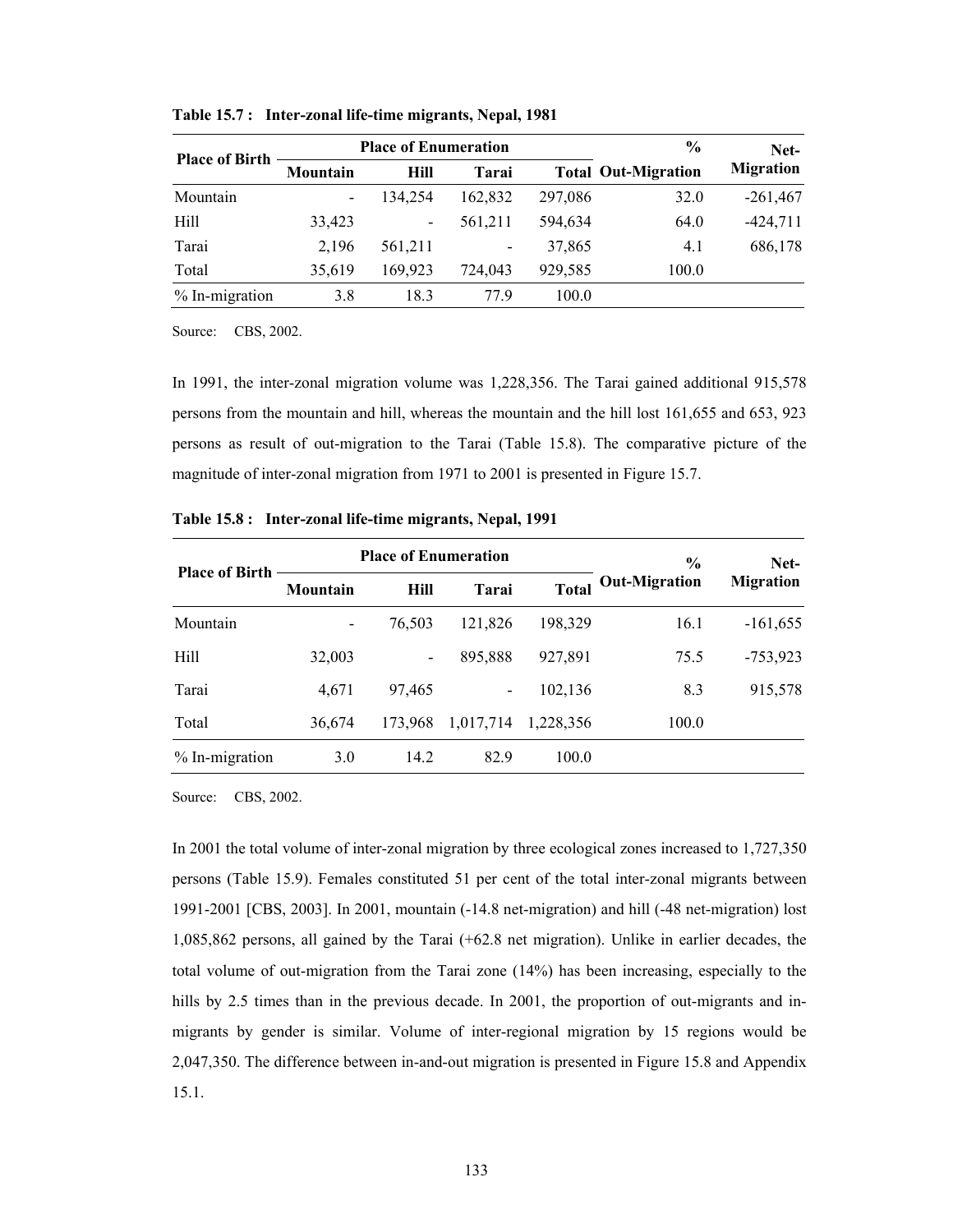

**Figure 15.7 Percentage of life-time migration by ecological zones, Nepal, 1971-2001** 

| Table 15.9: Inter-zonal migrants for both sexes, Nepal, 2001 |  |  |  |
|--------------------------------------------------------------|--|--|--|
|                                                              |  |  |  |

|           |          | <b>Destination</b> |              |              | $%$ Out-         | Net-             |
|-----------|----------|--------------------|--------------|--------------|------------------|------------------|
| Origin    | Mountain | Hill               | Tarai        | <b>Total</b> | <b>Migration</b> | <b>Migration</b> |
|           |          |                    | <b>Nepal</b> |              |                  |                  |
| Mountain  |          | 125,597            | 169,825      | 295,422      | 17.1             | $-255,103$       |
| Hill      | 33,895   |                    | 1,157,035    | 1,190,930    | 68.9             | $-830,759$       |
| Tarai     | 6,424    | 234,574            |              | 240,998      | 14.0             | 1,085,862        |
| Total     | 40,319   | 360,171            | 1,326,860    | 1,727,350    | 100.0            |                  |
| $% In-$   | 2.3      | 20.9               | 76.8         | 100.0        |                  |                  |
| migration |          |                    |              |              |                  |                  |
|           |          |                    | Male         |              |                  |                  |
| Mountain  |          | 57,170             | 84,783       | 141,953      | 16.8             | $-127,610$       |
| Hill      | 10,822   |                    | 567,513      | 578,335      | 68.4             | $-400,001$       |
| Tarai     | 3,521    | 121,164            |              | 124,685      | 14.8             | 527,611          |
| Total     | 14,343   | 178,334            | 652,296      | 844,973      | 100.0            |                  |
| $% In-$   | 1.7      | 21.1               | 77.2         | 100.0        |                  |                  |
| migration |          |                    |              |              |                  |                  |
|           |          |                    | Female       |              |                  |                  |
| Mountain  |          | 68,428             | 85,040       | 153,468      | 17.4             | $-127,511$       |
| Hill      | 23,061   |                    | 589,528      | 612,589      | 69.4             | $-430,746$       |
| Tarai     | 2,896    | 113,415            |              | 116,311      | 13.2             | 558,257          |
| Total     | 25,957   | 181,843            | 674,568      | 882,368      | 100.0            |                  |
| $% In-$   | 2.9      | 20.6               | 76.4         | 100.0        |                  |                  |
| migration |          |                    |              |              |                  |                  |

Source: CBS, 2002.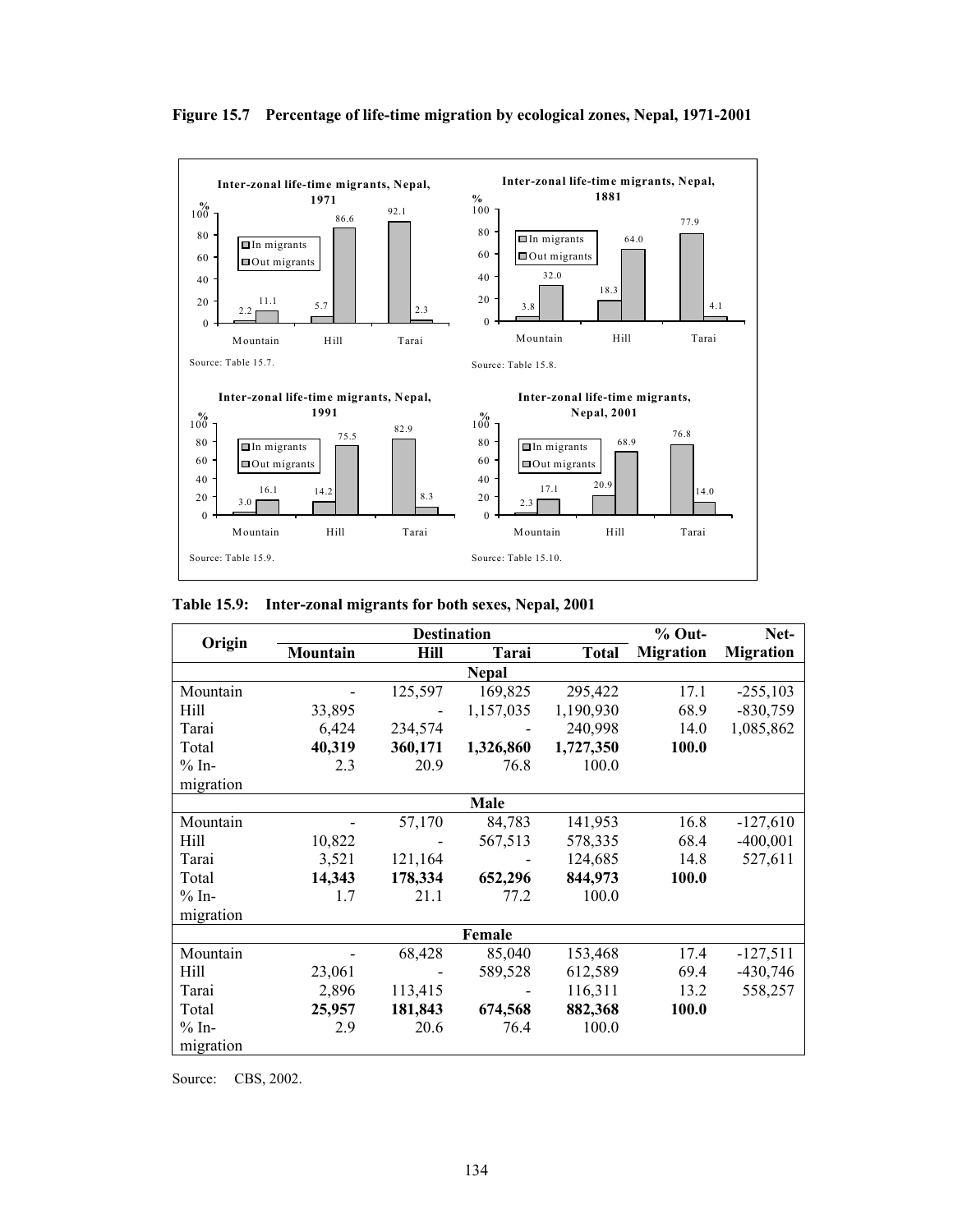

#### **Figure 15.8 Percentage of in and out-migration by 15 sub-regions, census 2001**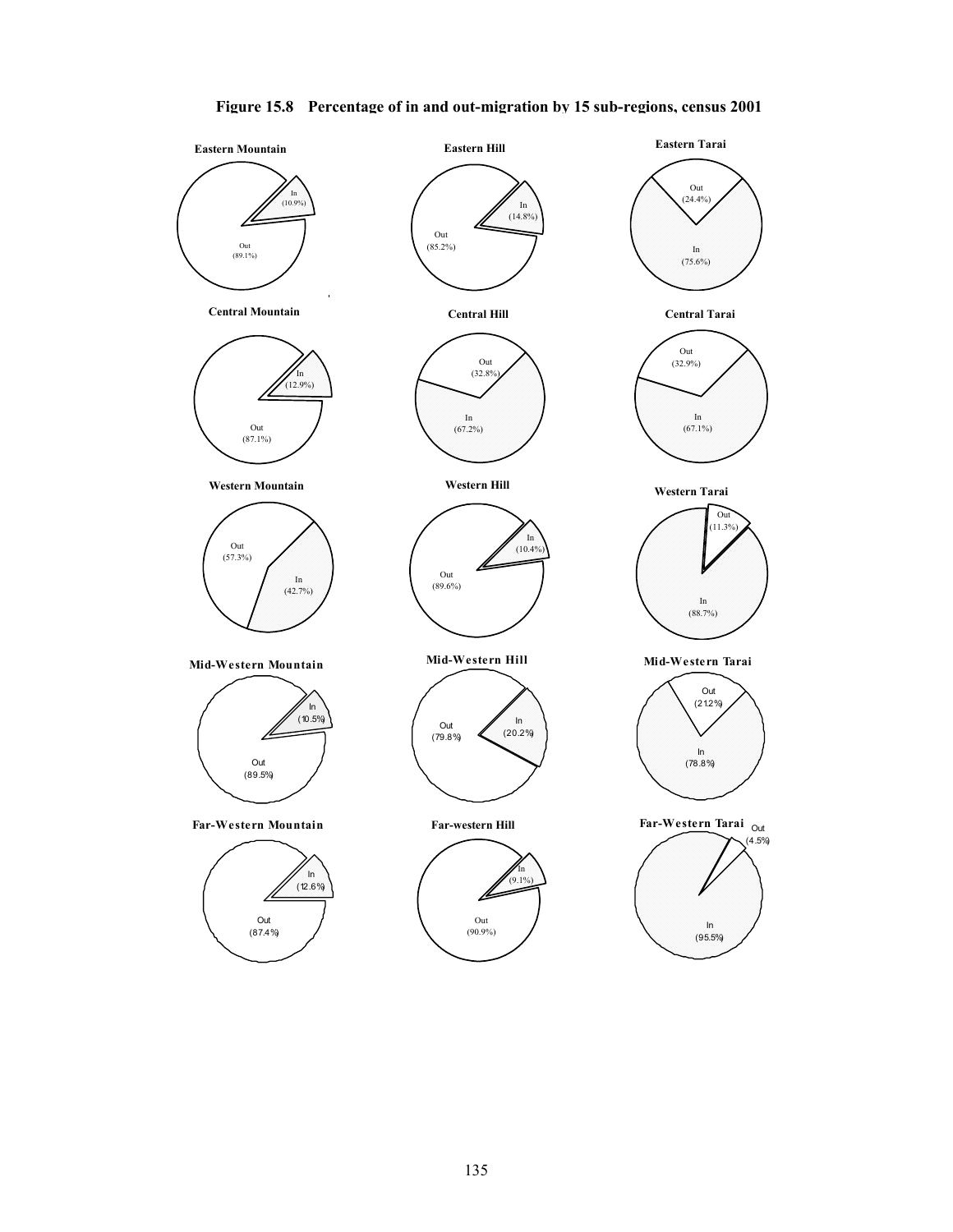#### **15.3.3 Inter-Regional Life-Time Migrants, 1981-2001**

In 1981, the total volume of life-time migrants by 15 regions constituted 1,038,862 (Table 15.10). Among the out-migrants from these 15 regions, the highest proportion originated from eastern hill (25.5%) followed by eastern mountain (22.7), central hill (14.4%), and western hill (11.5%). The major destination regions were eastern Tarai (29%), central Tarai (20.6%), western Tarai 10.7%) and far-western Tarai (8.9). The interrelationship between origin and destination is very obvious among these 15 regions. Eastern mountain sent highest number of migrants to eastern Tarai (69,869), western hill (33,890) and central hill (32,602). Majority of migrants from the central mountain was destined to central hill (10,186) and central Tarai (8,651). Migrants from the western mountain concentrated in western Tarai (22,659), central Tarai (5,953) and western hill (5,526). Majority of migrants from the mid-western and far-western mountain had their destination in far-western Tarai. Out-migrants from each of the five mountain regions have created a definite migration trajectory through which they tend to migrate to their respective hill and Tarai regions. This trajectory changed its direction in case of the mountain out-migrants were destined to central and western hill because these two regions are relatively more developed than other hill regions.

Major destination areas of the migrants from the eastern hill were eastern Tarai (76.3%) followed by eastern mountain (8%), central Tarai and central hill (3.7%). Migration trajectory from central hill to central Tarai (69.8%) and eastern Tarai (10.7%) is the most dominant. This is even more dominant in case of migrants from the western hill destined to central Tarai (42.9%) and central Tarai (42.1%). An overwhelming majority of the migrants from mid-western and far-western hill migrated to mid-western Tarai (57.1%) and far-western Tarai (22.9%), whereas far-western Tarai is the single most dominating region for receiving 87.2 per cent of the total out-migrants from farwestern hill.

The case of Tarai is different in the sense that horizontal mobility from one region to another within Tarai is prevalent in the case of eastern to central Tarai, central to eastern Tarai, and midwestern to far-western Tarai. Otherwise, out-migrants from eastern Tarai to eastern hill and central hill and from central Tarai to central and western hill created a dominant trajectory. The total magnitude of out-migration from the western and far-western Tarai is very small in number indicating that these regions are at the receiving end.

A clear migration trajectory is clearly seen in the case of the inter-regional life-time migrants in 1981. If the same trend is persisting in the successive decades can be seen in the successive periods.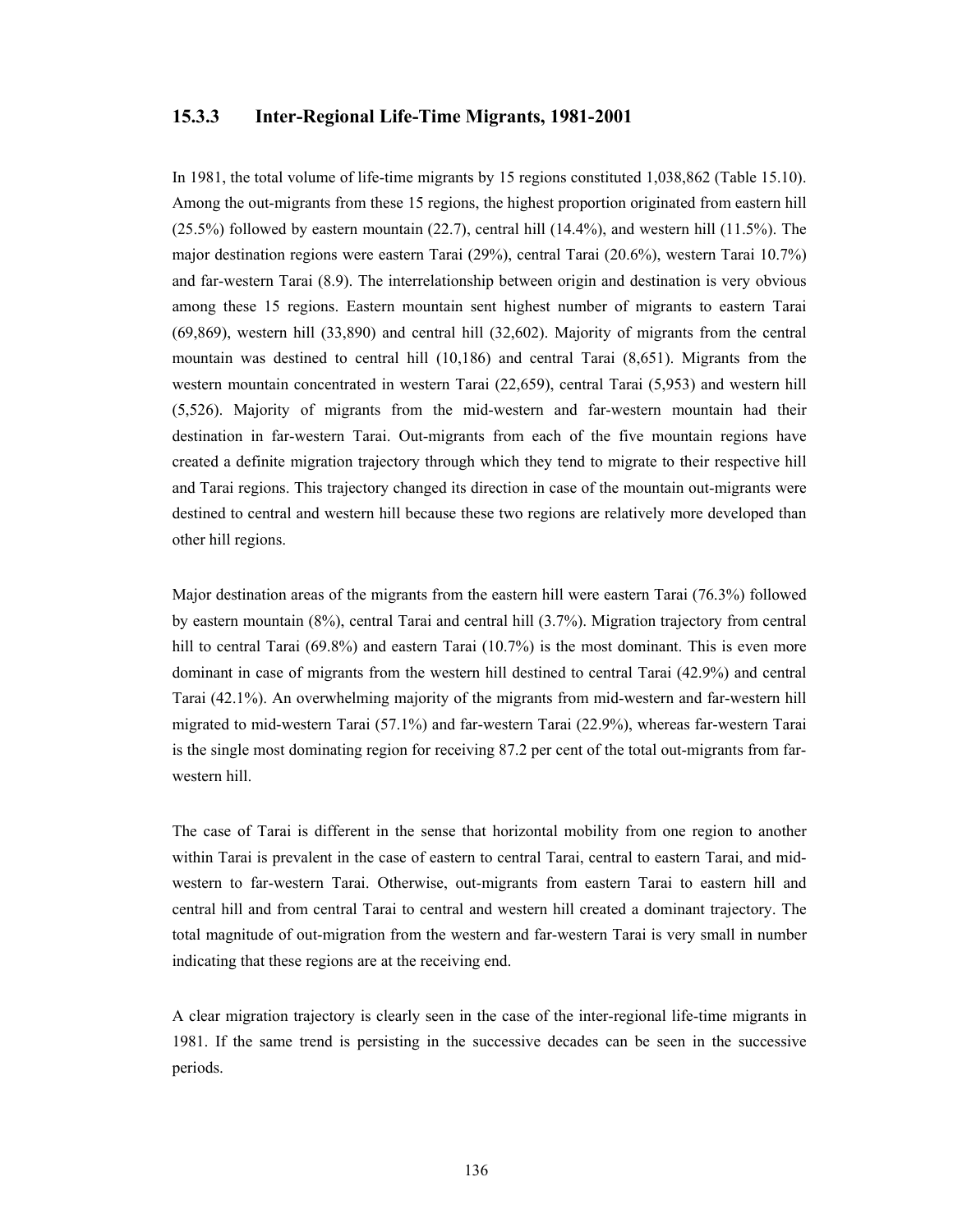|               |            |            | Mountain   |             |             |            |            | Hill       |             |             |            |            | Tarai      |                  |        | Out-                  | Per   |
|---------------|------------|------------|------------|-------------|-------------|------------|------------|------------|-------------|-------------|------------|------------|------------|------------------|--------|-----------------------|-------|
| <b>Region</b> | <b>EDR</b> | <b>CDR</b> | <b>WDR</b> | <b>MWDR</b> | <b>FWDR</b> | <b>EDR</b> | <b>CDR</b> | <b>WDR</b> | <b>MWDR</b> | <b>FWDR</b> | <b>EDR</b> | <b>CDR</b> | <b>WDR</b> | <b>MWDR FWDR</b> |        | <b>Migration</b> Cent |       |
| Mountain      |            |            |            |             |             |            |            |            |             |             |            |            |            |                  |        |                       |       |
| Eastern       |            | 5,558      | 126        | 4,655       | 6,183       | 18,220     | 32,602     | 33,890     | 18,282      | 7,971       | 69,869     | 16,939     | 9,567      | 6,402            | 5,723  | 235,987               | 22.7  |
| Central       | 53         |            | 17         | 12          | 21          | 411        | 10,186     | 400        | 102         | 90          | 1,146      | 8,651      | 224        | 241              | 182    | 21,736                | 2.1   |
| Western       | 15         | 29         |            | 49          | 21          | 96         | 1,377      | 5,526      | 138         | 100         | 415        | 5,953      | 22,659     | 1.174            | 667    | 38,219                | 3.7   |
| Mid-Western   | 12         |            | 3          |             | 651         | 37         | 185        | 508        | 1,153       | 846         | 96         | 163        | 133        | 651              | 1,466  | 5,912                 | 0.6   |
| Far-Western   | 6          |            |            | 580         |             | 33         | 131        | 61         | 65          | 1,844       | 248        | 197        | 52         | 114              | 9,900  | 13,241                | 1.3   |
| <b>Hill</b>   |            |            |            |             |             |            |            |            |             |             |            |            |            |                  |        |                       |       |
| Eastern       | 21,290     | 408        | 58         | 354         | 1,352       |            | 9,766      | 5,411      | 2,622       | 887         | 202,592    | 15,270     | 1,654      | 1,368            | 2,328  | 265,360               | 25.5  |
| Central       | 1,047      | 3,800      | 101        | 149         | 149         | 3,815      |            | 4,448      | 767         | 440         | 12,803     | 83,290     | 4,010      | 1,976            | 2,480  | 119,275               | 11.5  |
| Western       | 65         | 124        | 648        | 158         | 97          | 343        | 5,512      |            | 1,638       | 300         | 2,627      | 63,210     | 64,328     | 6,968            | 4,086  | 150,104               | 14.4  |
| Mid-Western   | 621        | 34         | 9          | 859         | 649         | 121        | 607        | 1,537      |             | 910         | 327        | 709        | 4,549      | 31,110           | 12,486 | 54,528                | 5.2   |
| Far-Western   | 17         | 11         |            | 145         | 1,274       | 52         | 330        | 134        | 2,364       |             | 347        | 264        | 173        | 97 <sup>°</sup>  | 41,285 | 47,371                | 4.6   |
| <b>Tarai</b>  |            |            |            |             |             |            |            |            |             |             |            |            |            |                  |        |                       |       |
| Eastern       | 639        | 213        | 13         | 142         | 371         | 7,414      | 4,206      | 2,399      | 2,351       | 349         |            | 18.140     | 970        | 672              | 1.076  | 38,955                | 3.7   |
| Central       | 108        | 174        | 18         | 138         | 57          | 713        | 5,123      | 6,884      | 653         | 195         | 9,715      |            | 2,651      | 1,889            | 735    | 29,053                | 2.8   |
| Western       | 23         | 39         | 78         | 34          | 32          | 99         | 761        | 1,174      | 253         | 91          | 332        | 843        |            | 613              | 300    | 4,672                 | 0.4   |
| Mid-Western   | 9          | 16         |            | 46          | 13          | 44         | 994        | 158        | 1,014       | 95          | 189        | 742        | 430        |                  | 9,486  | 13,238                | 1.3   |
| Far-Western   |            |            |            | 9           | 16          | 25         | 93         | 42         | 98          | 441         | 129        | 102        | 35         | 215              |        | 1,211                 | 0.1   |
| In-Migration  | 23,907     | 10,425     | 1,080      | 7,330       | 10,886      | 31,423     | 71,873     | 62,572     | 31,500      | 14,559      | 300,835    | 214,473    | 111,435    | 54,364           | 92,200 | 1,038,862             | 100.0 |
| Percent       | 2.3        | 1.0        | 0.1        | 0.7         | 1.0         | 3.0        | 6.9        | 6.0        | 3.0         | 1.4         | 29.0       | 20.6       | 10.7       | 5.2              | 8.9    | 100.0                 |       |

**Table 15.10: Life-time migrants by place of birth and place of enumeration for 15 Sub-regions, Nepal, 1981** 

Source: KC, 1998.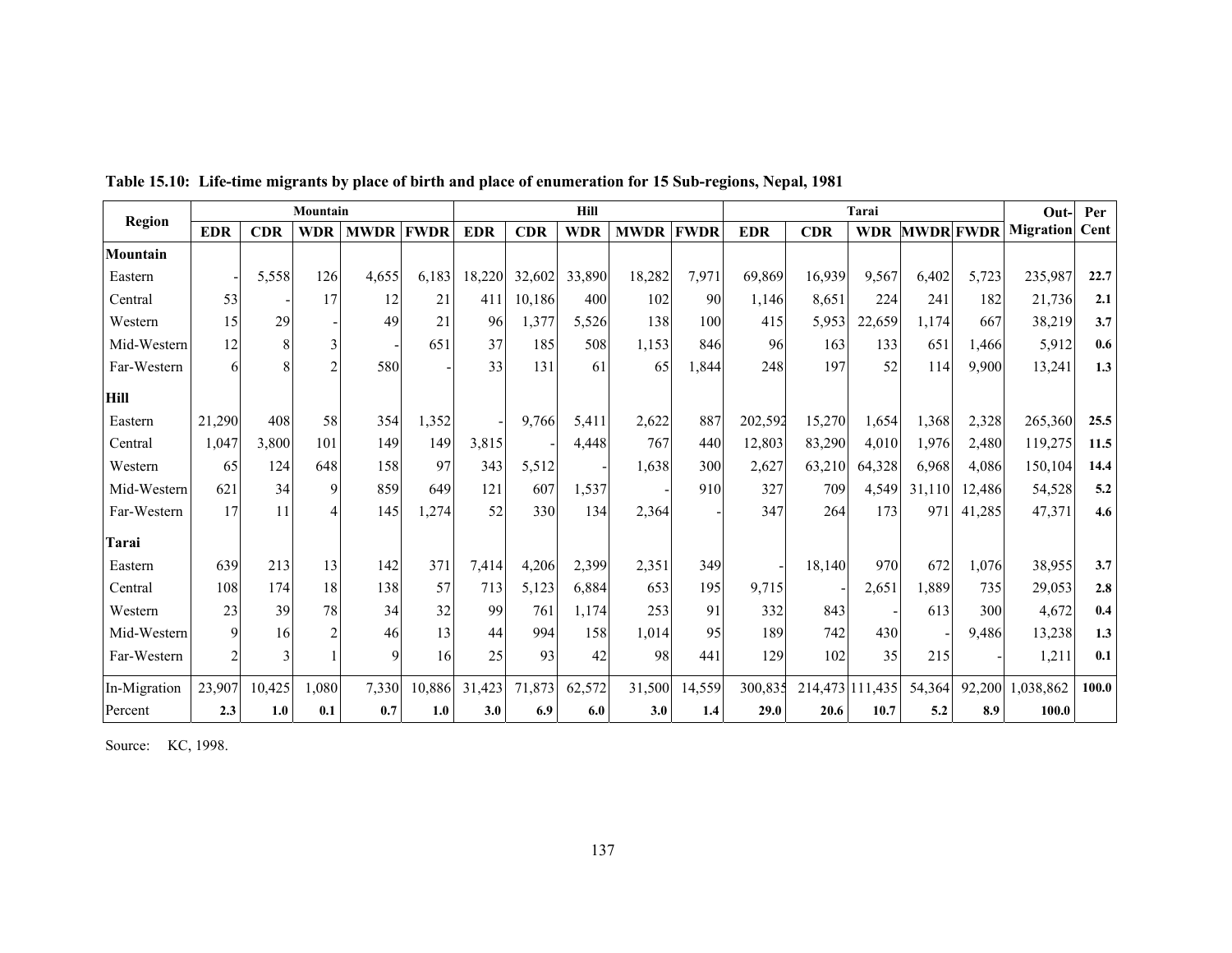In 1991, the total volume of the inter-regional migration was 1,418,206, which was bigger by 379,344 migrants than in 1981 (Table 15.11). This represented an annual growth rate of 3.1 per cent. Some significant differences have been noticed in the in-and out-migration pattern between 1981 and 1991. Out-migration from the eastern mountain was the second most dominant phenomenon from the eastern hill in 1981. The scenario of out-migration changed in 1991. The magnitude of out-migration was dominated by eastern (22.3%), western (21.6%) and central hill (21.6%). Even mid-western and far-western hill exceeded other regions in the total volume of outmigration in 1991.

Out-migrants from eastern mountain heavily concentrated in eastern Tarai (71.9%) and eastern hill (15.8). This is the first trajectory. From the central mountain, the trajectory was towards central hill (62.4%) and central Tarai (30%).

In 2001, the total volume on inter-regional migration was 2,047,350 persons with a gross migration of twice this number (4,094,700). Like in the earlier decades, the migration streams from one region to another were directed towards their own neighbouring regions (Table 15.12). Migration from eastern mountain was directed towards eastern hill (21,887), central hill (16,589) and eastern Tarai (86,028). Migration from the central mountain was directed to central hill (59,282) and central Tarai (15,123). Similarly, the destination areas for the out-migrants of midwestern and far-western mountain were mid-western and far-western hill and Tarai. The stream of out-migration from far-western mountain to far-western hill (59,282) and far-western Tarai (45,670) was much bigger than in other regions.

Migration from the eastern hill was directed, to a lesser extent, to eastern (12,499) and central mountain (8,237) and, to a greater extent, to central hill (55,212), eastern Tarai (298,929), and central Tarai (26,667). From central hill, the migration stream was dominantly directed to central Tarai (99,563) and was spread moderately to central mountain (8,237), eastern hill (6,213), western hill (15,490) and eastern (18,458), western (12,706), mid-western (6,659) and far-western Tarai (5,671). Migration from western hill was heavily concentrated in central hill (66,459) and central (106,791), western (242,852) and mid-western Tarai (29,071). Mid-western to midwestern Tarai (96,355) and far-western hill to far-western Tarai (162,316) were the dominant migration streams between neighbouring regions.

Like in the preceding decades, out-migration from five regions of Tarai was directed more to the eastern (55,798) and central hill (74152). Tarai to Tarai migration through sub-regions has been moderate with relatively more concentration in central (29,008), western (13,942) and far-western Tarai (17,797).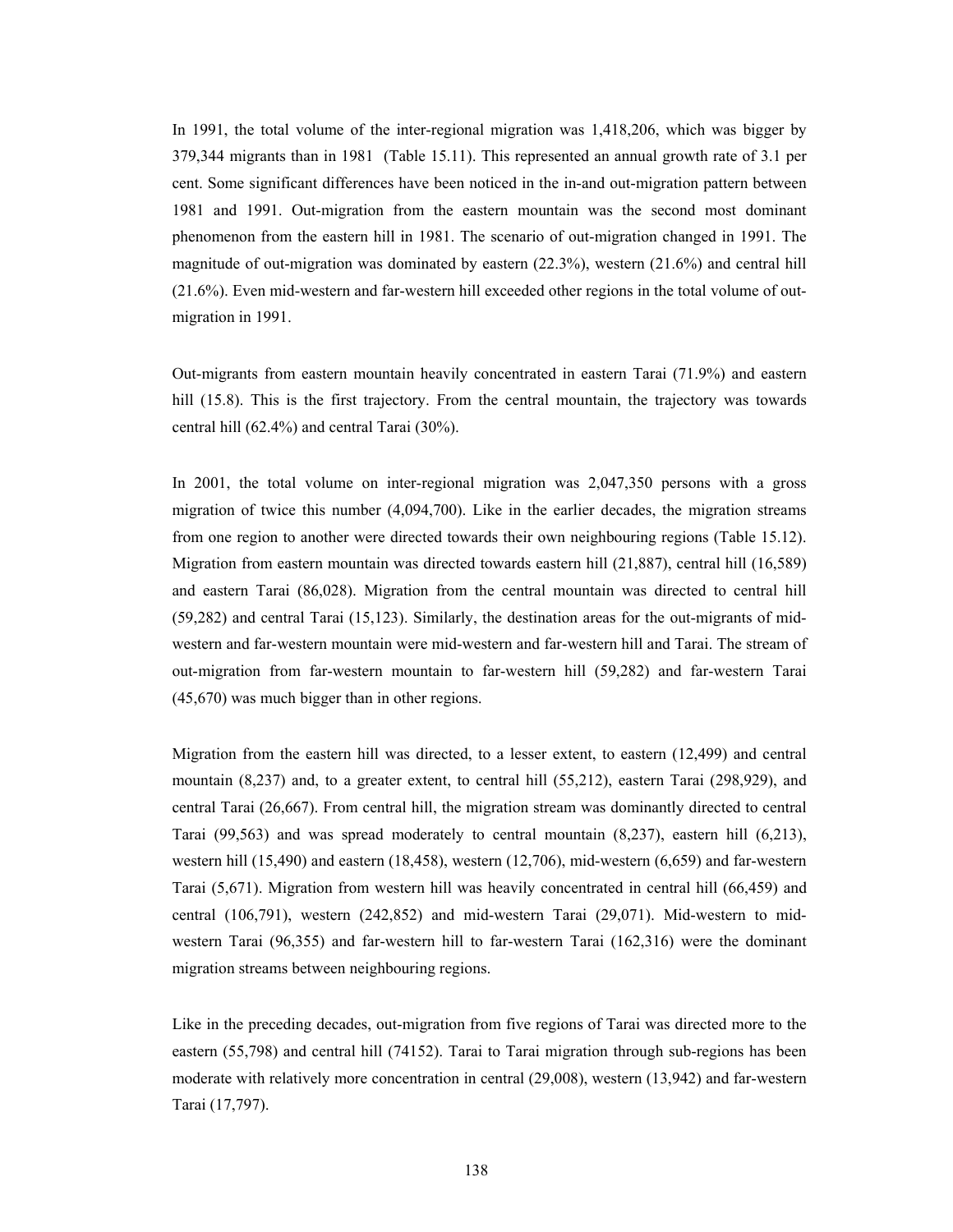|               |            |             | Mountain     |             |        |            |            | Hill       |             |             |             |                 | Tarai      |             |             | Out-             | Per         |
|---------------|------------|-------------|--------------|-------------|--------|------------|------------|------------|-------------|-------------|-------------|-----------------|------------|-------------|-------------|------------------|-------------|
| <b>Region</b> | <b>EDR</b> | <b>CDR</b>  | <b>WDR</b>   | <b>MWDR</b> | l FWDR | <b>EDR</b> | <b>CDR</b> | <b>WDR</b> | <b>MWDR</b> | <b>FWDR</b> | <b>EDR</b>  | <b>CDR</b>      | <b>WDR</b> | <b>MWDR</b> | <b>FWDR</b> | <b>Migration</b> | <b>Cent</b> |
| Mountain      |            |             |              |             |        |            |            |            |             |             |             |                 |            |             |             |                  |             |
| Eastern       |            | 321         | 53           | 34          | 20     | 14,923     | 7,719      | 378        | 119         | 93          | 67,987      | 1,309           | 302        | 360         | 950         | 94,568           | 6.7         |
| Central       | 91         |             | 29           | 17          | 22     | 309        | 32,802     | 628        | 87          | 57          | 1,902       | 15,555          | 412        | 418         | 231         | 52,560           | 3.7         |
| Western       |            |             |              | 15          | 3      | 14         | 2,160      | 1,807      | 46          | 21          | 38          | 254             | 625        | 94          | 58          | 5,140            | 0.4         |
| Mid-Western   |            | $\mathbf Q$ | 60           |             | 1,260  | 24         | 462        | 154        | 3,808       | 570         | 73          | 72              | 80         | 2,808       | 3,323       | 12,711           | 0.9         |
| Far-Western   |            |             | $\Omega$     | 1,121       |        | 17         | 440        | 92         | 161         | 9,612       | 71          | 91              | 88         | 439         | 24,286      | 36,427           | 2.6         |
| Hill          |            |             |              |             |        |            |            |            |             |             |             |                 |            |             |             |                  |             |
| Eastern       | 9,738      | 574         | 40           | 68          | 59     |            | 26,222     | 1,339      | 267         |             | 217 256,797 | 16,701          | 1,140      | 710         | 1,794       | 315,666          | 22.3        |
| Central       | 729        | 8,575       | 210          | 173         | 122    | 4,764      |            | 9,505      | 822         | 355         | 13,805      | 100,964         | 7,163      | 3,996       | 4,115       | 155,298          | 11.0        |
| Western       | 94         | 492         | 1,978        | 795         | 147    | 537        | 27,971     |            | 4,253       | 612         | 3,050       | 71,691          | 65,367     | 21,504      | 8,330       | 306,821          | 21.6        |
| Mid-Western   | 12         | 23          | 29           | 1,419       | 102    | 55         | 1,397      | 4,565      |             | 2,029       | 220         | 675             | 9,031      | 84,080      | 20,493      | 124,130          | $\bf 8.8$   |
| Far-Western   | 6          | 11          | $\mathbf{a}$ | 444         | 6,160  | 56         | 1,444      | 244        | 6,494       |             | 213         | 210             | 293        | 2,819       | 100,727     | 119,124          | 8.4         |
| Tarai         |            |             |              |             |        |            |            |            |             |             |             |                 |            |             |             |                  |             |
| Eastern       | 1,542      | 531         | 45           | 295         | 135    | 17,924     | 22,094     | 1,454      | 750         | 341         |             | 23,934          | 1,774      | 1,514       | 2,306       | 74,639           | 5.3         |
| Central       | 183        | 698         | 86           | 228         | 98     | 1,581      | 28,217     | 4,927      | 738         | 498         | 17,430      |                 | 8,816      | 5,040       | 3,096       | 71,636           | 5.1         |
| Western       | 10         | 49          | 44           | 56          | 21     | 116        | 3,495      | 4,391      | 410         | 93          | 463         | 3,076           |            | 2,198       | 788         | 15,210           | 1.1         |
| Mid-Western   | 14         | 33          | 6            | 232         | 52     | 75         | 2,265      | 821        | 4,133       | 197         | 230         | 577             | 2,620      |             | 16,896      | 28,151           | 2.0         |
| Far-Western   | 10         |             |              | 34          | 263    | 38         | 747        | 147        | 359         | 1,654       | 207         | 204             | 204        | 2,252       |             | 6,125            | 0.4         |
| In-Migration  | 12,439     | 11,333      | 2,584        | 4,931       | 8,464  | 40,433     | 157,435    | 30,452     | 22,447      | 16,349      |             | 362,486 235,313 | 197,915    | 128,232     | 187,393     | 1,418,206        | 100.0       |
| Percent       | 0.9        | 0.8         | 0.2          | 0.3         | 0.6    | 2.9        | 11.1       | 2.1        | 1.6         | 1.2         | 25.6        | 16.6            | 14.0       | 9.0         | 13.2        | 100.0            |             |

**Table 15.11: Life-time migrants by place of birth and place of enumeration for 15 sub-regions, Nepal, 1991** 

Source: CBS, 2002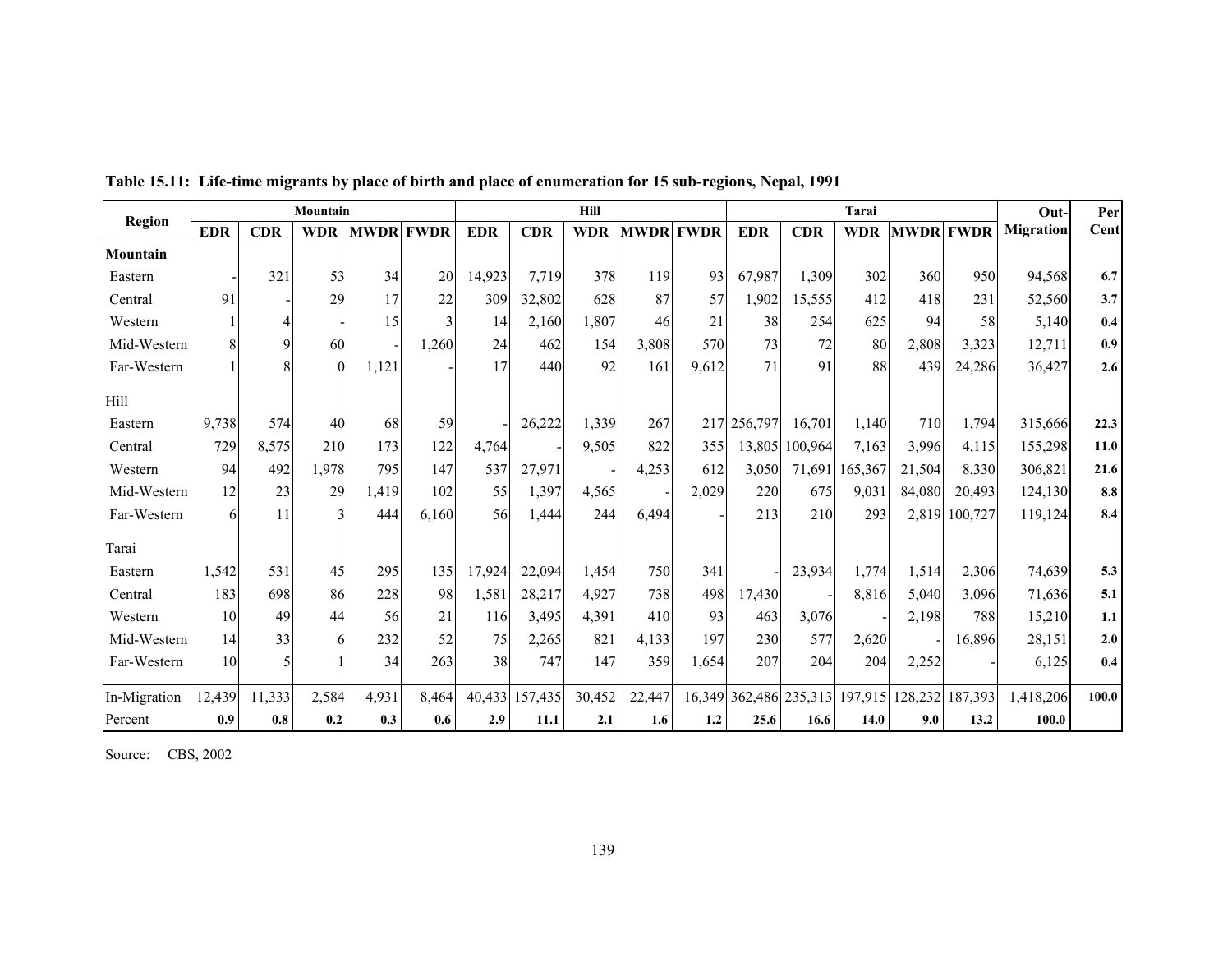|               |            |            | Mountain   |             |             |            |            | Hill       |                  |        |            |            | Tarai      |             |             | Out-             | Per   |
|---------------|------------|------------|------------|-------------|-------------|------------|------------|------------|------------------|--------|------------|------------|------------|-------------|-------------|------------------|-------|
| <b>Region</b> | <b>EDR</b> | <b>CDR</b> | <b>WDR</b> | <b>MWDR</b> | <b>FWDR</b> | <b>EDR</b> | <b>CDR</b> | <b>WDR</b> | <b>MWDR FWDR</b> |        | <b>EDR</b> | <b>CDR</b> | <b>WDR</b> | <b>MWDR</b> | <b>FWDR</b> | <b>Migration</b> | Cent  |
| Mountain      |            |            |            |             |             |            |            |            |                  |        |            |            |            |             |             |                  |       |
| Eastern       |            | 220        | 81         | 6           | $\mathbf Q$ | 21,887     | 16,589     | 886        | 174              | 95     | 86,028     | 1,599      | 752        | 681         | 1,439       | 130,446          | 6.4   |
| Central       | 203        |            | 37         | 26          | 8           | 824        | 59,282     | 1,049      | 206              | 160    | 2,390      | 15,123     | 659        | 638         | 540         | 81,145           | 4.0   |
| Western       | $\Omega$   | 19         |            | 3           | $\Omega$    | 8          | 2,039      | 1,584      | 113              | 15     | 26         | 220        | 738        | 150         | 62          | 4.977            | 0.2   |
| Mid-Western   |            | 5          | 150        |             | 1,032       | 13         | 1,006      | <b>190</b> | 7,993            | 510    | 29         | 140        | 262        | 5,972       | 5,837       | 23,139           | 1.1   |
| Far-Western   | $\Omega$   |            |            | 607         |             | 31         | 1.661      | 80         | 295              | 8,907  | 51         | 62         | 81         | 676         | 45,670      | 58,123           | 2.8   |
| <b>Hill</b>   |            |            |            |             |             |            |            |            |                  |        |            |            |            |             |             |                  |       |
| Eastern       | 12,499     | 689        | 58         | 44          | 76          |            | 55,212     | 3,111      | 434              | 276    | 298,929    | 26,667     | 1,802      | 860         | 2,723       | 403,380          | 19.7  |
| Central       | 863        | 8,237      | 353        | 113         | 82          | 6,213      |            | 15,490     | 1,659            | 815    | 18,458     | 99,563     | 12,706     | 6,659       | 5,671       | 176,882          | 8.6   |
| Western       | 88         | 626        | 2,578      | 432         | 178         | 1,263      | 66,459     |            | 6,486            | 810    | 4,272      | 106,791    | 242,852    | 29,071      | 9,088       | 470,994          | 23.0  |
| Mid-Western   | 31         | 75         | 147        | 745         | 218         | 191        | 6.038      | 4,914      |                  | 1,926  | 343        | 906        | 9,338      | 96,355      | 15,756      | 136,983          | 6.7   |
| Far-Western   | 16         | 20         | 7          | 45          | 5,675       | 135        | 3,869      | 208        | 4,733            |        | 559        | 321        | 527        | 4,502       | 162,316     | 182,933          | 8.9   |
| Tarai         |            |            |            |             |             |            |            |            |                  |        |            |            |            |             |             |                  |       |
| Eastern       | 2,001      | 691        | 92         | 207         | 192         | 35,268     | 55,798     | 3,369      | 1,030            | 530    |            | 29,008     | 4,001      | 2,598       | 5,755       | 140,540          | 6.9   |
| Central       | 220        | 1,269      | 110        | 151         | 117         | 3.876      | 74,152     | 11,409     | 1,868            | 1,024  | 22,432     |            | 13,942     | 7.152       | 5,109       | 142,831          | 7.0   |
| Western       | 16         | 73         | 62         | 40          | 32          | 312        | 9,820      | 10,077     | 980              | 165    | 960        | 8,158      |            | 5,262       | 1,619       | 37,576           | 1.8   |
| Mid-Western   | 20         | 54         | 40         | 265         | 81          | 177        | 7,935      | 1,648      | 7,779            | 411    | 647        | 1,749      | 5,514      |             | 17,797      | 44,117           | 2.2   |
| Far-Western   | $\Omega$   | 12         | $\Omega$   | 26          | 653         | 132        | 2,676      | 427        | 961              | 2,750  | 535        | 761        | 638        | 3,713       |             | 13,284           | 0.6   |
| In-Migration  | 15,957     | 11,991     | 3,716      | 2,710       | 8,353       | 70,330     | 362,536    | 54,442     | 34,711           | 18,394 | 435,659    | 291,068    | 293,812    | 164,289     | 279,382     | 2,047,350        | 100.0 |
| Percent       | 0.8        | 0.6        | 0.2        | 0.1         | 0.4         | 3.4        | 17.7       | 2.7        | 1.7              | 0.9    | 21.3       | 14.2       | 14.4       | 8.0         | 13.6        | 100.0            |       |

**Table 15.12: Life-time migrants by place of birth and place of enumeration for 15 regions, Nepal, 2001** 

Source: CBS, 2002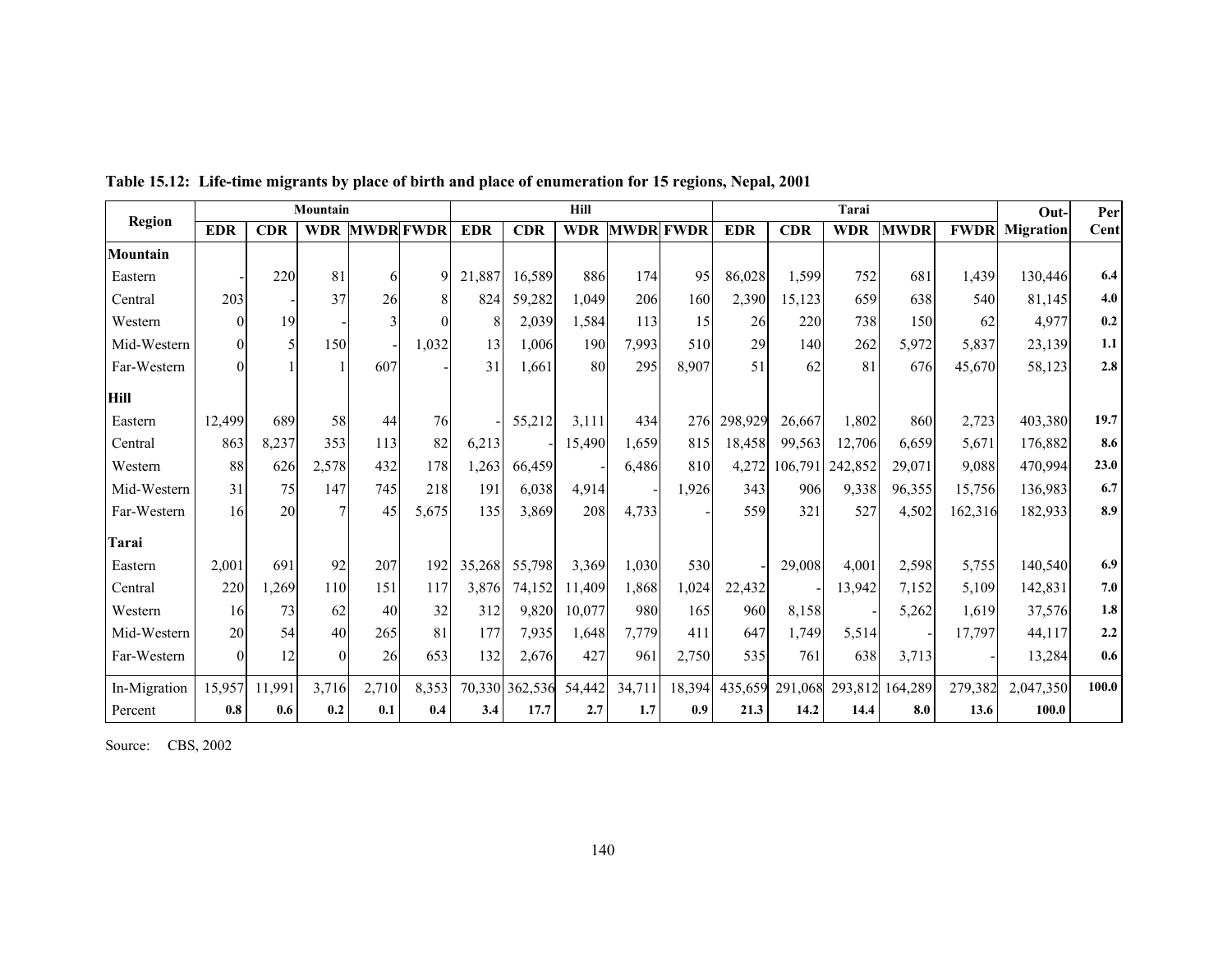All regions of Tarai received out-migrants from mountain and hill with net positive migration. Among the mountain and hill regions, only the central hill region had net positive migration because of the location of the Kathmandu Valley. Other mountain and hill regions had all net negative migration. The magnitude of total out-migrants and in-migrants from 1981 to 2001 is presented in Appendix 15.1.

#### **15.3.4 Inter-District Life-Time Migration**

The volume of life-time migration at the district level increased from 1.7 million in 1991 to 2.9 million in 2001. This constituted 13.2 per cent of the total native born population in Nepal [CBS, 2002: Table 7] as against 22 per cent (Inter- VDC) reported in the National Migration Survey of 1996 (KC et al., 1997: 86). This very wide margin was due to the fact that data were collected in 1996 at the village level, whereas the census considered migration phenomenon occurring only at the district level. When the migration field becomes smaller from the district to the village level, the total volume of life-time migration increases dramatically because of the dominance of intradistrict migration involving a relatively short distance. For example, the percentage of life-time migrants among females as the percentage of the total native born population in 1996 was 32.7 as against only 14.6 in 2001. The similar figure for males in 1996 was 12.1 against 11.9 in 2001 indicating probably the trend of inter-district migration among males. The differences have resulted in that the 1996 survey reported data by smaller level of spatial unit, VDC, whereas the census reported the migration data by district. The incidence of higher mobility among females as revealed in the 1996 survey was that intra-district migration of females for the purpose of marriage was very prevalent. Most of the mid-western and far-western regions and districts have more out-migrants than in-migrants with net loss of population. These areas are largely rural and the most vulnerable with rampant poverty. Also these areas were hard hit by the Maoist insurgency during the last seven years. Regions and districts of net gain of migration are the districts with large urban areas like the Kathmandu valley and the Tarai region of Nepal (Appendix 15.4). It means that migration and poverty are associated with rural-to-urban migration. Details on the magnitude of in-migration at the district level are presented in Appendix 15.2.

#### **15.3.5 Migration Streams**

The 2001 census of Nepal has provided enough information to calculate four streams of migration within the country (Table 15.13). In Nepal, the major streams of internal migration are rural-torural (68.2%) and rural-to-urban (25.5% in 2001 and 31.2% in 1996). Urban-to-urban (2.8%) and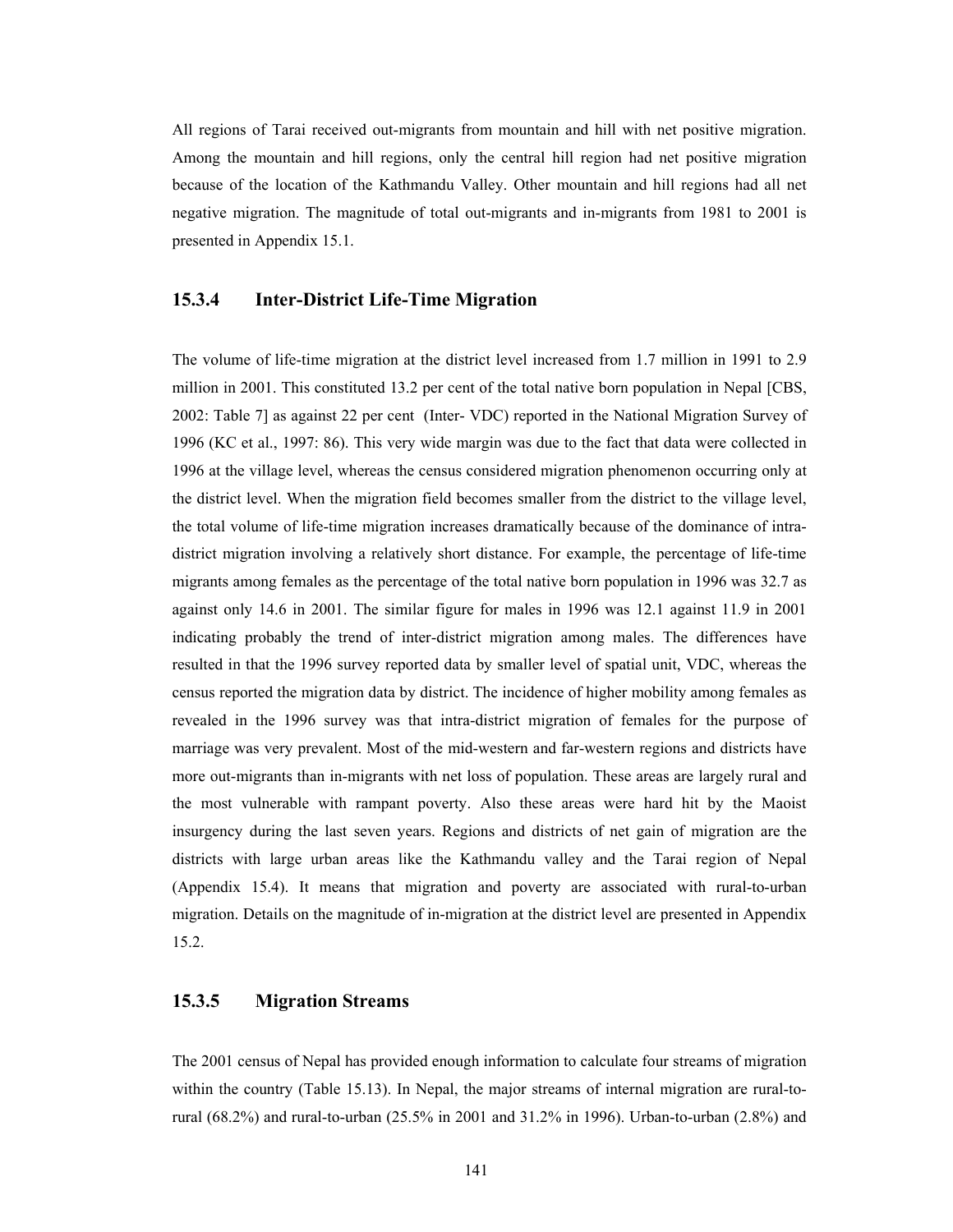urban-to-rural (3.5) are of lesser importance. Migration streams at the district level are provided in Appendix 15.3.

|                 |                |      |             |         | <b>Migration Streams</b> |         |             |         |               |
|-----------------|----------------|------|-------------|---------|--------------------------|---------|-------------|---------|---------------|
| Region          | Rural-Urban    |      | Urban-Urban |         | Rural-Rural              |         | Urban-Rural |         | Total         |
|                 | Number Percent |      | Number      | Percent | Number                   | Percent | Number      | Percent | Stream        |
| <b>Mountain</b> | 2,150          | 4.5  | 188         | 0.4     | 42,364                   | 89.0    | 2,884       | 6.1     | 47,586        |
| Eastern         | 1,523          | 9.1  | 81          | 0.5     | 14,522                   | 86.5    | 656         | 3.9     | 16,782        |
| Central         | 627            | 4.7  | 107         | 0.8     | 11,483                   | 85.6    | 1,204       | 9.0     | 13,421        |
| Western         |                |      |             |         | 3,516                    | 93.7    | 237         | 6.3     | 3,753         |
| Mid-<br>Western |                |      |             |         | 3,999                    | 95.2    | 200         | 4.8     | 4,199         |
| Far-<br>Western |                |      |             |         | 8,844                    | 93.8    | 587         | 6.2     | 9,431         |
| <b>Hill</b>     | 424,801        | 38.8 | 60,031      | 5.5     | 565,527                  | 51.6    | 44,851      |         | 4.1 1,095,210 |
| Eastern         | 16,500         | 11.4 | 1,529       | 1.1     | 118,905                  | 82.2    | 7,659       | 5.3     | 144,593       |
| Central         | 334,951        | 52.3 | 53,097      | 8.3     | 225,908                  | 35.3    | 26,246      | 4.1     | 640,202       |
| Western         | 61,673         | 29.4 | 4,495       | 2.1     | 136,518                  | 65.1    | 6,860       | 3.3     | 209,546       |
| Mid-<br>Western | 9,107          | 12.8 | 580         | 0.8     | 58,657                   | 82.6    | 2,677       | 3.8     | 71,021        |
| Far-<br>Western | 2,570          | 8.6  | 330         | 1.1     | 25,539                   | 85.6    | 1,409       | 4.7     | 29,848        |
| Tarai           | 319,334        | 17.9 | 21,206      |         | 1.2 1,389,956            | 77.8    | 55,770      |         | 3.1 1,786,266 |
| Eastern         | 114,262        | 20.5 | 7,927       | 1.4     | 420,504                  | 75.4    | 14,841      | 2.7     | 557,534       |
| Central         | 74,202         | 17.5 | 6,232       | 1.5     | 328,274                  | 77.5    | 14,846      | 3.5     | 423,554       |
| Western         | 44,475         | 13.8 | 2,930       | 0.9     | 265,278                  | 82.0    | 10,714      | 3.3     | 323,397       |
| Mid-<br>Western | 27,480         | 14.2 | 1,876       | $1.0\,$ | 157,394                  | 81.2    | 7,022       | 3.6     | 193,772       |
| Far-<br>Western | 58,915         | 20.5 | 2,241       | 0.8     | 218,506                  | 75.9    | 8,347       | 2.9     | 288,009       |
| <b>Total</b>    | 746,285        | 25.5 | 81,425      |         | 2.8 1,997,847            | 68.2    | 103,505     |         | 3.5 2,929,062 |

**Table 15.13 : Rural-urban, urban-urban, rural-rural and urban-rural migration streams by sub-regions, Nepal, 2001** 

Source: CBS, 2002.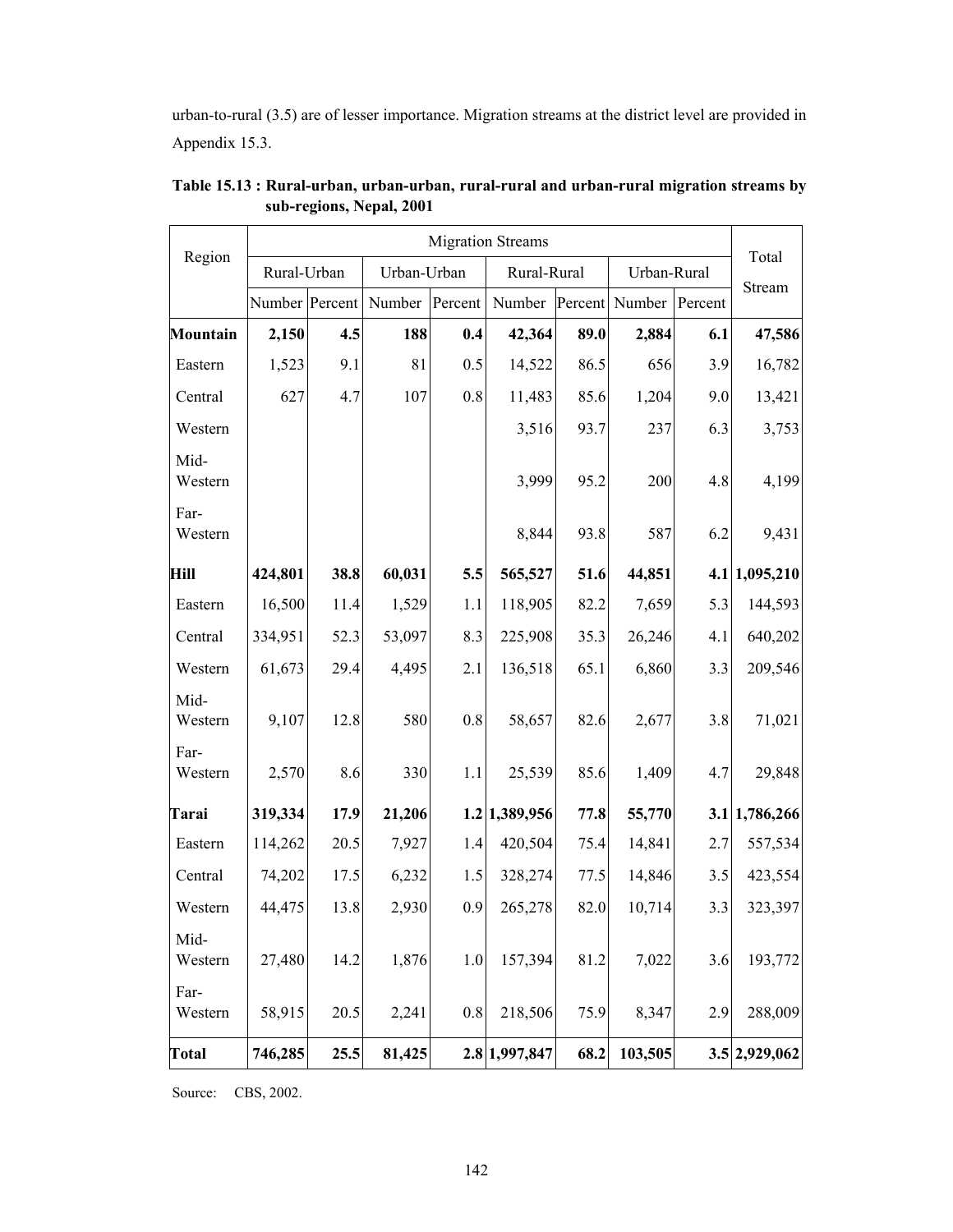The magnitude of these streams can not be compared with data provided in the previous censuses as the number of urban centres have drastically increased with many of the newly designated urban centres being rural in character. Therefore, Nepal still has an overwhelming rural-to-rural migration. Rural-to-urban migration is gaining more visibility in districts with large urban areas such as Kathmandu (71.8%), Kaski (82.7%), Lalitpur (56.6%), and Bhaktapur (44.6%). Internal migrants to urban areas has increased over time from 13.4 per cent in 1971, 16.3 per cent in 1981, 17.2 per cent in 1991 (KC, 1998:20) and 26.8 per cent (746,285 VDC+81,425 municipality) in 2001 (CBS, 2002: Table 21).

#### **15.3.6 Migration to Urban Areas**

Nepal has at present 58 designated urban centres with a total population of 3,227,879. Out of this total, 95.6 per cent are native born and 4.4 per cent are foreign born (Table 15.14). Out of the total native born (3,085,104), 73.2 per cent (2,257,392) were internal migrants from other districts in rural areas, whereas 24.2 per cent migrated from other municipalities. These numbers and associated proportions are strictly based on the definition of internal migrants migrating or crossing the boundary of one district of birth place to another district of enumeration at the time of the census in 2001.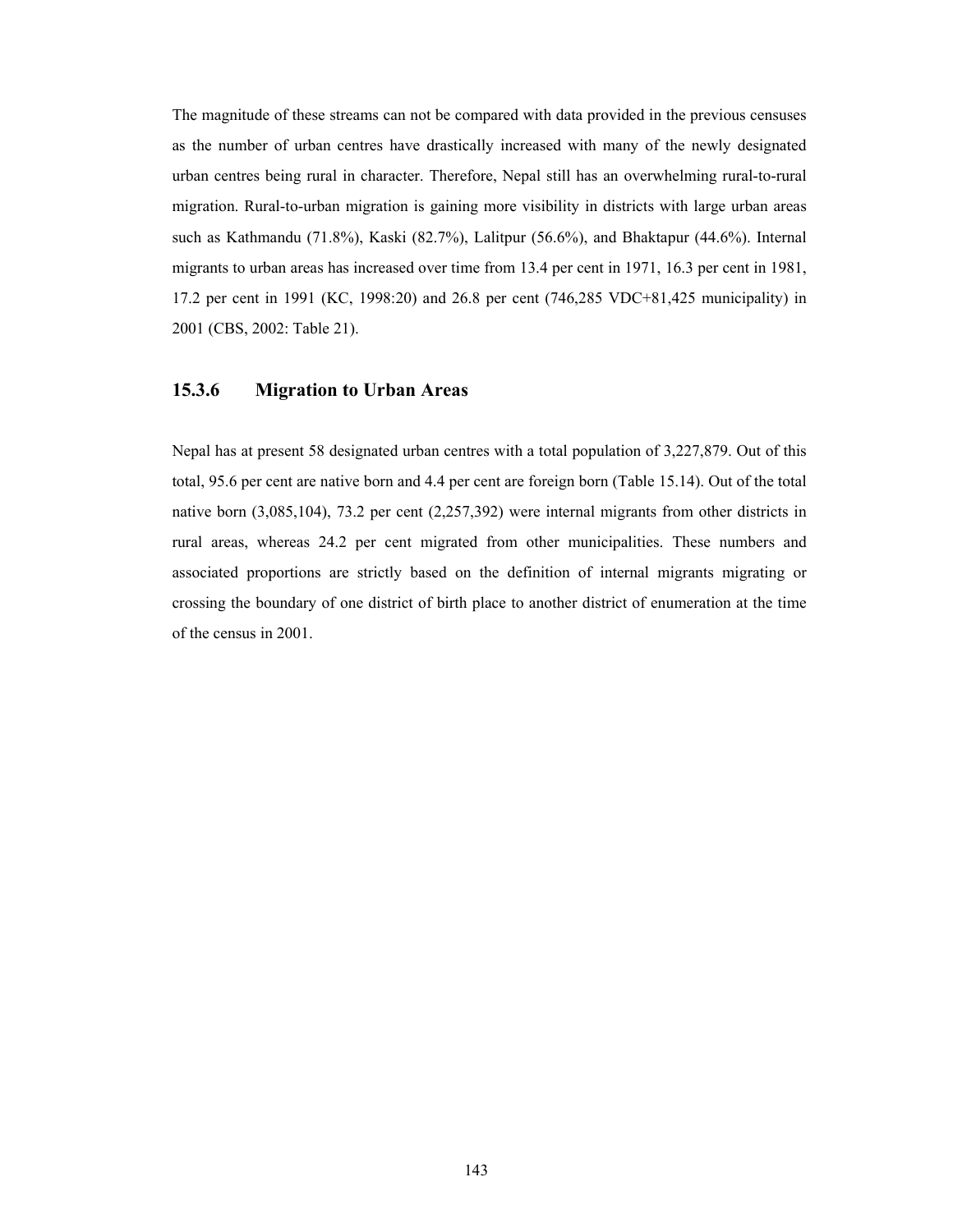| Towns              | Total<br>Population | Native<br><b>Born</b><br>Population | Native<br>Born as %<br>of Total<br>Population | Non-<br>Migrants<br>in the<br>Same<br>District | Non-<br>Migrants<br>as % of<br>Native<br><b>Born</b> | Internal<br>Migrants<br>from VDC<br>of Other<br>Districts | Internal<br>Migrants as<br>% of Native<br><b>B</b> orn | Internal<br>Migrants<br>from Towns<br>of Other<br>Districts | $%$ of<br>Internal<br>Migrants<br>from Towns<br>of Other<br>Districts | Foreign<br>Born<br>Population | Foreign Born<br>Population as<br>% of Total<br>Population |
|--------------------|---------------------|-------------------------------------|-----------------------------------------------|------------------------------------------------|------------------------------------------------------|-----------------------------------------------------------|--------------------------------------------------------|-------------------------------------------------------------|-----------------------------------------------------------------------|-------------------------------|-----------------------------------------------------------|
| Mountain Towns (2) | 43,705              | 43,539                              | 99.62                                         | 41,201                                         | 94.63                                                | 2,150                                                     | 4.94                                                   | 188                                                         | 0.43                                                                  | 166                           | 0.38                                                      |
| Col. %             | 1.4                 | 1.4                                 |                                               | 1.8                                            |                                                      | 0.3                                                       |                                                        | 0.2                                                         |                                                                       | 0.1                           |                                                           |
| Hill Towns (22)    | 720,311             | 706,113                             | 98.03                                         | 574,307                                        | 81.33                                                | 119,348                                                   | 16.90                                                  | 12,457                                                      | 1.76                                                                  | 14,198                        | 1.97                                                      |
| Col. %             | 22.3                | 22.9                                |                                               | 25.4                                           |                                                      | 16.0                                                      |                                                        | 15.3                                                        |                                                                       | 9.9                           |                                                           |
| Valley Towns (5)   | 995,966             | 965,809                             | 96.97                                         | 612,781                                        | 63.45                                                | 305,453                                                   | 31.63                                                  | 47,574                                                      | 4.93                                                                  | 30157                         | 3.03                                                      |
| Col. %             | 30.9                | 31.3                                |                                               | 27.1                                           |                                                      | 40.9                                                      |                                                        | 58.4                                                        |                                                                       | 21.1                          |                                                           |
| Tarai Towns (29)   | 1,467,897           | 1,369,643                           |                                               | 93.31 1,029,103                                | 75.14                                                | 319,334                                                   | 23.32                                                  | 21,206                                                      | 1.55                                                                  | 98,254                        | 6.69                                                      |
| Col. $%$           | 45.5                | 44.4                                |                                               | 45.6                                           |                                                      | 42.8                                                      |                                                        | 26.0                                                        |                                                                       | 68.8                          |                                                           |
| All Towns (58)     | 3,227,879           | 3,085,104                           |                                               | 95.58 2,257,392                                | 73.17                                                | 746,285                                                   | 24.19                                                  | 81,425                                                      | 2.64                                                                  | 142,775                       | 4.42                                                      |
| Total %            | 100.0               | 100.0                               |                                               | 100.0                                          |                                                      | 100.0                                                     |                                                        | 100.0                                                       |                                                                       | 100.0                         |                                                           |

**Table 15.14: Population by place of birth by municipalities, Nepal, 2001** 

Source: Appendix 15.4.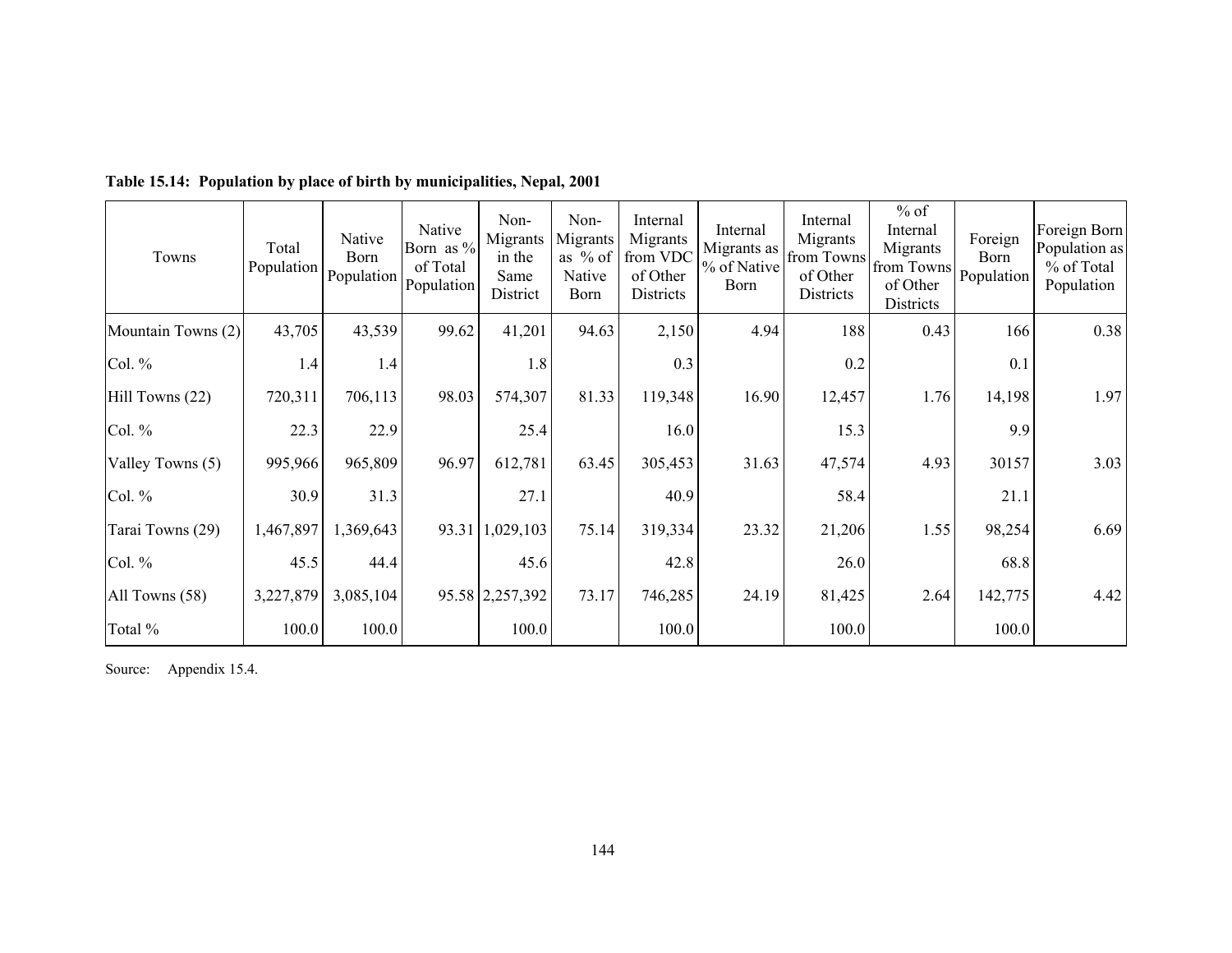Tarai has 29 urban centres with 45.5 per cent of the total urban population of Nepal. The Kathmandu Valley with five urban centres including Kathmandu (the capital) has 30.9 per cent of the total urban population. The hill except the Kathmandu Valley has only 22.3 per cent of the total urban population even though it has 22 urban centres. The mountain zone has only two urban centres possessing only 1.4 per cent of the urban population in the country. Detail examination of the growth and development of urbanization in Nepal has been included in chapter 10 of this monograph. Aspect of international migration that includes the magnitude and growth of foreign born population has also been examined in chapter 14 of this monograph.

For the sake of simplicity, four groups of towns belonging to three ecological zones and one separate region of Kathmandu Valley have been referred here. Ninety five per cent of populations living in two urban areas of mountain were non-migrants. Internal migrants from rural areas of other districts constituted 31.6 per cent in Kathmandu Valley towns followed by 23.3 per cent in Tarai towns and 16.9 per cent in hill towns. Internal migrants to Kathmandu Valley towns from urban areas of other districts were only about 5 per cent. Internal migrants coming from urban areas of other district to other zones constituted less than two per cent.

Looking at individual towns in the hill, almost one quarter of the population in Illam, Dhankuta, and Udayapur comprised of internal migrants from both rural and urban areas of other districts. Hetauda (33.5%), Pokhara (30.9%) and Birendranagar (29.5%) have been the destination of migrants from their neighbouring districts (See Appendix 15.4).

In Kathmandu Valley, Kathmandu city had almost 42 per cent internal migrants from both rural and urban areas of other districts (44% with foreign born) in 2001. If intra-district migration were to be considered, this city had more than 50 per cent in-migrants in 2001. Of the total Valley inmigrants, Kathmandu city alone received 78.6 per cent of the total rural migrants and 64.8 per cent of the urban migrants from other districts (Column percentage from Appendix 15.4 not shown). Except Bhaktapur, other cities of the Kathmandu Valley such as Lalitpur (32%), Madhyapur (27.6) and Kirtipur (23.2%) have been receiving increasing proportion of in-migrants during the last decade.

Among the 22 hill towns, Pokhara in the western hill has 36.4 per cent of all rural in-migrants and 24.6 per cent of all urban in-migrants of other districts followed by Hetauda with 16.1 per cent from rural and 23.7 per cent from urban. Biratnagar, Dharan and Butwal are the Tarai towns with more proportion of in-migrants among the Tarai towns. Among towns in the Tarai zone, Butwal (49%), Bharatpur (42.6%), Dharan (41.3%) and Itahari (41.6%) have been the most dominant in receiving internal migrants. Many other towns in the Tarai zone have internal migrants exceeding 25 per cent. Birgunj, Gaur, Siddarthanagar, Bhadrapur, Nepalgunj, Kapilbastu, Kalaiya,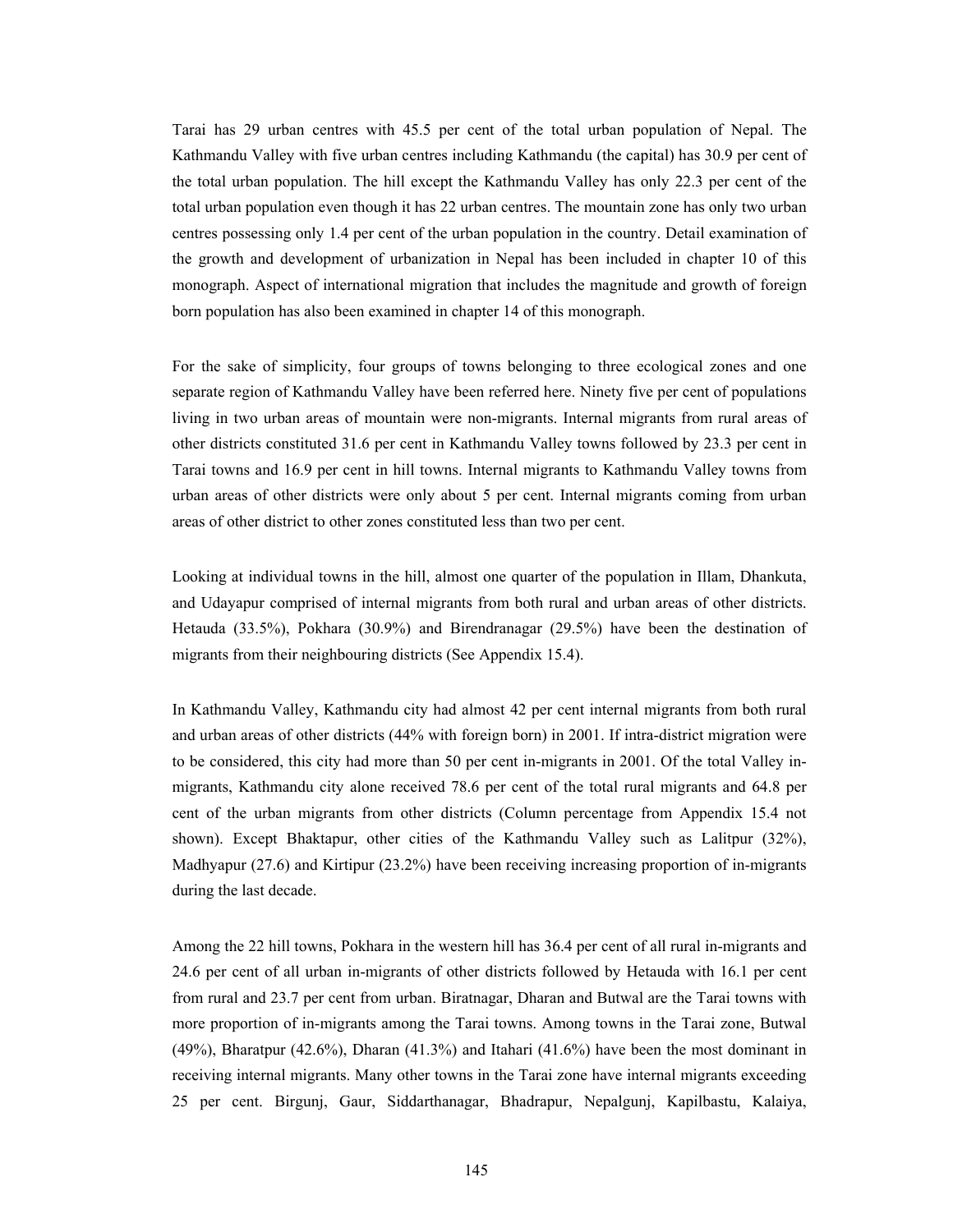Malangwa, Jaleswor, Bhadrapur, Mechinagar, Biratnagar, Lahan, Siraha, Janakpur and Damak have foreign born migrants exceeding five per cent of their respective total population. Even Lalitpur in the Valley has 7.5 per cent foreign born migrants. In the hill towns Banepa and Hetauda have about 5 per cent foreign born migrants.

#### **15.3.7 Reasons for Migration**

The 2001 census included five main reasons for migration such as trading, agriculture, employment, study/training and marriage (CBS, 2002: Table 4; See also Niraula, 2003). The category in other reasons comprised 31.3 per cent (Table 15.15). Marriage (27%), agriculture  $(15.8\%)$ , employment  $(10.6\%)$ , study and training  $(9.3\%)$  and trading  $(6\%)$  follow this. The dominant reason for migration of females was marriage (47.1%). As a result of this, all other reasons for migration were dominantly in favour of males because males did not report marriage as one of their reasons for migration. Among the inter-district migrants, similar proportions in terms of gender were reported by the 2001 census. However, when the reason in other category for both sexes and especially, marriage for females assumed such a high proportion that other reasons were significantly underrated in the response during the census operation. One high proportion but not unusual is the reason of marriage among foreign born females (65.8%).

| Table 15.15: Percentage distribution of internal and foreign migrants by reasons of |                        |  |  |  |  |
|-------------------------------------------------------------------------------------|------------------------|--|--|--|--|
|                                                                                     | residence, Nepal, 2001 |  |  |  |  |

| <b>Reasons</b>      | Percent   | <b>Inter-District Migrants</b> | <b>Foreign Born</b> |
|---------------------|-----------|--------------------------------|---------------------|
| Trading             | 6.03      | 5.53                           | 8.43                |
| Agriculture         | 15.79     | 18.08                          | 4.77                |
| Employment          | 10.58     | 11.50                          | 6.13                |
| Study/Training      | 9.33      | 10.34                          | 4.47                |
| Marriage            | 26.95     | 22.99                          | 45.99               |
| Others              | 31.32     | 31.55                          | 30.21               |
| <b>Total Number</b> | 3,537,155 | 2,929,064                      | 608,092             |
| <b>Males</b>        |           |                                |                     |
| Trading             | 10.26     | 8.61                           | 22.24               |
| Agriculture         | 21.25     | 22.84                          | 9.66                |
| Employment          | 20.65     | 21.13                          | 17.12               |
| Study/Training      | 13.89     | 14.69                          | 8.06                |
| Others              | 33.96     | 32.72                          | 42.91               |
| <b>Females</b>      |           |                                |                     |
| Trading             | 2.87      | 2.97                           | 2.49                |
| Agriculture         | 11.71     | 14.12                          | 2.66                |
| Employment          | 3.05      | 3.49                           | 1.40                |
| Study/Training      | 5.92      | 6.72                           | 2.92                |
| Marriage            | 47.10     | 42.13                          | 65.79               |
| Others              | 29.35     | 30.58                          | 24.74               |

Source : CBS, 2002.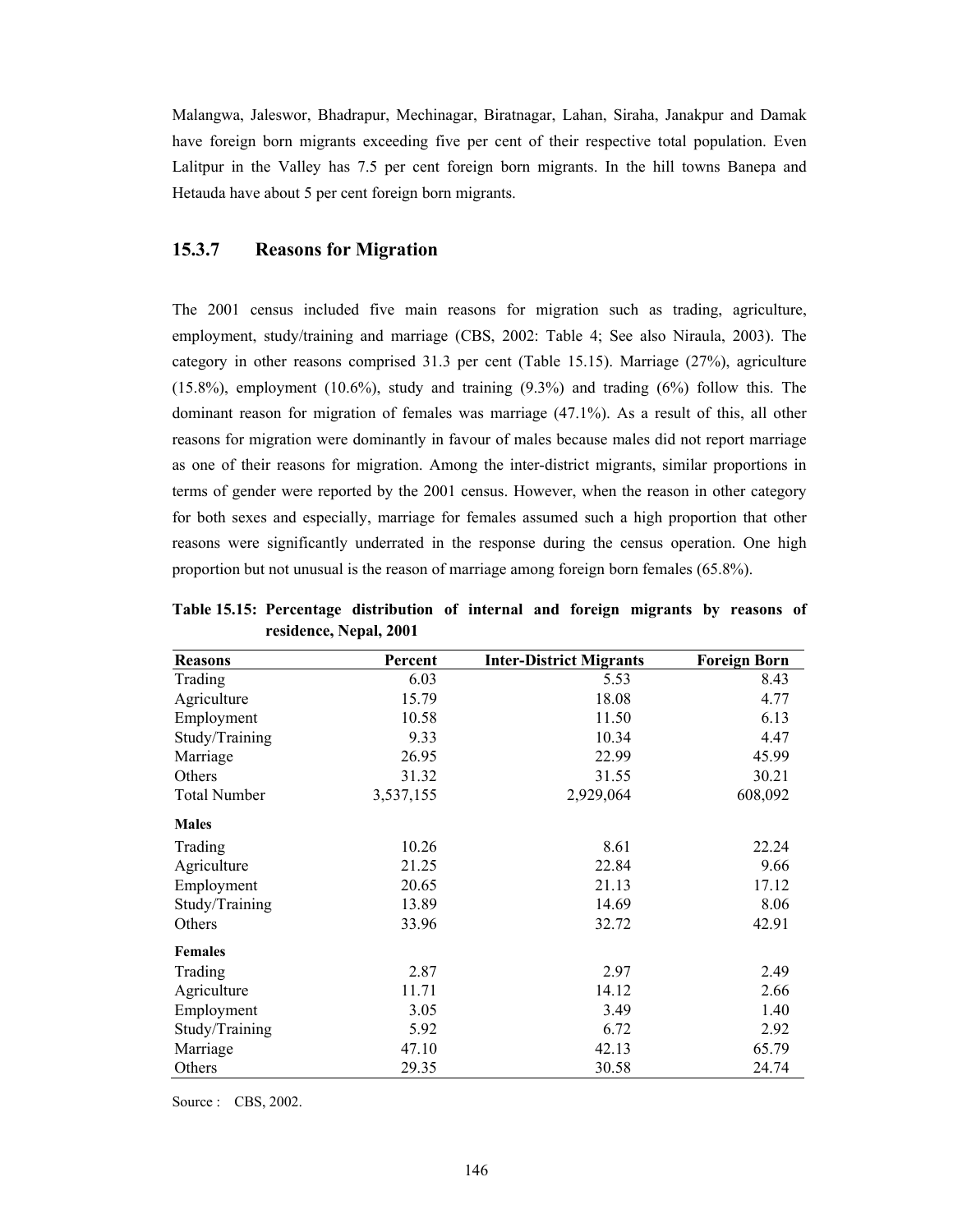#### **15.3.8 Duration of Migration**

Internal migration in Nepal has been very much a permanent phenomenon as 44.1 per cent of the total inter-district migrants were living in the destination for more than 10 years in 2001 (CBS, 2002: Table 3). Those staying in the destination for 1-5 and 6-10 years respectively comprised 28.3 and 22.7 per cent (CBS, 2002: Table 3). Migrants staying less than 1 year were 4.9 per cent. Two third of the total migrants were living in the destination for more than 6 years, whereas 56 per cent had been living since the last ten years (Table 15.16). Especially, females in Tarai (51.4%) reported to have resided at the place of enumeration for more than ten years. Generally, migration in Tarai is more permanent than in other regions.

| <b>Ecological</b> |            |           | <b>Duration of Stay</b> |             |              |
|-------------------|------------|-----------|-------------------------|-------------|--------------|
| <b>Zones</b>      | $<$ 1 Year | 1-5 Years | 6-10 Years              | $>10$ Years | <b>Total</b> |
| <b>Both sexes</b> |            |           |                         |             |              |
| Mountain          | 7.7        | 33.4      | 21.6                    | 37.3        | 47,587       |
| Hill              | 6.5        | 34.1      | 24.2                    | 35.3        | 1,095,210    |
| Tarai             | 3.8        | 24.7      | 21.9                    | 49.7        | 1,786,266    |
| Nepal             | 4.9        | 28.3      | 22.7                    | 44.1        | 2,929,063    |
| <b>Males</b>      |            |           |                         |             |              |
| Mountain          | 5.3        | 29.0      | 21.3                    | 44.4        | 31,420       |
| Hill              | 5.5        | 31.1      | 24.1                    | 39.3        | 609,116      |
| Tarai             | 3.5        | 25.3      | 23.0                    | 48.1        | 958,183      |
| Nepal             | 4.3        | 27.6      | 23.4                    | 44.7        | 1,598,719    |
| <b>Females</b>    |            |           |                         |             |              |
| Mountain          | 12.3       | 42.1      | 22.1                    | 23.5        | 16,167       |
| Hill              | 7.8        | 37.7      | 24.3                    | 30.2        | 486,094      |
| Tarai             | 4.1        | 24.0      | 20.5                    | 51.4        | 828,083      |
| <b>Nepal</b>      | 5.5        | 29.2      | 21.9                    | 43.3        | 1,330,344    |

**Table 15.16: Internal migration by duration of stay for ecological zones, Nepal, 2001** 

Source : CBS, 2002.

Internal migration by duration of stay in the western mountain is relatively a recent phenomenon in that almost 62 per cent were residing there for less than 5 years in 2001 (Table 15.17). In all regions of mountain, the duration of stay for majority of migrants was either temporary (less than one year) or semi-permanent (1-5 years). For other regions in the mountain, it was either semipermanent (1-5 years) or permanent (more than 10 years). In all the regions, duration of stay of internal migrants was either of semi-permanent of 1-5 years or permanent for more than 10 years.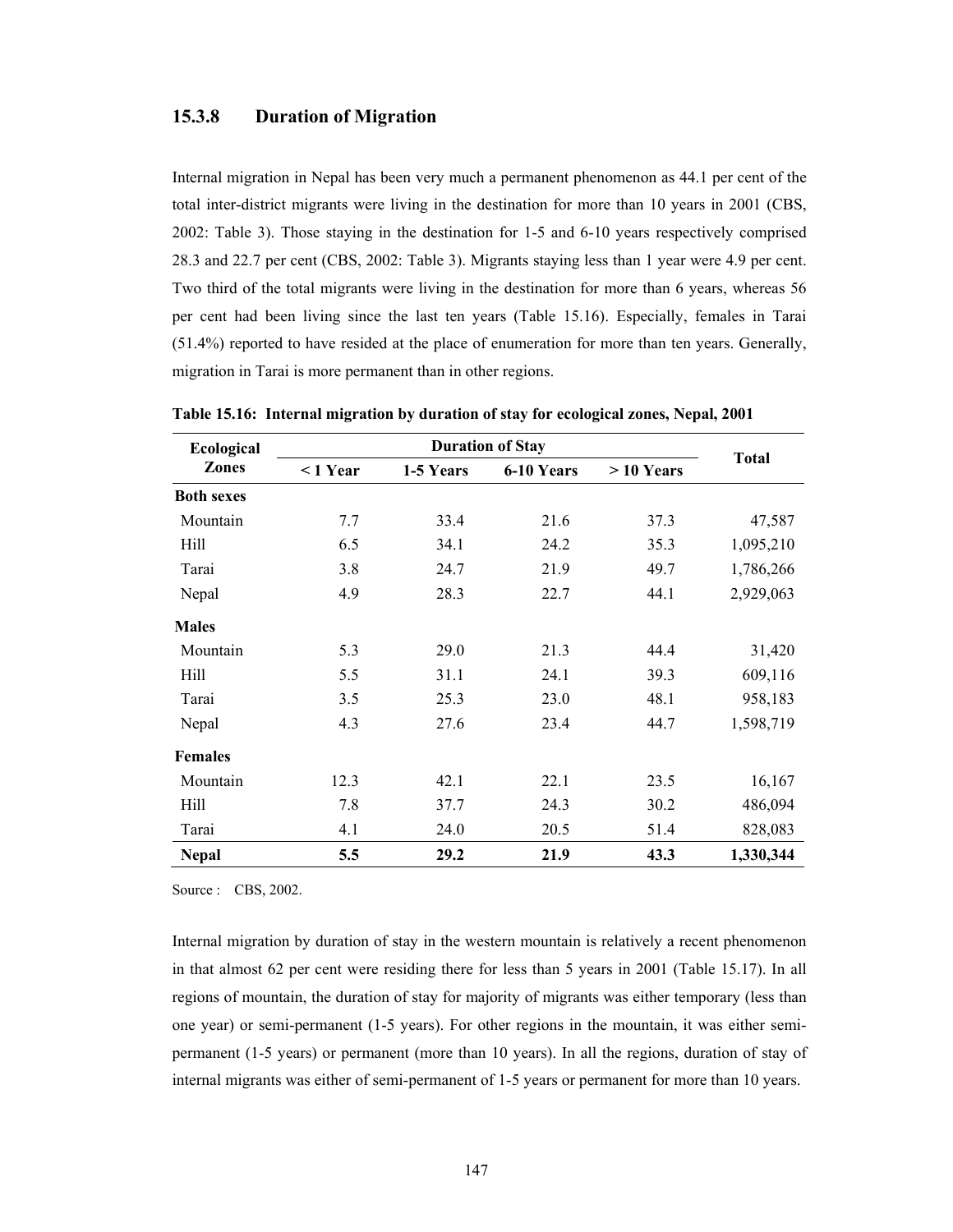|                 |            |           | <b>Duration of Stay</b> |             | <b>Total</b> |  |  |
|-----------------|------------|-----------|-------------------------|-------------|--------------|--|--|
| <b>Region</b>   | $< 1$ Year | 1-5 Years | 6-10 Years              | $>10$ Years |              |  |  |
| <b>Mountain</b> |            |           |                         |             |              |  |  |
| Eastern         | 6.5        | 31.8      | 20.9                    | 40.9        | 16,782       |  |  |
| Central         | 6.2        | 35.8      | 24.1                    | 34.0        | 13,422       |  |  |
| Western         | 20.5       | 41.4      | 18.8                    | 19.3        | 3,753        |  |  |
| Mid-Western     | 7.7        | 33.0      | 25.6                    | 33.6        | 4,199        |  |  |
| Far-Western     | 6.9        | 30.1      | 18.5                    | 44.4        | 9,431        |  |  |
| Hill            |            |           |                         |             |              |  |  |
| Eastern         | 6.5        | 32.7      | 22.3                    | 38.4        | 144,593      |  |  |
| Central         | 6.4        | 34.4      | 25.9                    | 33.2        | 640,202      |  |  |
| Western         | 6.4        | 34.1      | 21.7                    | 37.8        | 209,546      |  |  |
| Mid-Western     | 8.0        | 33.2      | 20.1                    | 38.7        | 71,021       |  |  |
| Far-Western     | 6.4        | 34.5      | 21.9                    | 37.2        | 29,848       |  |  |
| Tarai           |            |           |                         |             |              |  |  |
| Eastern         | 3.5        | 23.4      | 22.2                    | 50.9        | 557,535      |  |  |
| Central         | 3.5        | 24.9      | 22.0                    | 49.6        | 423,554      |  |  |
| Western         | 4.3        | 26.9      | 21.5                    | 47.3        | 323,397      |  |  |
| Mid-Western     | 5.8        | 28.7      | 22.2                    | 43.3        | 193,772      |  |  |
| Far-Western     | 2.7        | 21.8      | 21.3                    | 54.2        | 288,008      |  |  |
| <b>Total N</b>  | 142,547    | 830,259   | 665,408                 | 1,290,849   | 2,929,063    |  |  |
| Total %         | 4.9        | 28.3      | 22.7                    | 44.1        | 100.0        |  |  |

**Table 15.17: Internal migration by duration of stay for eco-development regions, Nepal, 2001** 

Source: CBS, 2002.

#### **15.3.9 Characteristics of Migrants**

# **15.3.9.1 Literacy Status and Educational Attainment of Migrants and Non-Migrants**

A comparison between the literacy status of migrants and non-migrants revealed that among male migrants 75.8 per cent were literate in 2001, whereas the literacy status among male non-migrants was 63.2 per cent (Table 15.18). This meant there were more illiterate people among nonmigrants in 2001 (36.6%). Literacy level among female migrants was higher (44.2%) than among female non-migrants (42%). The proportion of migrants among males having no schooling (12.1%), primary level of education (21.6%), secondary level of schooling (28.4%) and SLC and equivalent (14.1%) appeared lower compared to their female counterparts. However, higher proportion of male migrants than female migrants in certificate and equivalent (11.3% vs. 7.6%), graduate and equivalent (8.9% vs. 3%), and post-graduate and equivalent (3% vs. 0.7 %) indicated that female migrants were highly discriminated in higher education above the SLC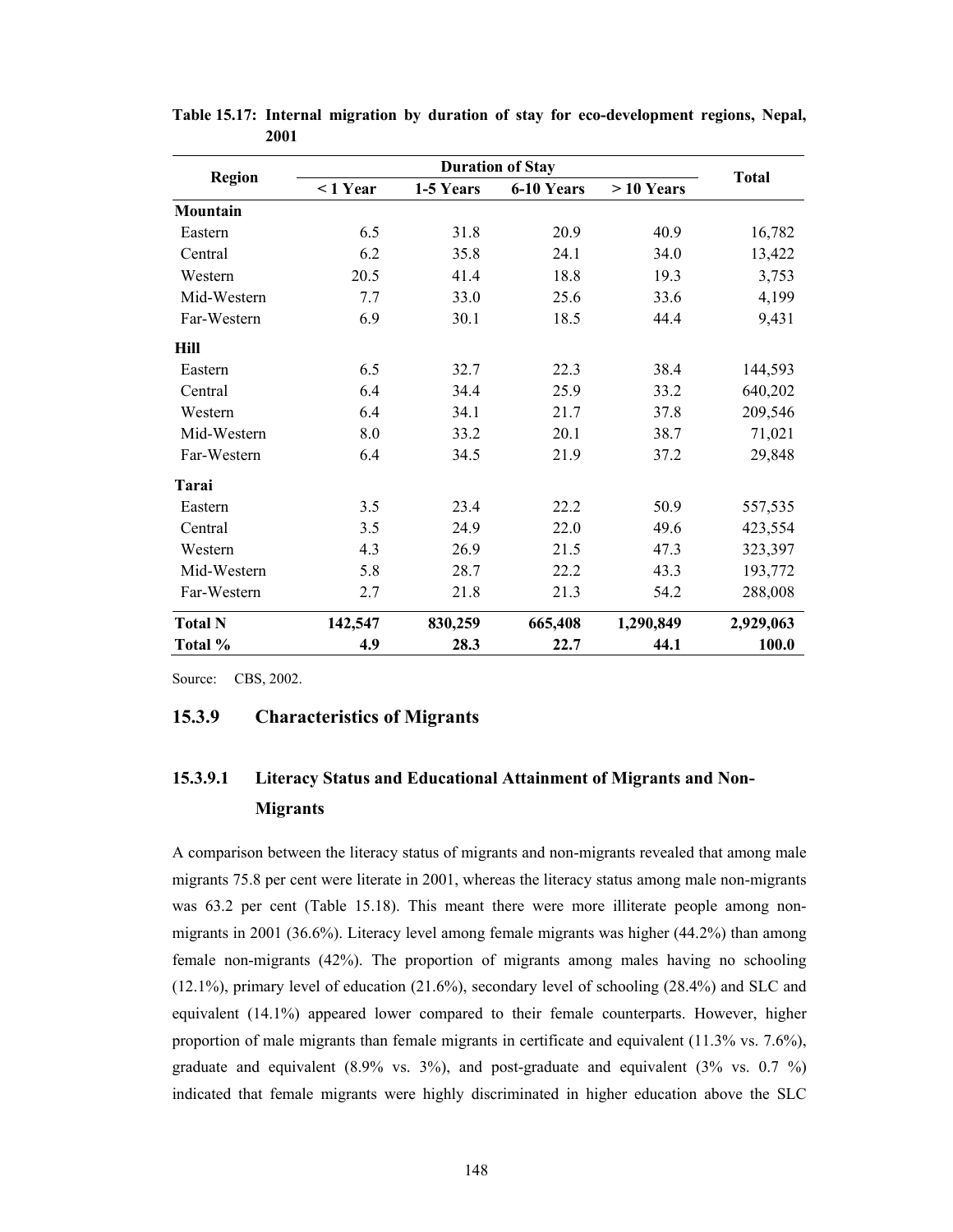level. A comparison between the literacy status of male migrants and non-migrants revealed that higher proportion of male migrants had no schooling  $(12.1\%)$  than male non-migrants and that higher proportion of male non-migrants had primary (43.1% vs. 21.6%) and secondary level of education (31.3 vs. 28.4%). Migrant males were consistently better off in SLC and above level of education than male non-migrants. A higher proportion of female non-migrants had no schooling (14.7%) than female non-migrants (7.%). However, among non-migrant females, 51.2 per cent had acquired primary level of education compared to 26 per cent among female migrants. Female non-migrants were only one per cent better off than female migrants in secondary level of education (29.5% vs. 28.4%). The position of female migrants was proportionately better than female non-migrants in education above the SLC level. The reason behind this can be examined only by cross tabulating literacy variable with age, duration of stay, ethnicity and other background variables, which is beyond the scope of this chapter. The literacy status and educational attainment of both migrants and non-migrants presented here revealed that a significant discrimination between males and females among both migrants and non-migrants exists in education. The status of women among both migrants and non-migrants has somewhat improved in 2001 compared to earlier decades (See Niraula, 1995).

| <b>Educational</b>                |           | <b>Migrants</b> |           |         | <b>Non-Migrants</b> |         |           |         |  |  |
|-----------------------------------|-----------|-----------------|-----------|---------|---------------------|---------|-----------|---------|--|--|
| <b>Attainment</b>                 | Male      | Percent         | Female    | Percent | Male                | Percent | Female    | Percent |  |  |
| Literate                          | 1,110,062 | 75.80           | 875,509   | 44.24   | 5,132,898           | 63.15   | 3,229,960 | 42.03   |  |  |
| Illiterate                        | 346,945   | 23.69           | 1,097,177 | 55.45   | 2,947,609           | 36.26   | 4,395,681 | 57.20   |  |  |
| Not Reported                      | 7,524     | 0.51            | 6,096     | 0.31    | 47,530              | 0.58    | 58,813    | 0.77    |  |  |
| Total                             | 1,464,532 | 100.0           | 1,978,782 | 100.0   | 8,128,037           | 100.0   | 7,684,454 | 100.0   |  |  |
| No Schooling                      | 134,605   | 12.13           | 129,062   | 14.74   | 394,043             | 7.68    | 246,720   | 7.64    |  |  |
| Primary $(1-5)$                   | 239,642   | 21.59           | 229,570   | 26.22   | 2,211,271           | 43.08   | 1,653,484 | 51.19   |  |  |
| Secondary $(6-10)$                | 315,057   | 28.38           | 290,819   | 33.22   | 1,606,238           | 31.29   | 952,171   | 29.48   |  |  |
| SLC & Equivalent                  | 156,420   | 14.09           | 124,784   | 14.25   | 442,522             | 8.62    | 207,858   | 6.44    |  |  |
| Certificate Level &<br>Equivalent | 125,271   | 11.29           | 66,392    | 7.58    | 253,645             | 4.94    | 86,925    | 2.69    |  |  |
| Graduate &<br>Equivalent          | 98,393    | 8.86            | 26,215    | 2.99    | 125,466             | 2.44    | 27,090    | 0.84    |  |  |
| Post Graduate &<br>Equivalent     | 33,436    | 3.01            | 6,389     | 0.73    | 29,418              | 0.57    | 5,837     | 0.18    |  |  |
| Others                            | 2,003     | 0.18            | 1,043     | 0.12    | 19,165              | 0.37    | 2,904     | 0.09    |  |  |
| Level Not Stated                  | 5,236     | 0.47            | 1,235     | 0.14    | 51,132              | 1.00    | 46,970    | 1.45    |  |  |
| <b>Total</b>                      | 1,110,062 | 100.00          | 875,509   | 100.00  | 5,132,898           | 100.00  | 3,229,960 | 100.00  |  |  |

**Table 15.18: Distribution of population 6 years and above by literacy, educational attainment and migration status, 2001** 

Source: CBS, 2002.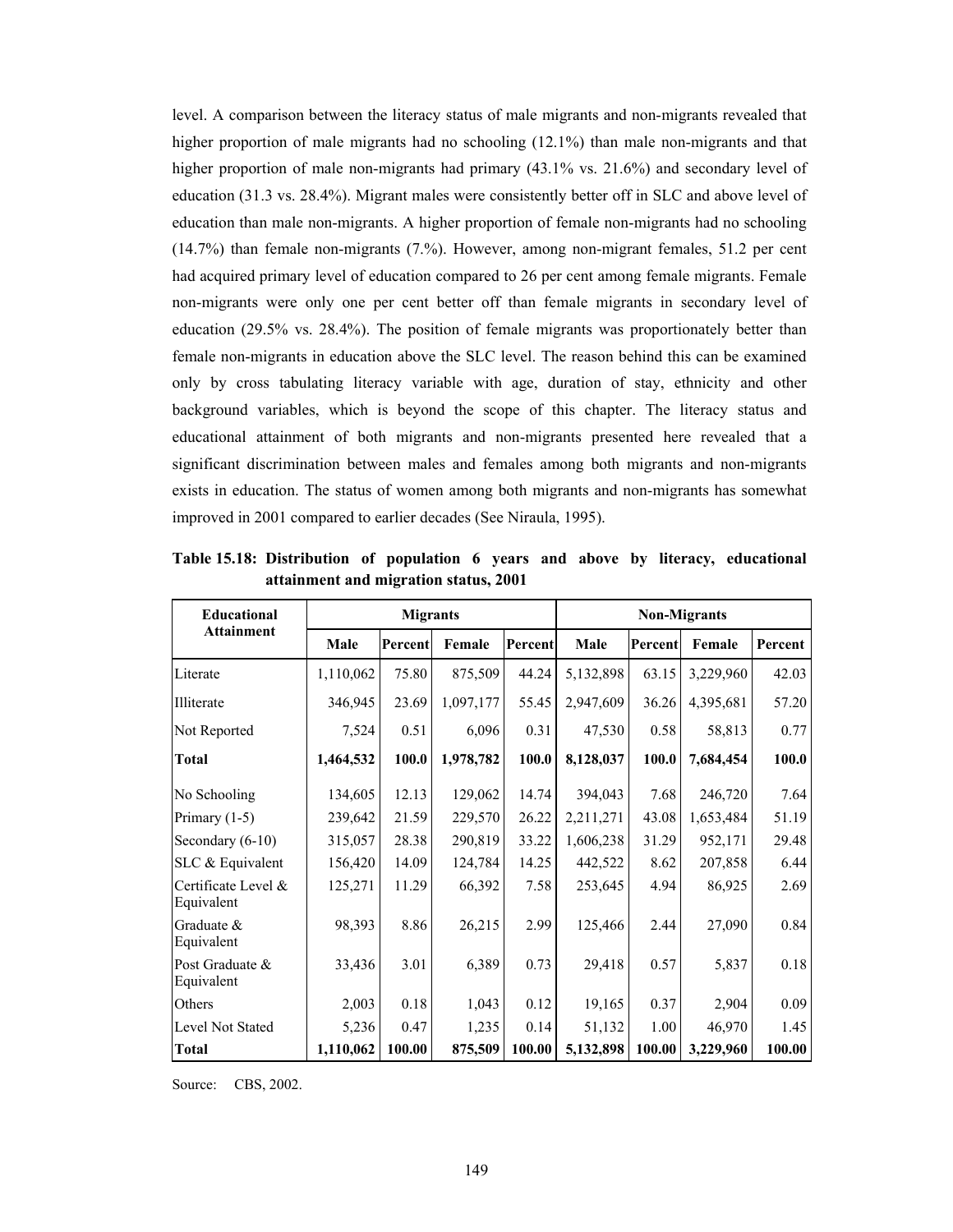#### **15.3.9.2 Migration and Occupational Status**

In 2001, male migrants were reported to be better off than female migrants as well as male and female non-migrants in various occupational categories such as senior officials, professionals, technicians, clerks and office assistants, and service workers. Both male and female non-migrants were better off than their migrant counterparts in skilled and semi-skilled jobs (Table 15.19). However, except for skilled and semi-skilled jobs, crafts and related trade and elementary occupation, female migrants were far behind male migrants in other occupational categories. Among non-migrant females, 71.1 per cent were involved in skilled and semi-skilled jobs, 14.5 per cent in elementary occupation and 8.7 per cent in craft and related trade. Male non-migrants were more involved in service work than their female counterparts. Females in both categories of migrants and non-migrants were less involved in high paying job than the males. Further research is needed to unravel the real extent of gender discrimination by migration status between males and females in various occupational groups.

|                                  |         | <b>Migrants</b> |         |         | <b>Non-Migrants</b>                                                             |         |           |         |  |
|----------------------------------|---------|-----------------|---------|---------|---------------------------------------------------------------------------------|---------|-----------|---------|--|
| <b>Major Occupation</b>          | Male    | Percent         | Female  | Percent | Male                                                                            | Percent | Female    | Percent |  |
| Legislators, Senior<br>Officials | 24,103  | 2.38            | 3,834   | 0.43    | 24,610                                                                          | 0.54    | 3,988     | 0.12    |  |
| Professionals                    | 58,309  | 5.75            | 23,498  | 2.63    | 128,480                                                                         | 2.80    | 33,376    | 0.98    |  |
| Technicians and<br>Associates    | 58,278  | 5.74            | 10,910  | 1.22    | 87,398                                                                          | 1.90    | 13,599    | 0.40    |  |
| Clerks and Office<br>Assistants  | 59,821  | 5.90            | 10,457  | 1.17    | 115,405                                                                         | 2.51    | 15,370    | 0.45    |  |
| Service Workers and<br>Shop      | 183,510 | 18.09           | 78,275  | 8.75    | 404,681                                                                         | 8.81    | 114,539   | 3.37    |  |
| Skilled and Semi-<br>Skilled     | 330,611 | 32.59           | 493,108 |         | 55.14 2,662,369                                                                 | 57.97   | 2,415,289 | 71.06   |  |
| Craft and Related<br>Trade       | 126,104 | 12.43           | 113,778 | 12.72   | 381,624                                                                         | 8.31    | 295,339   | 8.69    |  |
| Plant and Machine<br>Operators   | 39,002  | 3.84            | 6,447   | 0.72    | 83,991                                                                          | 1.83    | 11,915    | 0.35    |  |
| Elementary<br>Occupation         | 133,717 | 13.18           | 152,818 | 17.09   | 700,659                                                                         | 15.26   | 492,623   | 14.49   |  |
| Not Reported                     | 1,037   | 0.10            | 1,118   | 0.13    | 3,065                                                                           | 0.07    | 3,135     | 0.09    |  |
| Total                            |         |                 |         |         | 1,014,492   100.00   894,243   100.00   4,592,282   100.00   3,399,174   100.00 |         |           |         |  |

**Table 15.19: Distribution of economically active population 10 years of age and over by migration status, major occupation and sex, 2001** 

Source: CBS, 2002.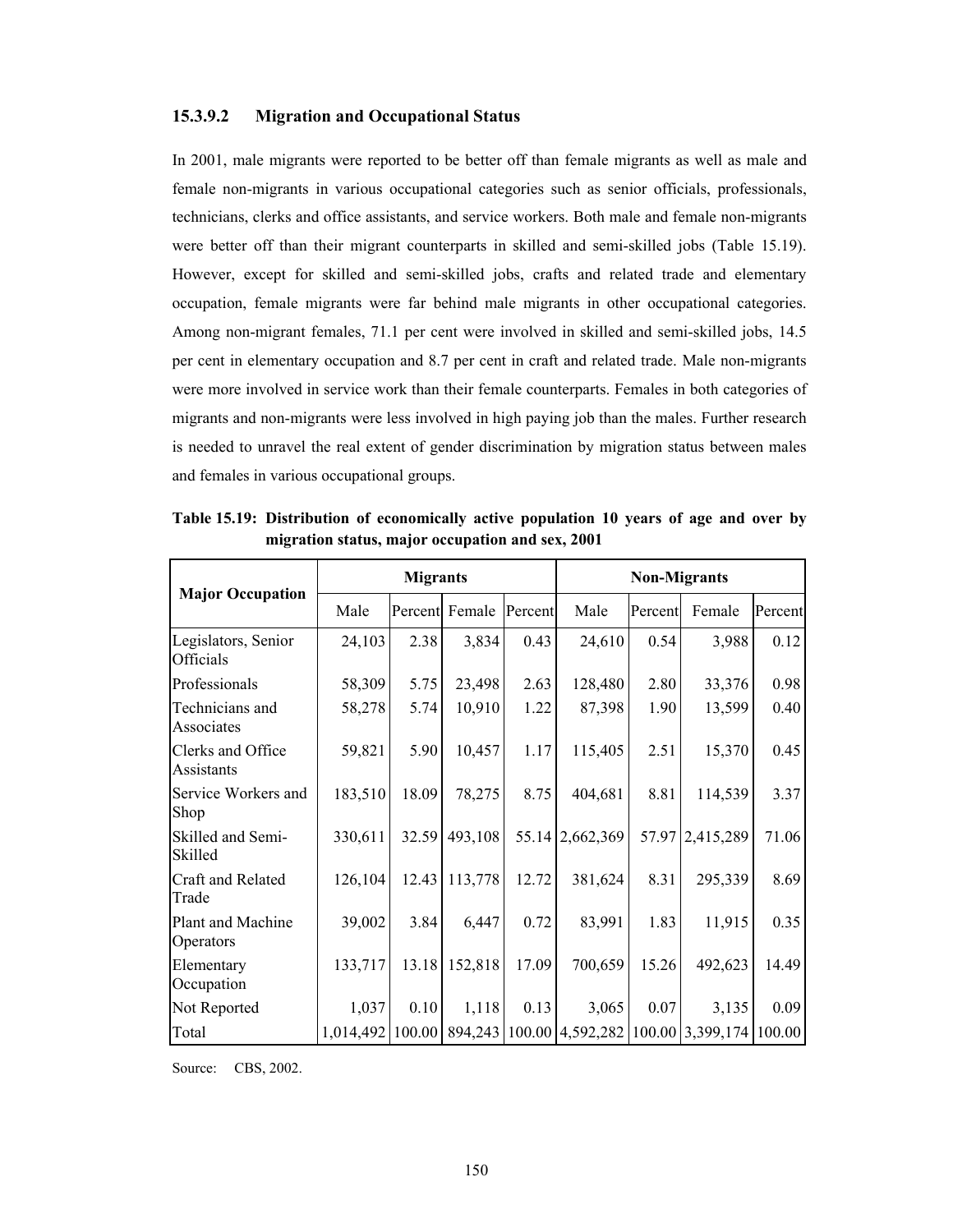#### **15.3.9.3 Ethnic Composition of Migrants**

Table 15.20 presents ethnic composition of migrants in relation to the total population of Nepal by gender. Among the males, a high proportion of Brahmin (27.6%) and Chhetri (19.3%) were shown to be migratory as against only 13.8 and 16.1 per cent in the total population. A higher proportion of Brahmin than Chhetri among both male and female migrants contrary to the proportion of these two groups in the total population might have resulted from a very high proportion of male population grouped in other category (23.8%). The proportion among male migrants in other category was reported to be only 13.8 per cent, a ten percentage point difference between the proportion of migrations and that of the total population. In case of total population of females, the other category was 22.6 per cent, whereas other category among female migrants was only 20.6 per cent, only two percentage point difference. Since the ethnic distribution by migration status can be examined only in relation to the ethnic distribution of the total population, the proportions allocated for other caste and ethnic groups could have been severely distorted [See chapter on ethnicity in this monograph]. For example, Brahmin and Chhetri together constituted 30 per cent of the total male population, whereas these two groups constituted 46.9 per cent of the total male migrants. Similarly, these groups comprised of 30.5 per cent of the total female population, similar to the proportion of total male population. Among female migrants, these two groups constituted 39.2 per cent. The spurious nature of data tends to convey that Brahmin and Chhetri among males were 16.9 percentage point more migratory than their actual distribution in the total population. Similarly, females tend to be more migratory by 8.7 percentage points than their actual distribution in the total population. This leads one to believe that males are more migratory than females by discounting the effect of a huge proportion of marriage migration by females.

| <b>Caste/Ethnic</b> |                        | Male                 |           | Female        |                 |      |                 |               |
|---------------------|------------------------|----------------------|-----------|---------------|-----------------|------|-----------------|---------------|
| Group               | <b>Migrants</b>        | $\%$<br><b>Total</b> |           | $\frac{6}{9}$ | <b>Migrants</b> | $\%$ | <b>Total</b>    | $\frac{6}{6}$ |
| Brahmin (hill)      | 414,263 (26.48) 27.63  |                      | 1,564,365 | 13.77         | 446,553 (28.22) |      | 22.40 1,582,369 | 13.91         |
| Chhetri             | 289, 192 (15.82) 19.29 |                      | 1,827,628 | 16.09         | 334,089 (17.75) |      | 16.76 1.881,636 | 16.54         |
| Newar               | 98,277 (12.69)         | 6.55                 | 774,560   | 6.82          | 141,996 (18.92) | 7.12 | 783,487         | 6.89          |
| Magar               | 95,437 (13.26)         | 6.36                 | 719,650   | 6.34          | 112,067 (14.46) | 5.62 | 775,120         | 6.81          |
| Tamang              | 66,098 (11.76)         | 4.41                 | 562,220   | 4.95          | 72,805 (12.85)  | 3.65 | 566,733         | 4.98          |
| Kami                | 42,766 (10.57)         | 2.85                 | 404,621   | 3.56          | 56,419 (12.98)  | 2.83 | 434,599         | 3.82          |
| Rai                 | 44,3361 (15.28)        | 2.96                 | 290,150   | 2.55          | 50,159 (16.66)  | 2.52 | 301,140         | 2.65          |

**Table 15.20: Ethnic composition of migrants and total population by gender**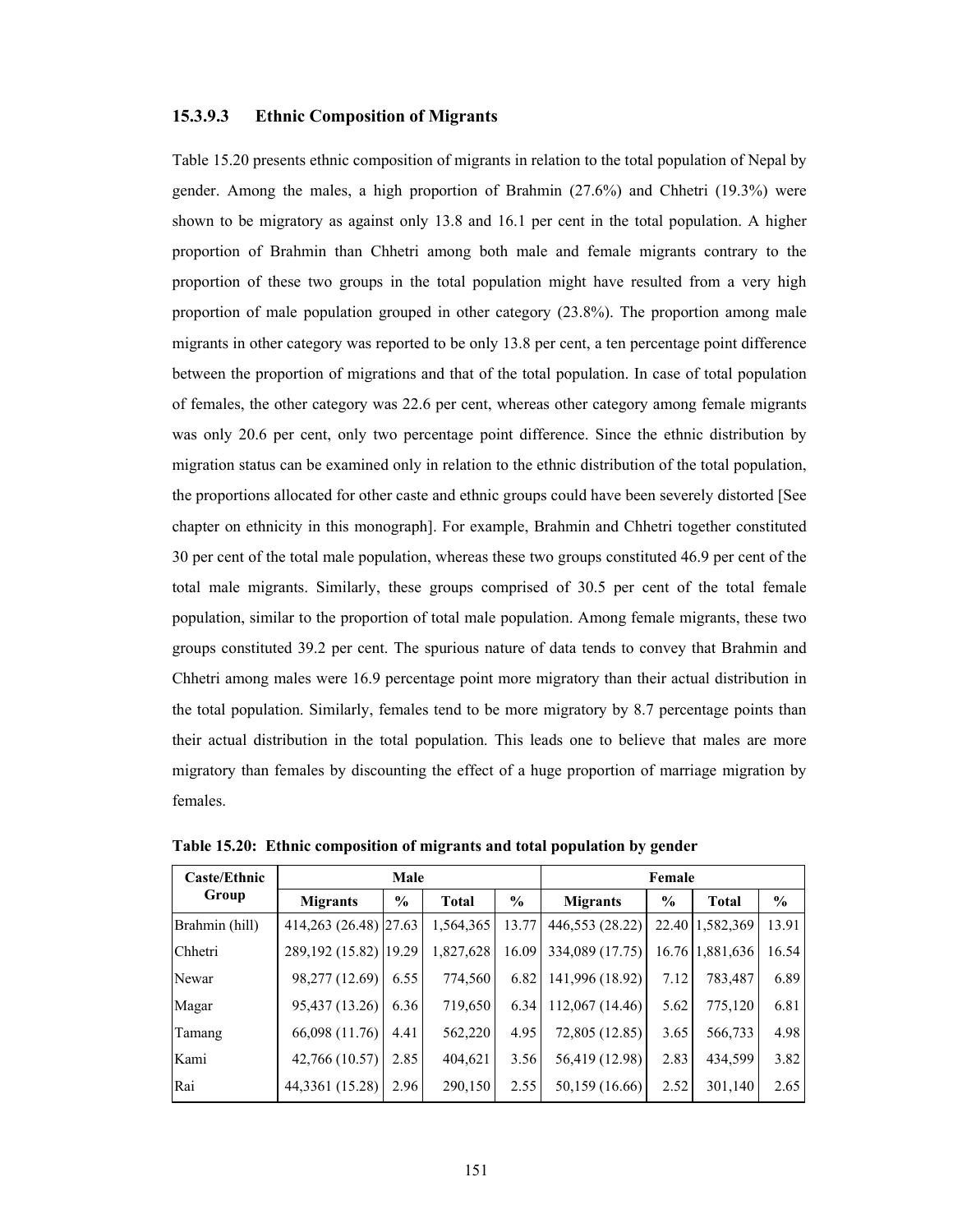| <b>Caste/Ethnic</b> |                           | Male |                  |               |                      | Female |                  |       |
|---------------------|---------------------------|------|------------------|---------------|----------------------|--------|------------------|-------|
| Group               | <b>Migrants</b>           | $\%$ | <b>Total</b>     | $\frac{0}{0}$ | <b>Migrants</b>      | $\%$   | <b>Total</b>     | $\%$  |
| Gurung              | 43,688 (17.04)            | 2.91 | 256,381          | 2.26          | 54,123 (18.99)       | 2.72   | 285,028          | 2.51  |
| Tharu               | 37,976 (5.96)             | 2.53 | 637,399          | 5.61          | 46,872 (7.47)        | 2.35   | 627,084          | 5.51  |
| Thakuri             | 33,071 (19.71)            | 2.21 | 167,797          | 1.48          | 41,269 (23.83)       | 2.07   | 173,168          | 1.52  |
| Damai               | 21,158(11.41)             | 1.41 | 185,491          | 1.63          | 30,184 (15.18)       | 1.51   | 198,804          | 1.75  |
| Limbu               | 22,439(14.24)             | 1.50 | 157,604          | 1.39          | 33,050 (19.73)       | 1.66   | 167,477          | 1.47  |
| Yadav               | 18,695 (4.27)             | 1.25 | 438,164          | 3.86          | 46,150 (11.97)       | 2.32   | 385,681          | 3.39  |
| Sanyashi            | 15,789 (15.39)            | 1.05 | 102,606          | 0.90          | 22,634(21.14)        | 1.14   | 107,047          | 0.94  |
| Mushlim             | 31,489 (6.80)             | 2.10 | 462,985          | 4.08          | 68,453 (15.83)       | 3.43   | 432,366          | 3.80  |
| Brahmin(Tarai)      | 17,811 (17.96)            | 1.19 | 99,144           | 0.87          | 26,990 (30.73)       | 1.35   | 87,818           | 0.77  |
| Others              | 207,045<br>$(7.64)$ 13.81 |      | 2,708,614        | 23.84         | 409,552 (15.83)      |        | 20.55 2,588,000  | 22.75 |
| Total               | 1,499,532<br>(13.52)      |      | 100.0 11,359,378 | 100.0         | 1,993,364<br>(17.52) |        | 100.0 11,377,556 | 100.0 |

Source: CBS, 2002.

Note: Figures in parentheses indicate column percentage.

In 1991, the other category for total male population was 22.4 per cent and that of the total population of females was 19.8 per cent (See Niraula, 1995: 161). The proportion of male migrants among Chhetri as being only 19.3 per cent in 2001 as against 22.2 per cent in 1991 and that of female migrants being 16.8 per cent in 2001 as against 21.1 per cent in 1991 indicates that during the 1990s, a large number of Chhetri caste among both males and females might have migrated to urban areas of Nepal for work and education. Some of them even might have migrated abroad.

Table 15.20 also shows migrants as proportion of the total population for both males and females. Hill Brahmin (26.5%), exceeded 25 per cent among male migrants followed by Thakuri (19.7%), Tarai Brahmin (18%), Gurung (17%), Chhetri (15.8%), Sanyashi (15.4%) and Rai (15.3%). Other migrant groups among males exceeding 10 per cent were Newar, Magar, Tamang, Kami, Damai and Limbu. The least migratory group among male migrants belonged to Tharu, Muslim and Yadav. Among female migrants, Tarai Brahmin was the most dominant caste (30.7%) followed by hill Brahmin (28.2%), Thakuri (23.8%), Sanyashi (21.1%), Limbu (19.7%), Gurung (19%), Newar (18.9%), Chhetri (17.8%)Rai (16.7%), Mushlim (15.8%), and Damai (15.2%). Tharu and Yadav were the least migratory among female migrants.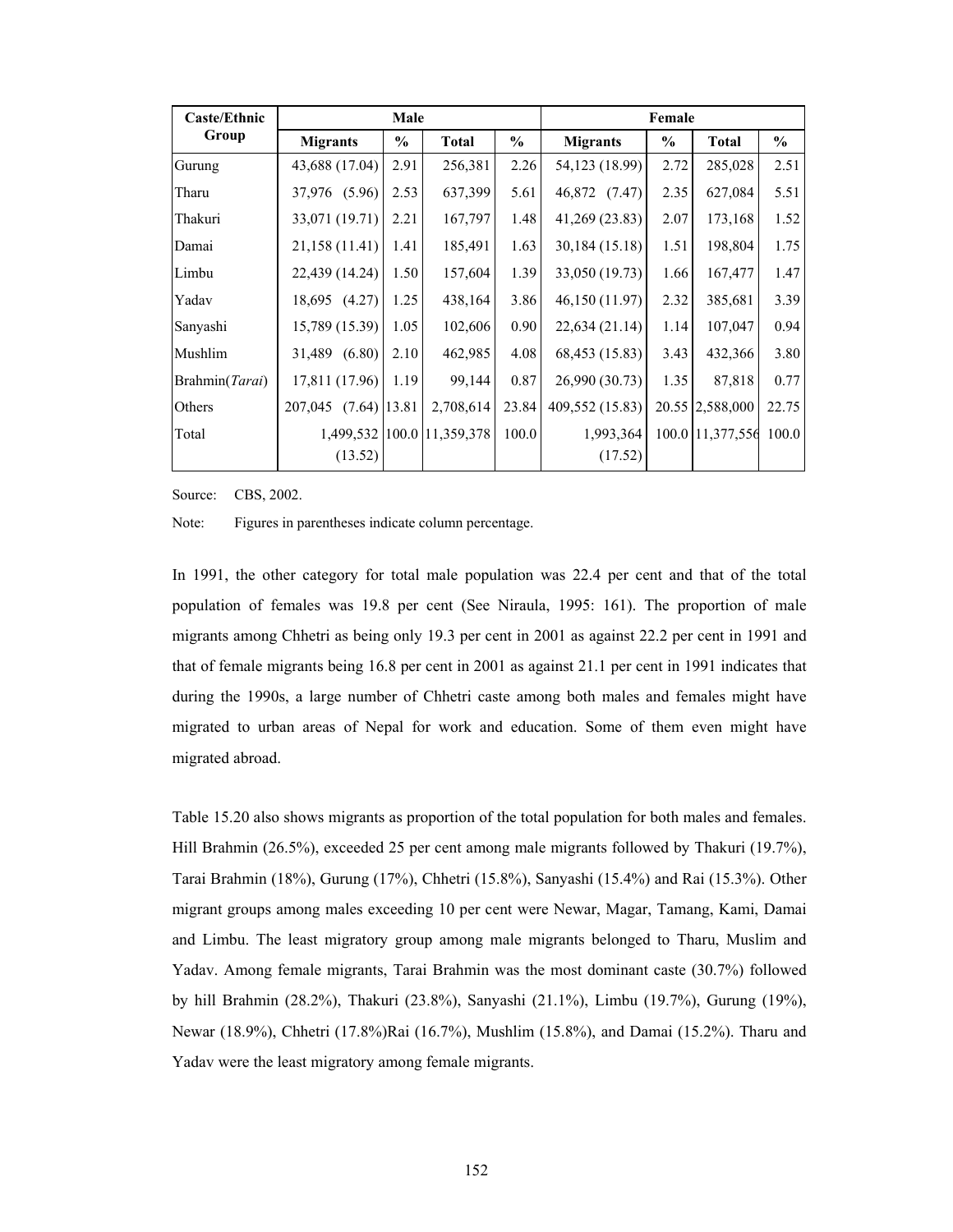#### **15.3.10 Period Migration**

Period migration simply indicates the mobility patterns of internal migrants five years ago in terms of where they were living then. The magnitude of period migration representing those native born population 5 years and above by place of residence five years ago for 15 regions is presented in Table 15.21. Five years ago 95 per cent of those destined to foreign countries went to India. Internally, the migration pattern was overwhelmingly rural, especially in the Tarai. Urban bound migration five years ago was dominant among internal migrants in the mountain and hill. In 1991 census, this period migration was limited to one year ago and hence can not be compared with the period migration in 2001 census.

|                 | Non-<br>Migrant        |         | Different District |       |        | Foreign Country |                    |
|-----------------|------------------------|---------|--------------------|-------|--------|-----------------|--------------------|
| Region          | as % of<br>Native Born | Total   | Rural              | Urban | Total  | India           | Other<br>Countries |
| <b>Mountain</b> |                        |         |                    |       |        |                 |                    |
| Eastern         | 98.7                   | 4,631   | 89.7               | 10.3  | 536    | 80.8            | 19.2               |
| Central         | 99.2                   | 3,770   | 80.2               | 19.8  | 399    | 92.2            | 7.8                |
| Western         | 92.7                   | 1,655   | 85.2               | 14.7  | 39     | 69.2            | 30.8               |
| Mid-Western     | 99.1                   | 1,283   | 88.1               | 11.9  | 80     | 81.3            | 18.8               |
| Far-Western     | 99.2                   | 2,571   | 80.0               | 20.0  | 645    | 90.2            | 9.9                |
| Hill            |                        |         |                    |       |        |                 |                    |
| Eastern         | 97.4                   | 37,845  | 87.5               | 12.6  | 2,699  | 90.7            | 9.3                |
| Central         | 94.4                   | 176,039 | 84.1               | 15.9  | 11,259 | 88.2            | 11.8               |
| Western         | 97.7                   | 57,118  | 89.9               | 10.1  | 9,076  | 90.0            | 10.0               |
| Mid-Western     | 98.3                   | 18,731  | 89.2               | 10.8  | 1,637  | 88.3            | 11.7               |
| Far-Western     | 98.9                   | 7,637   | 85.4               | 14.6  | 1,722  | 93.3            | 6.7                |
| Tarai           |                        |         |                    |       |        |                 |                    |
| Eastern         | 97.0                   | 86,327  | 90.4               | 9.6   | 18,375 | 97.0            | 3.0                |
| Central         | 98.1                   | 64,937  | 89.4               | 10.6  | 19,585 | 97.3            | 2.7                |
| Western         | 95.8                   | 63,700  | 92.4               | 7.6   | 13,406 | 97.0            | 3.0                |
| Mid-Western     | 96.2                   | 40,265  | 92.7               | 7.3   | 4,640  | 94.7            | 5.3                |
| Far-Western     | 95.7                   | 36,852  | 93.7               | 6.3   | 4,070  | 98.2            | 1.8                |
| <b>Total</b>    | 97.0                   | 603,361 | 88.6               | 11.4  | 88,168 | 94.5            | 5.6                |

**Table 15.21: Native born population 5 years of age and above by place of residence 5 years ago for regions, Nepal, 2001** 

Source: CBS, 2002.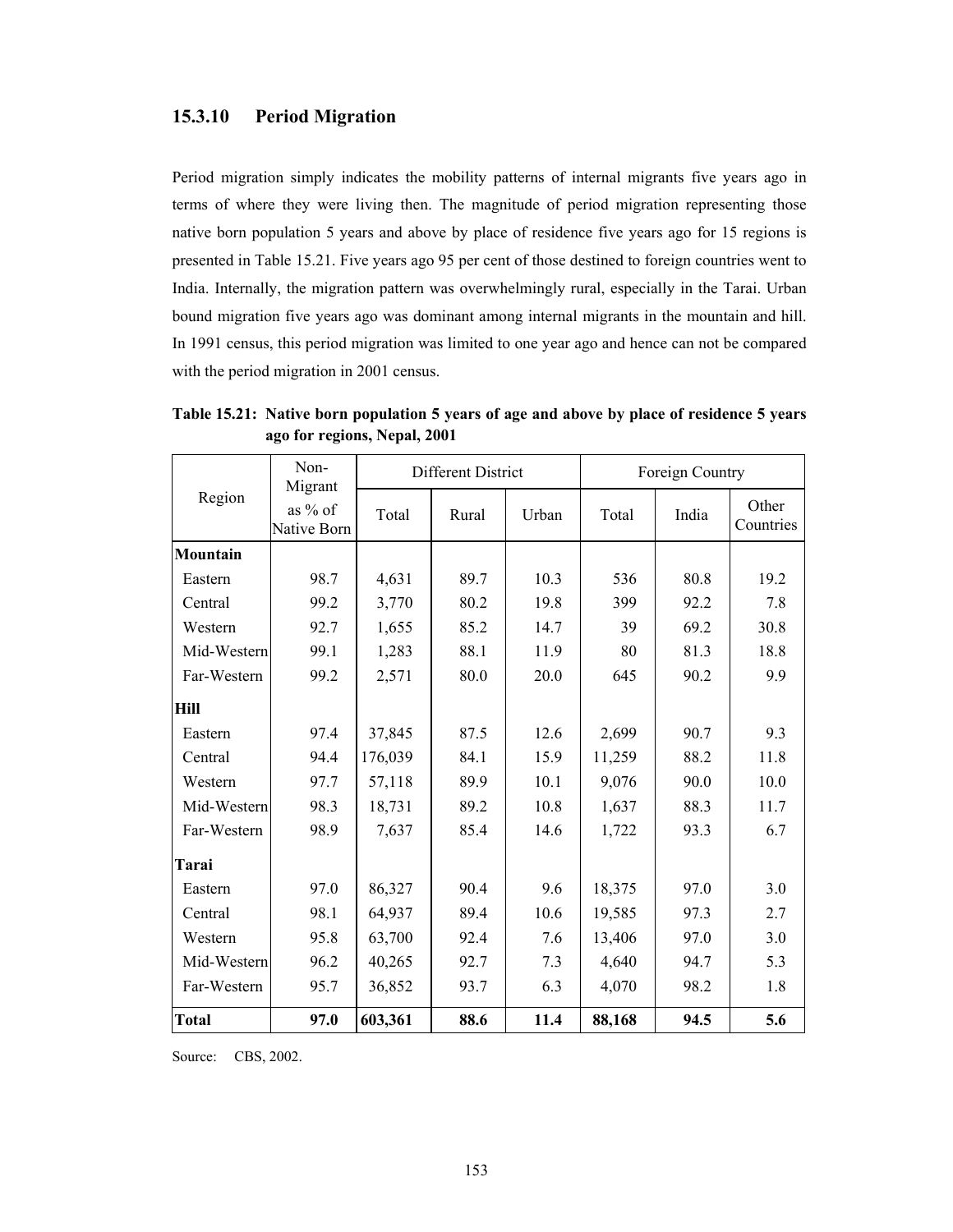In all, 88.6 per cent internal migrants five years ago were living in the rural areas of Nepal and only 11.4 per cent were living in the urban areas. After 1996, 23 more urban centres were added to the list of 33 urban areas in 1991 and 3 in 1992. Hence, the period migration is indicative of rural and urban residence five years ago based on 36 urban areas. Any conclusive analysis on the volume and pattern of the period migration based on this limited information can not be carried out at this stage, nor can it be compared with the volume, trends and characteristics of life-time migration. A separate analysis on period migration based on the census data of 2001 is suggested.

Internal migration has led to both positive and negative social and economic implication for the place of origin and destination. Initially, low density and economic potentialities in Tarai area prompted migration from the mountain and hill to the Tarai. However, at present Tarai has low capacity to absorb additional population. Urban areas are also overcrowded through rural- tourban migration. The Tenth Plan has emphasized on balanced spatial distribution of population by promoting socio-economic development both in the sending and receiving areas.

## **15.4 Migration and Development**

A number of development variables are found useful for interpreting both internal and international migration. Three levels of development indicators such as an overall composite index, composite indices, and individual indices related to poverty and deprivation, socioeconomic development, and women's empowerment have been used to examine their interrelationships with migration variables (See ICIMOD, 1997; KC, 2003).

Gross mobility is positively associated with development. More developed districts in terms of socio-economic development, women's empowerment, and other development variables have higher inter-district migration. Among the composite indices, HDI, GDI, OCI, and SEIDI are the ones which have correlation coefficients of .50 or higher. At the individual level, all the development variables are positively correlated with migration variables. The deprivation variables such as child illiteracy rate ( $r=-.4185$ ), child labour rate ( $r=-.3421$ ), households without land and with a marginal farm  $(r=-2788)$ , infant mortality rate  $(r=-3778)$ , and share of girls dropouts at primary school  $(r=-.2471)$  are negatively correlated with gross mobility. Among the variables used, gender imbalance ratio in literacy, mean years of schooling, and per capita income are significantly correlated with migration variables. Except three deprivation variables, all other variables are positively correlated with in-migration. Negative correlation coefficients indicated that non-migration of a district is associated with lower level of development.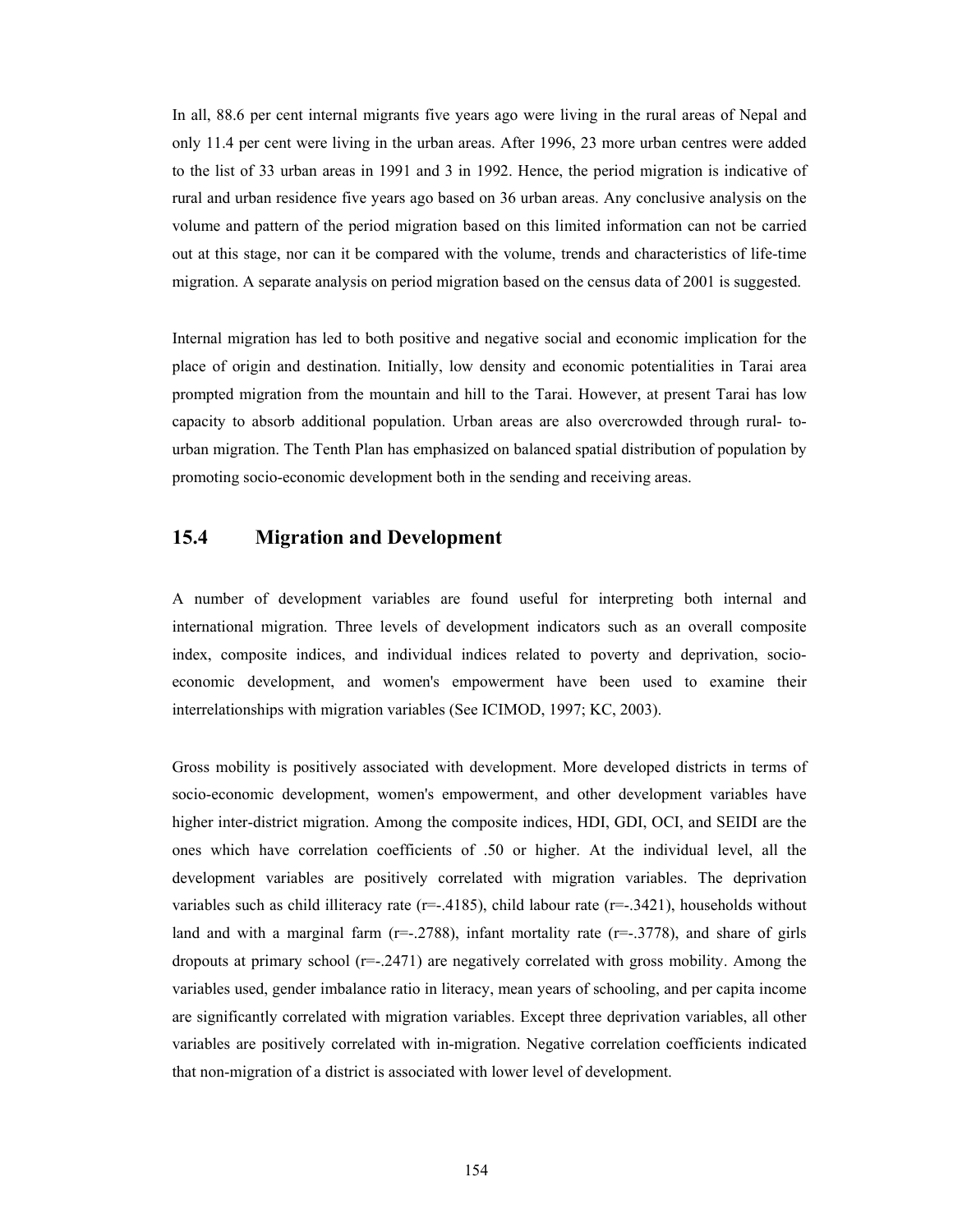## **15.5 Summary and Conclusion**

#### **15.5.1 Summary**

In 2001, Nepal had a population of 23.15 million with an annual growth rate of 2.25 per cent. High fertility rate of 4.1 children per woman and a huge population in the reproductive age will continue to exasperate poverty and increase migration in Nepal.

In 2003, Nepal's population is estimated to have reached 25.1 million with a density of 179 persons per square kilometer. Nepal ranked 143rd in human development index of 2003. Every two in five persons in Nepal lives below absolute poverty line and every other person in the rural area is poor. Poverty, high unemployment and underemployment (17.4 and 32.3%) have compelled people to remain either under severe poverty or migrate to other places within and outside the country for better opportunity for livelihood.

The uneven distribution of population has led to a high disparity in population density in different ecological zones. The Tarai zone had the highest density of population since 1952/54 followed by hills and mountains. Population density in Nepal increased dramatically over time reaching 157 persons per square kilometer in 2001 and would reach 200 persons per square kilometer by 2005 at the present rate of population growth rate.

The absolute volume of inter-district migration increased by 7 times during the last 40 years and that of inter-regional migration volume increased by 4 times since 1971. The volume of life-time migration at the district level increased from 1.7 million in 1991 to 2.9 million in 2001. This constituted 13.2 per cent of the total native born population in Nepal. Migration streams from one region to another were directed towards their own neighbouring regions.

Preliminary analysis suggests that there is a high incidence of poverty in the regions experiencing net negative migration and that regions of in-migration are relatively better off in development indicators. People in Nepal are migrating from poverty stricken rural areas of low density to urban areas of high density and to areas of fertile agricultural land in the Tarai.

In Nepal, the major streams of internal migration are rural-to-rural (68.2%) and rural-to-urban (25.5% in 2001 and 31.2% in 1996). Urban-to-urban (2.8%) and urban-to-rural (3.5) are of lesser importance. Nepal has at present 58 designated urban centres with a total population of 3,227,879. Out of this total, 95.6 per cent were native born and 4.4 per cent were foreign born in 2001. Out of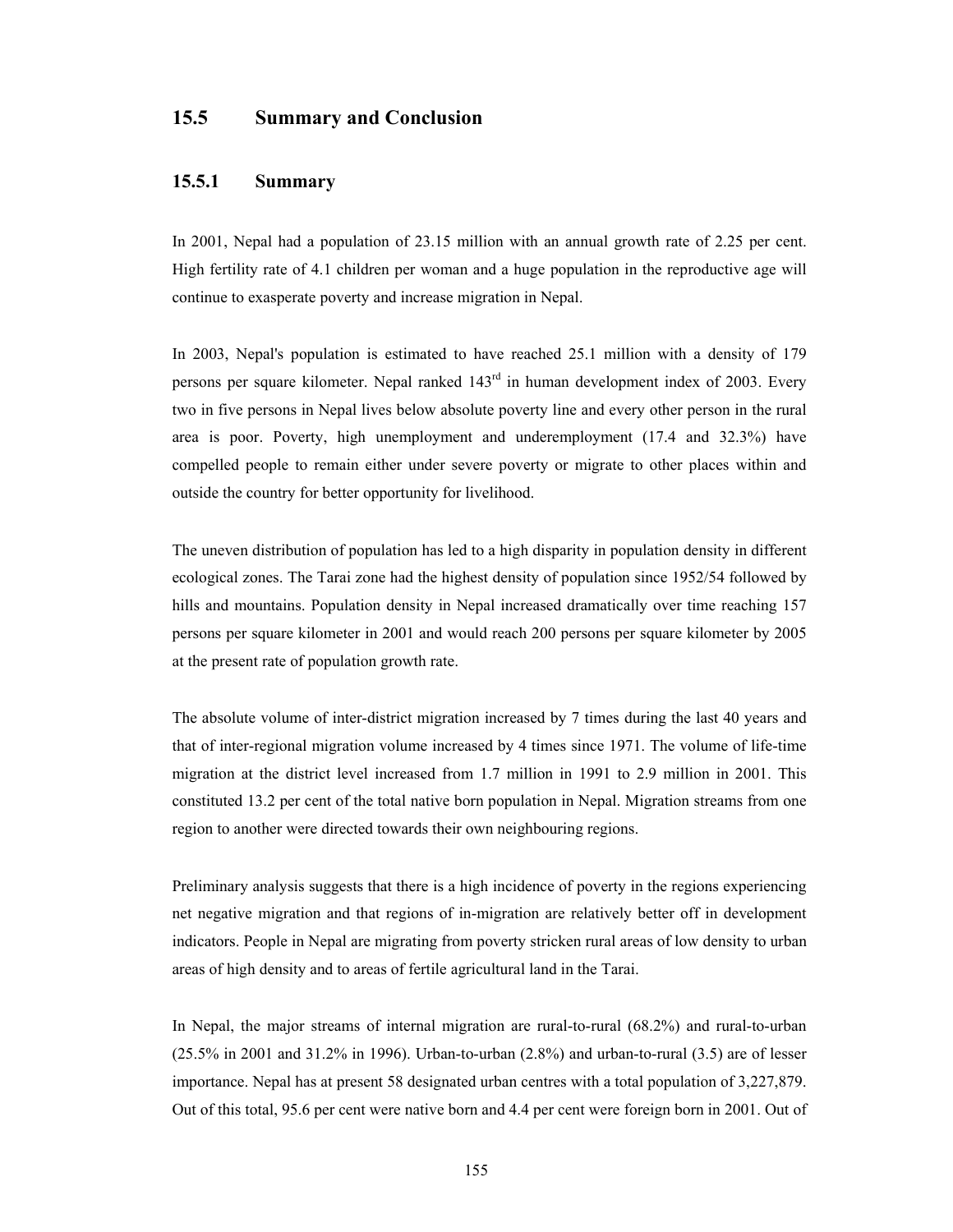the total native born (3,085,104), 73.2 per cent (2,257,392) were internal migrants from other districts in rural areas, whereas 24.2 per cent migrated from other municipalities. Internal migrants from rural areas of other districts constituted 31.6 per cent in Kathmandu Valley towns followed by 23.3 per cent in Tarai towns and 16.9 per cent in hill towns.

The 2001 census included five main reasons for migration such as trading, agriculture, employment, study/training and marriage. The category in other reasons comprised 31.3 per cent. Marriage (27%), agriculture (15.8%), employment (10.6%), study and training (9.3%) and trading (6%) follow this. The dominant reason for migration of females was marriage (47.1%). Important causes of internal migration in Nepal not captured by the census data have been poverty, inequitable distribution of income, unemployment, difficult livelihood, and food insecurity.

Internal migration in Nepal has been very much a permanent phenomenon as 44.1 per cent of the total inter-district migrants were living in the destination for more than 10 years in 2001. Those staying in the destination for 1-5 and 6-10 years respectively comprised 28.3 and 22.7 per cent. Migrants staying less than 1 year were 4.9 per cent. Two third of the total migrants were living in the destination for more than 6 years, whereas 56 per cent had been living since the last ten years.

A comparison between the literacy status of migrants and non-migrants in 2001 revealed that among male migrants 75.8 per cent were literate in 2001, whereas the literacy status among male non-migrants was 63.2 per cent. Literacy level among female migrants was higher (44.2%) than among female non-migrants (42%). Higher proportion of male migrants than female migrants in certificate and equivalent (11.3% vs. 7.6%), graduate and equivalent (8.9% vs. 3%), and postgraduate and equivalent (3% vs. 0.7 %) indicated that female migrants were highly discriminated in higher education above the SLC level.

In 2001, male migrants were better off than female migrants as well as male and female nonmigrants in various occupational categories such as senior officials, professionals, technicians, clerks and office assistants, and service workers.

A high proportion of Brahmin (27.6%) and Chhetri (19.3%) were reported to be migrants in 2001. Hill Brahmin exceeded 25 per cent among male migrants followed by Thakuri (19.7%), Tarai Brahmin (18%), Gurung (17%), Chhetri (15.8%), Sanyashi (15.4%) and Rai (15.3%). Other migrant groups among males exceeding 10 per cent were Newar, Magar, Tamang, Kami, Damai and Limbu. The least migratory group among male migrants belonged to Tharu , Muslim and Yadav. Among female migrants, Tarai Brahmin was the most dominant caste (30.7%) followed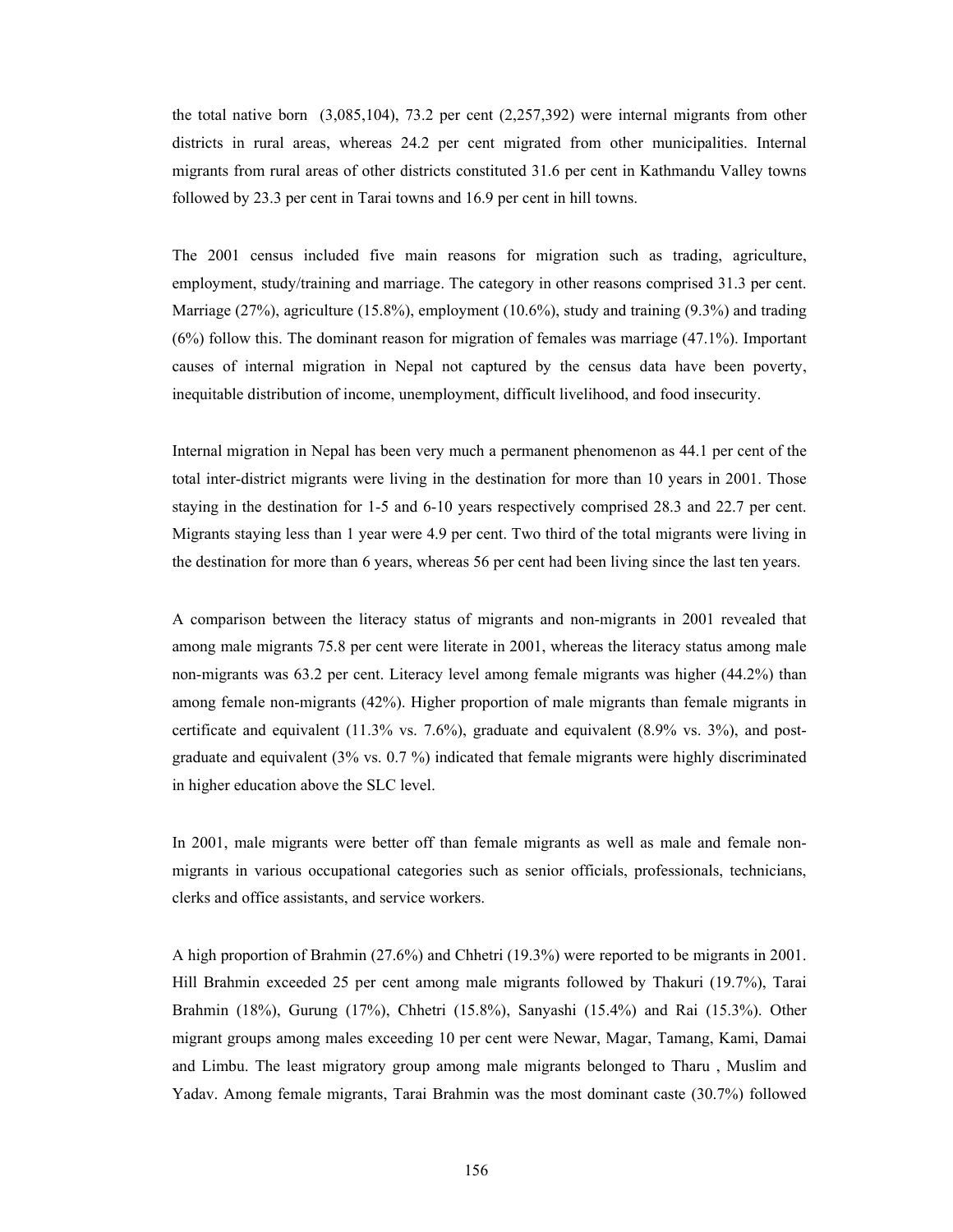by hill Brahmin (28.2%), Thakuri (23.8%), Sanyashi (21.1%), Limbu (19.7%), Gurung (19%), Newar (18.9%), Chhetri (17.8%)Rai (16.7%), Mushlim (15.8%), and Damai (15.2%). Tharu and Yadav were the least migratory among female migrants.

In all, 88.6 per cent internal migrants five years ago were living in the rural areas of Nepal and only 11.4 per cent were living in the urban areas. A number of development variables are found to be associated with migration variables. The correlation coefficients show significant relationships of development indices with migration variables. In-migration and net positive migration show positive signs of development. Even emigration tends to be good for the country in terms of reducing unemployment and increasing remittances. Any poverty strategy in Nepal is bound to be more successful with a strong component of migration policy integrated with it.

Further research in this area should focus on developing more recent indicators of development and relating these with migration at the very district level and below. Poverty mapping exercise should be incorporated with spatial distribution of in- and-out-migrants as well as foreign born and absentee population with special focus on gender and children. Migration and the spread of HIV/AIDS should be examined in relation to its effect on non-migrant population.

#### **15.5.2 Conclusion**

In 2003, Nepal's population is estimated to have reached 25.1 million with a density of population approaching 200 persons per square kilometer by 2005.

Every two in five persons in Nepal lives below absolute poverty line and every other person in the rural area is poor. Even if the present level of poverty (38%) were reduced to 30 per cent, the absolute number of people below the poverty line will not decrease because of run away population growth rate. Only those under extreme poverty will remain in the villages but a large majority will migrate.

High unemployment and underemployment will force people to remain either under severe poverty or migrate to other places within and outside the country for better opportunity for livelihood.

The volume of inter-district migration may double in the next census from the present 2.9 million. Urban areas will be the destination of more than 50 per cent in-migrants. This will create a severe shortage of services and security in urban areas, especially in the valley towns.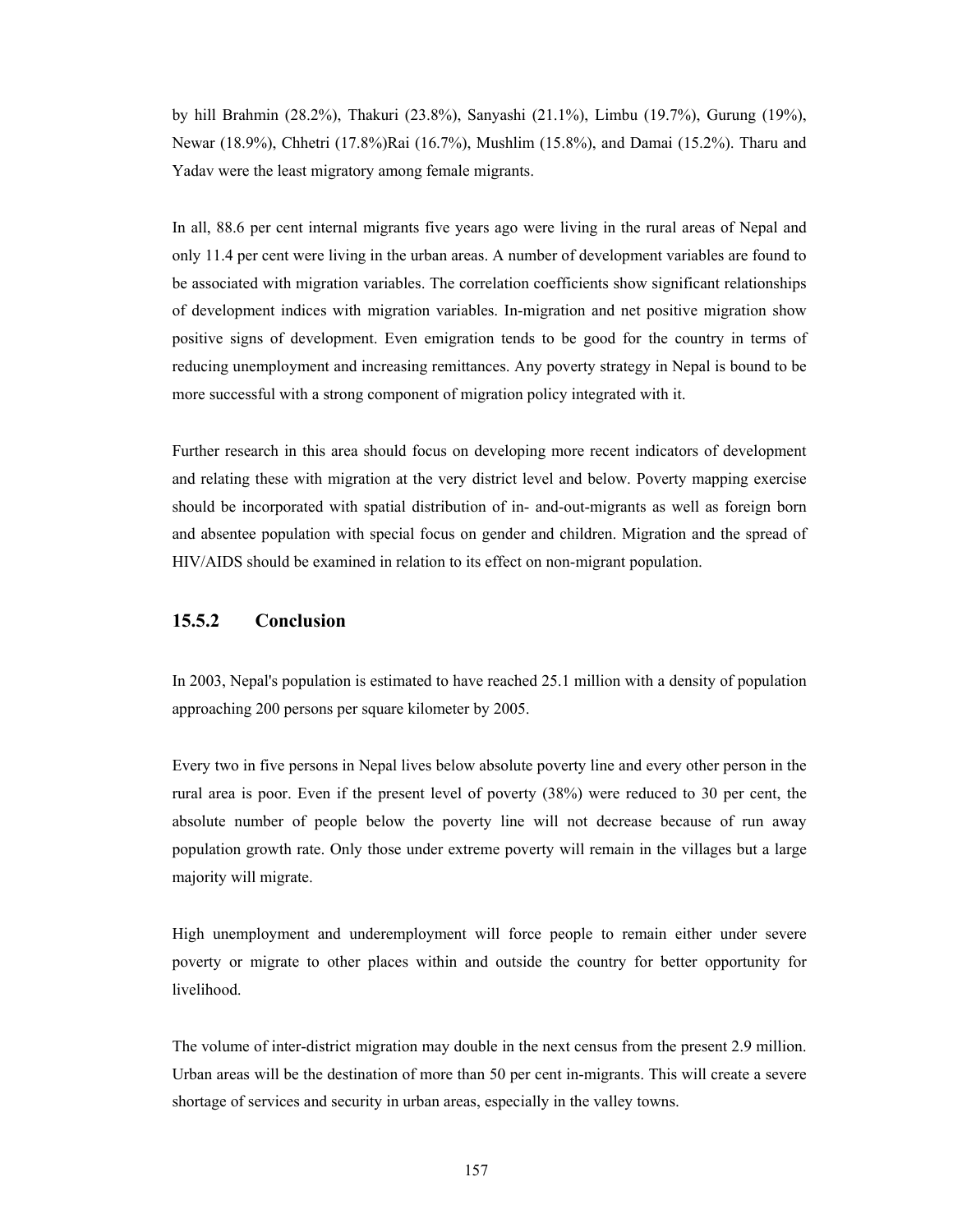- Important causes of internal migration in Nepal in the present decade will poverty, inequitable distribution of income, unemployment, difficult livelihood, and food insecurity. This will push more and more people to foreign countries.
- Internal migration in Nepal has been very much a permanent phenomenon as 44.1 per cent of the total inter-district migrants were living in the destination for more than 10 years in 2001. Those staying in the destination for 1-5 and 6-10 years respectively comprised 28.3 and 22.7 per cent. Migration for less than five years is picking up and will dominate in the future.

Migrants are more literate than non-migrants and the level of education in general among migrant males is higher than that of female migrants. Female migrants will increase in the future for aspiration of higher education in order to bridge the gap of gender discrimination or face the consequences of severe social and economic problems in the origin, especially among adolescents. If the latter occurs, there will be an increasing number of child labour migrations in the urban areas.

Out-migration of hill ethnic groups both to urban areas and abroad will dominate with both negative and positive consequences. In urban areas, poor and non-migrants will not compete with returnees for space with extremely high land value and exorbitant cost of other services. This will benefit the government as a source of revenue. It will, however, exacerbate urban population density unless the government initiates alternate urban land use zoning for accommodating inmigrants. The present scheme of commercial housing in urban areas is only for the rich people with a price twice greater than the actual cost which the middle class and the poor can not afford. Economy housing scheme heavily subsidized by the government for the middle class and the poor will be inevitable in order to avoid public unrest and increase confidence in the government.

In-migration and net positive migration show positive signs of development. Even emigration tends to be good for the country in terms of reducing unemployment and increasing remittances. Any poverty strategy in Nepal is bound to be more successful with a strong component of migration policy integrated with it.

Further research in this area should focus on developing more recent indicators of development and relating these with migration at the village and the district level. Consequences rather than causes of migration in the urban areas, especially in the Kathmandu Valley would be an important topic for further investigation.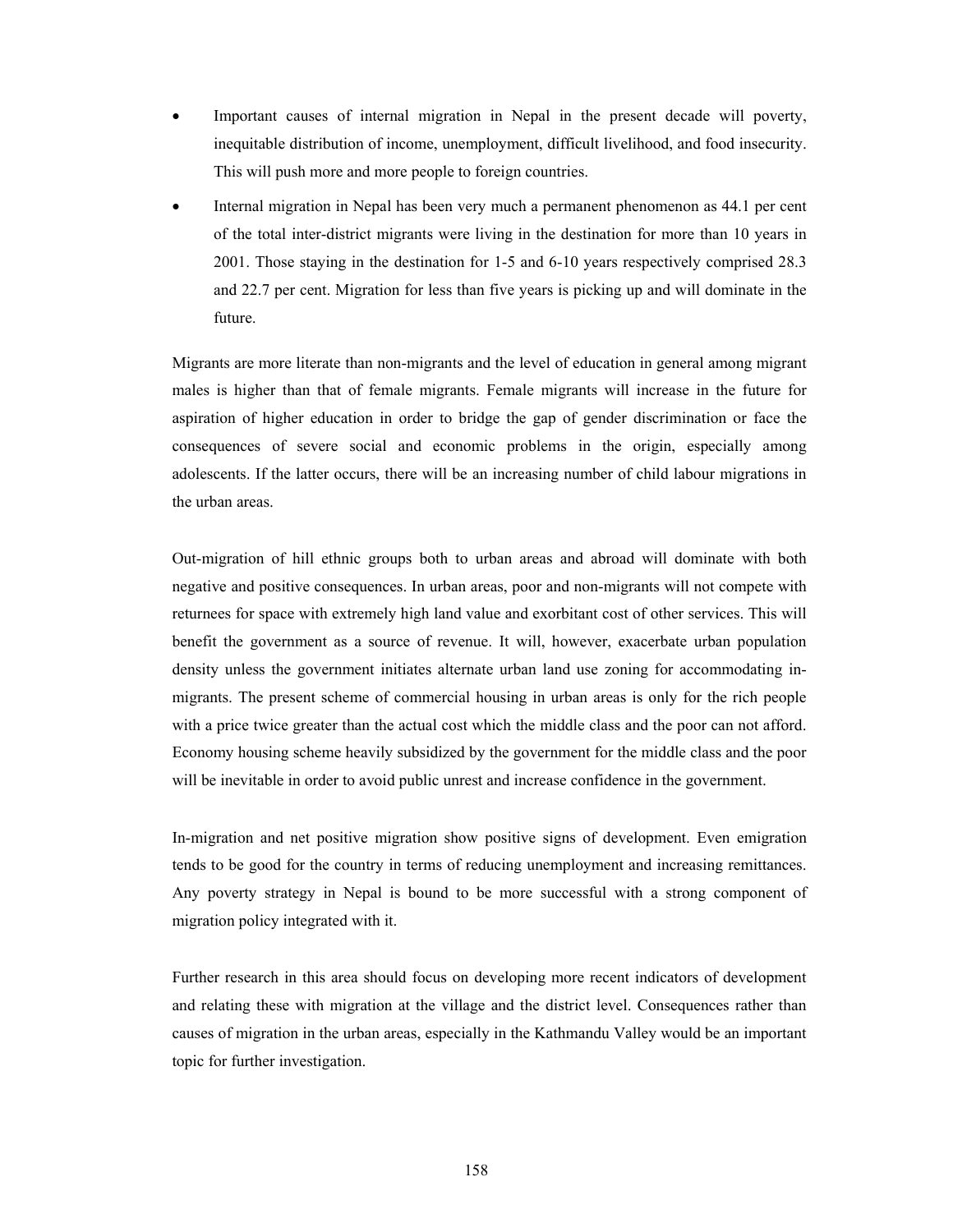## **References**

- Bose, A. (1992). *Review of the Trends and Patterns of Rural-Urban Migration: Outline of a Regional Study*, Paper Presented at the Expert Group Meeting on Trends, Patterns and Implications of Rural-Urban Migration, Bangkok, 3-6 November 1992.
- Central Bureau of Statistics (CBS) (1967). *Population Census 1961,* National Planning Commission Secretariat, Kathmandu, Nepal.
- Central Bureau of Statistics (CBS) (1975). *Population Census 1971*, National Planning Commission Secretariat, Kathmandu, Nepal.
- Central Bureau of Statistics (CBS) (1984), *Population Census 1981*, National Planning Commission Secretariat, Kathmandu, Nepal.
- Central Bureau of Statistics (CBS) (1987), *Population Monograph of Nepa ,* National Planning Commission Secretariat, Kathmandu, Nepal.
- Central Bureau of Statistics (CBS) (1993). *Population Census 1991,* National Planning Commission Secretariat, Kathmandu, Nepal.
- Central Bureau of Statistics (CBS) (1995). *Population Monograph of Nepal,* National Planning Commission Secretariat, Kathmandu, Nepal.
- Central Bureau of Statistics (CBS) (2002), *National Population Census, National Report*, National Planning Commission Secretariat, Kathmandu, Nepal.
- Hugo, G. (1992). *Migration and Rural-Urban Linkages in the ESCAP Region*, Paper Presented at the Pre-Conference Seminar, Seoul, January 1992.
- International Centre for Integrated Mountain Development (ICIMOD) (1997), *Districts of Nepal, Indicators of Development*, Kathmandu, Nepal.
- KC, B.K. et al. (1997). *Migration Situation in Nepal,* Central Department of Population Studies, Kathmandu, Nepal.
- KC, B. K. (1998). *Trends, Patterns and Implications of Rural-to-Urban Migration in Nepal*, Kathmandu, Nepal.
- KC, B.K. (2003), *Migration, Poverty and Development in Nepal* Economic Commission for Asia and the Pacific.Bangkok, Thailand.
- Ministry of Population and Environment (MOPE) (1997). *Status of Population in Nepal* Kathmandu, Nepal.
- National Planning Commission (NPC) (2003). *The Tenth Plan, 2002-2006,* Kathmandu, Nepal.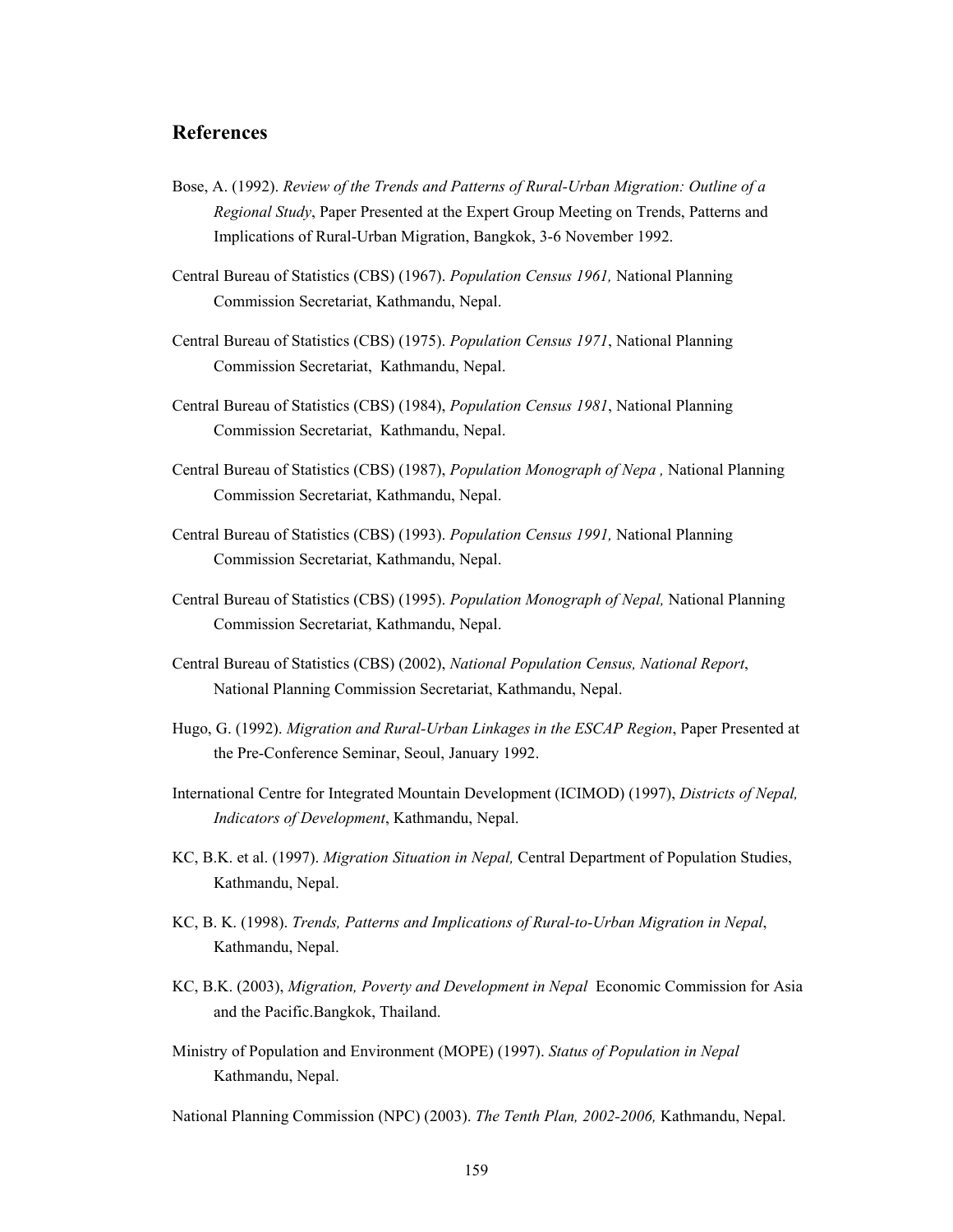- Niraula, B. (1995). Internal Migration, *Population Monograph of Nepal,* Central Bureau of Statistics, National Planning Commission Secretariat, Kathmandu, Nepal.
- Skeldon, R. (1992). International Migration in the ESCAP Region: A Policy Oriented Approach, *Asia-Pacific Population Journal, Vol. 7*, No. 2, pp. 3-22.
- Skeldon, R. (1997). Rural to Urban Migration and Its Implications for Poverty Alleviation, *Asia-Pacific Population Journal,* Vol. 12, No. 1, pp. 3-16.
- Skeldon, R. (2002). Migration and Poverty. *Asia-Pacific Population Journal*, Vol. 17, No. 4, pp. 67-82.
- United Nations Development Programme (UNDP) (2003). Human Development Report, New York.
- United Nations (UN) (2003). World Population, 2003, Population Division, Department of Economic and Social Affairs, New York.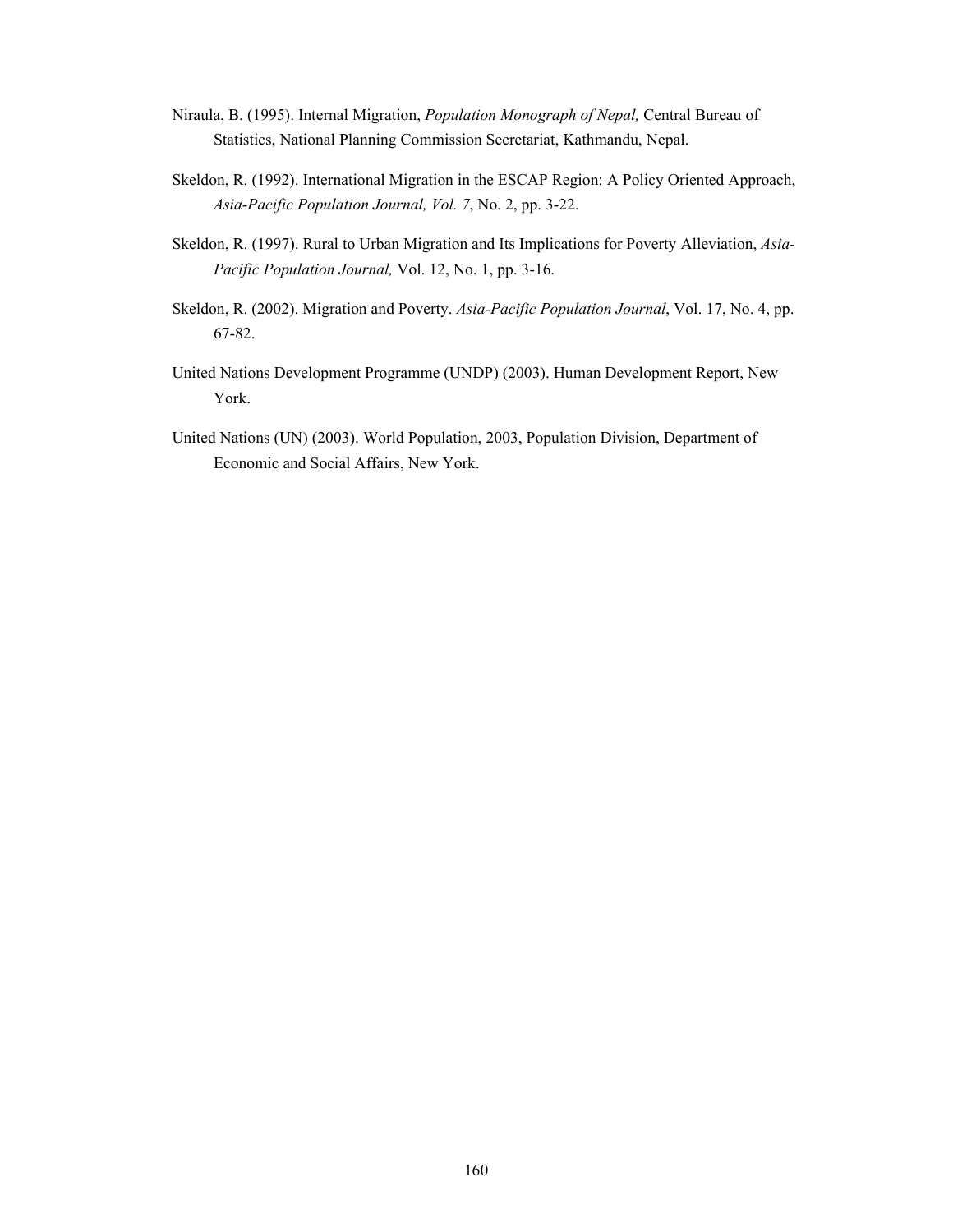|               |                 | 2001            |                  |                  |                 | 1991            |                  |                  | 1981            |                 |                  |                  |  |
|---------------|-----------------|-----------------|------------------|------------------|-----------------|-----------------|------------------|------------------|-----------------|-----------------|------------------|------------------|--|
| <b>Region</b> | In-             | $Out-$          | Net-             | <b>Gross</b>     | In-             | $Out-$          | Net-             | <b>Gross</b>     | In-             | Out-            | Net-             | Gross-           |  |
|               | <b>Migrants</b> | <b>Migrants</b> | <b>Migration</b> | <b>Migration</b> | <b>Migrants</b> | <b>Migrants</b> | <b>Migration</b> | <b>Migration</b> | <b>Migrants</b> | <b>Migrants</b> | <b>Migration</b> | <b>Migration</b> |  |
| Mountain      |                 |                 |                  |                  |                 |                 |                  |                  |                 |                 |                  | 259,894          |  |
| Eastern       | 15,957          | 130,446         | $-114,489$       | 146,403          | 12,439          | 94,568          | $-82,129$        | 107,007          | 23,907          | 235,987         | $-212,080$       |                  |  |
| Central       | 11,991          | 81,145          | $-69,154$        | 93,136           | 11,333          | 52,560          | $-41,227$        | 63,893           | 10.425          | 21,736          | $-11,311$        | 32,161           |  |
| Western       | 3,716           | 4,977           | $-1,261$         | 8,693            | 2,584           | 5,140           | $-2,556$         | 7,724            | 1,080           | 38,219          | $-37,139$        | 39,299           |  |
| Mid-Western   | 2,710           | 23,139          | $-20,429$        | 25,849           | 4,931           | 12,711          | $-7,780$         | 17,642           | 7,330           | 5,912           | 1,418            | 13,242           |  |
| Far-Western   | 8,353           | 58,123          | $-49,770$        | 66,476           | 8,464           | 36,427          | $-27,963$        | 44,891           | 10,886          | 13,241          | $-2,355$         | 24,127           |  |
| Hill          |                 |                 |                  |                  |                 |                 |                  |                  |                 |                 |                  |                  |  |
| Eastern       | 70,330          | 403,380         | $-333,050$       | 473,710          | 40,433          | 315,666         | $-275,233$       | 356,099          | 31,423          | 265,360         | $-233,937$       | 296,783          |  |
| Central       | 362,536         | 176,882         | 185,654          | 539,418          | 157,435         | 155,298         | 2,137            | 312,733          | 71,873          | 119,275         | $-47,402$        | 191,148          |  |
| Western       | 54,442          | 470,994         | $-416,552$       | 525,436          | 30,452          | 306,821         | $-276,369$       | 337,273          | 62,572          | 150,104         | $-87,532$        | 212,676          |  |
| Mid-Western   | 34,711          | 136,983         | $-102,272$       | 171,694          | 22,447          | 124,130         | $-101,683$       | 146,577          | 31,500          | 54,528          | $-23,028$        | 86,028           |  |
| Far-Western   | 18,394          | 182,933         | $-164,539$       | 201,327          | 16,349          | 119,124         | $-102,775$       | 135,473          | 14,559          | 47,371          | $-32,812$        | 61,930           |  |
| Tarai         |                 |                 |                  |                  |                 |                 |                  |                  |                 |                 |                  |                  |  |
| Eastern       | 435,659         | 140,540         | 295,119          | 576,199          | 362,486         | 74,639          | 287,847          | 437,125          | 300,835         | 38,955          | 261,880          | 339,790          |  |
| Central       | 291,068         | 142,831         | 148,237          | 433,899          | 235,313         | 71,636          | 163,677          | 306,949          | 214,473         | 29,053          | 185,420          | 243,526          |  |
| Western       | 293,812         | 37,576          | 256,236          | 331,388          | 197,915         | 15,210          | 182,705          | 213,125          | 111,435         | 4,672           | 106,763          | 116,107          |  |
| Mid-Western   | 164,289         | 44,117          | 120,172          | 208,406          | 128,232         | 28,151          | 100,081          | 156,383          | 54,364          | 13,238          | 41,126           | 67,602           |  |
| Far-Western   | 279,382         | 13,284          | 266,098          | 292,666          | 187,393         | 6,125           | 181,268          | 193,518          | 92,200          | 1,211           | 90,989           | 93,411           |  |
| <b>NEPAL</b>  | 2,047,350       | 2,047,350       |                  | 4,094,700        | 1,418,206       | 1,418,206       |                  | 2,836,412        | 1,038,862       | 1,038,862       | ۰.               | 2,077,724        |  |

**Appendix 15.1: In-migration, out-migration, net-migration and gross-migration by regions, Nepal, 1981-2001** 

Source: KC, 1998; CBS, 2002.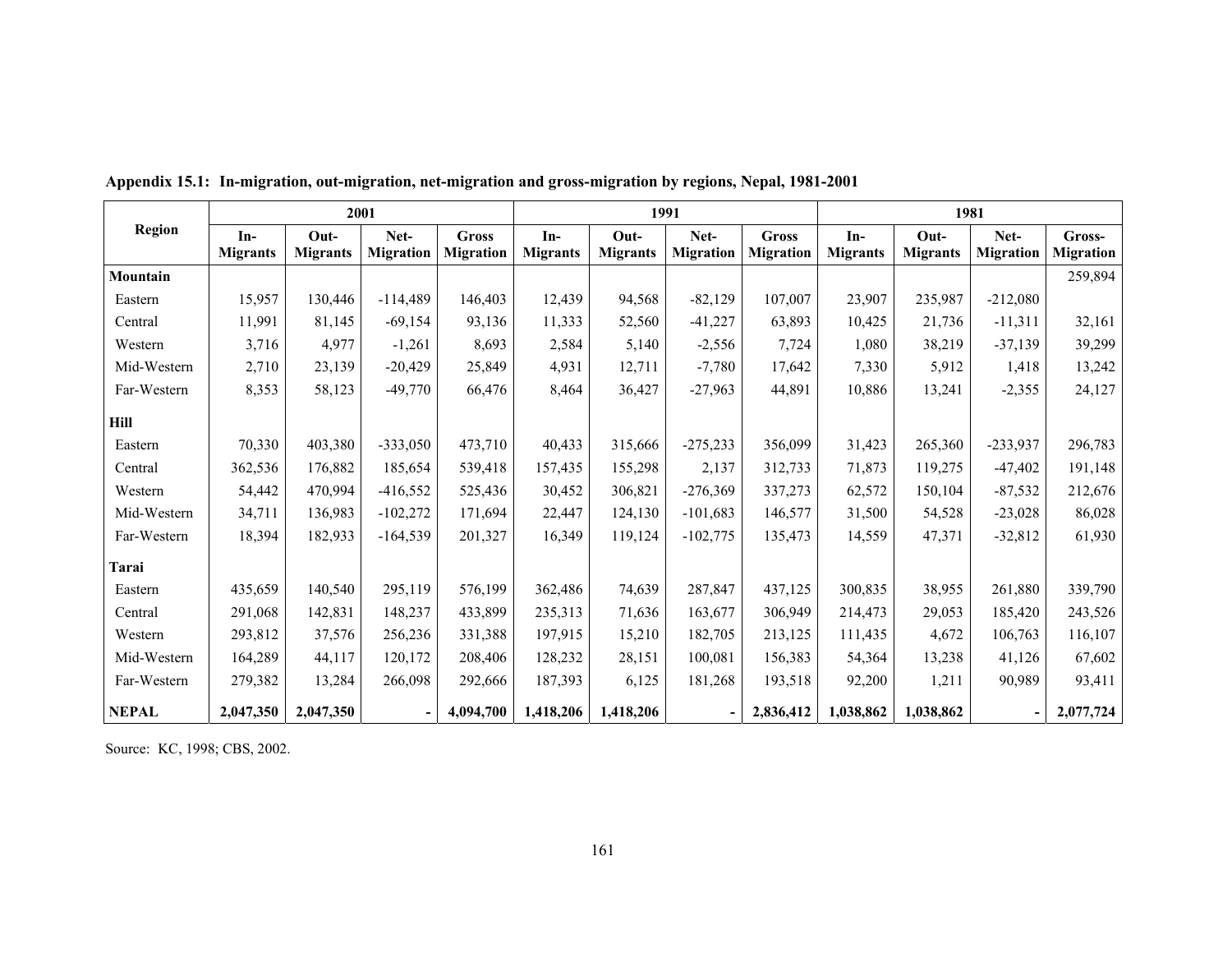| S.  |               |           | Population |         |         |       |         | In-Migration as a Percentage of District Population |         |               |
|-----|---------------|-----------|------------|---------|---------|-------|---------|-----------------------------------------------------|---------|---------------|
| No. | Districts     | Total     | Male       | Female  | Total   |       | Male    |                                                     | Female  |               |
|     |               | No.       | No.        | No.     | No.     | $\%$  | No.     | $\%$                                                | No.     | $\frac{0}{0}$ |
| 1.  | Taplejung     | 134,698   | 66,205     | 68,493  | 3,972   | 2.95  | 821     | 1.24                                                | 3,152   | 4.60          |
| 2.  | Sankhuwasabha | 159,203   | 77,853     | 81,350  | 8,450   | 5.31  | 3,140   | 4.03                                                | 5,311   | 6.53          |
| 3.  | Solukhumbu    | 107,686   | 53,173     | 54,513  | 4,358   | 4.05  | 1,382   | 2.60                                                | 2,978   | 5.46          |
| 4.  | Panchthar     | 202,056   | 99,042     | 103,014 | 12,350  | 6.11  | 3,055   | 3.08                                                | 9,297   | 9.02          |
| 5.  | <b>Ilam</b>   | 282,806   | 142,434    | 140,372 | 32,039  | 11.33 | 14,388  | 10.10                                               | 17,651  | 12.57         |
| 6.  | Dhankuta      | 166,479   | 81,841     | 84,638  | 22,181  | 13.32 | 9,839   | 12.02                                               | 12,342  | 14.58         |
| 7.  | Terhathum     | 113,111   | 54,932     | 58,179  | 9,350   | 8.27  | 1,735   | 3.16                                                | 7,615   | 13.09         |
| 8.  | Bhojpur       | 203,018   | 97,762     | 105,256 | 7,021   | 3.46  | 1,722   | 1.76                                                | 5,299   | 5.03          |
| 9.  | Okhaldhunga   | 156,702   | 75,361     | 81,341  | 4,736   | 3.02  | 673     | 0.89                                                | 4,062   | 4.99          |
| 10. | Khotang       | 231,385   | 112,821    | 118,564 | 5,769   | 2.49  | 1,210   | 1.07                                                | 4,559   | 3.85          |
| 11. | Udayapur      | 287,689   | 143,756    | 143,933 | 51,149  | 17.78 | 24,713  | 17.19                                               | 26,436  | 18.37         |
| 12. | Johanna       | 633,042   | 314,627    | 318,415 | 162,293 | 25.64 | 78,453  | 24.94                                               | 83,839  | 26.33         |
| 13. | Mooring       | 843,220   | 422,895    | 420,325 | 181,981 | 21.58 | 84,505  | 19.98                                               | 97,476  | 23.19         |
| 14. | Sensor        | 625,633   | 315,530    | 310,103 | 159,785 | 25.54 | 74,388  | 23.58                                               | 85,399  | 27.54         |
| 15. | Spatter       | 570,282   | 291,409    | 278,873 | 18,679  | 3.28  | 5,600   | 1.92                                                | 13,079  | 4.69          |
| 16. | Siraha        | 569,880   | 292,679    | 277,201 | 34,796  | 6.11  | 10,941  | 3.74                                                | 23,855  | 8.61          |
| 17. | Dolakha       | 175,912   | 86,110     | 89,802  | 4,383   | 2.49  | 1,877   | 2.18                                                | 2,507   | 2.79          |
| 18. | Sindhupalchok | 293,719   | 146,341    | 147,378 | 6,222   | 2.12  | 1,459   | 1.00                                                | 4,763   | 3.23          |
| 19. | Rasuwa        | 44,731    | 23,355     | 21,376  | 2,817   | 6.30  | 1,280   | 5.48                                                | 1,537   | 7.19          |
| 20. | Sindhuli      | 277,259   | 138,037    | 139,222 | 27,393  | 9.88  | 12,936  | 9.37                                                | 14,457  | 10.38         |
| 21. | Ramechhap     | 212,408   | 100,853    | 111,555 | 6,109   | 2.88  | 1,022   | 1.01                                                | 5,087   | 4.56          |
| 22. | Kavre         | 385,672   | 188,947    | 196,725 | 33,514  | 8.69  | 8,741   | 4.63                                                | 24,772  | 12.59         |
| 23. | Lalitpur      | 337,785   | 172,455    | 165,330 | 68,512  | 20.28 | 30,620  | 17.76                                               | 37,892  | 22.92         |
| 24. | Bhaktapur     | 225,461   | 114,798    | 110,663 | 40,645  | 18.03 | 17,967  | 15.65                                               | 22,678  | 20.49         |
| 25. | Kathmandu     | 1,081,845 | 576,010    | 505,835 | 346,191 | 32.00 | 187,466 | 32.55                                               | 158,724 | 31.38         |
| 26. | Nuwakot       | 288,478   | 142,731    | 145,747 | 12,366  | 4.29  | 4,027   | 2.82                                                | 8,339   | 5.72          |
| 27. | Dhading       | 338,658   | 165,864    | 172,794 | 13,949  | 4.12  | 3,072   | 1.85                                                | 10,878  | 6.30          |
| 28. | Makwanpur     | 392,604   | 199,144    | 193,460 | 91,523  | 23.31 | 45,396  | 22.80                                               | 46,126  | 23.84         |
| 29. | Dhanusha      | 671,364   | 349,422    | 321,942 | 71,014  | 10.58 | 31,017  | 8.88                                                | 39,997  | 12.42         |
| 30. | Mahottari     | 553,481   | 287,905    | 265,576 | 30,241  | 5.46  | 7,490   | 2.60                                                | 22,753  | 8.57          |
| 31. | Sarlahi       | 635,701   | 329,182    | 306,519 | 51,874  | 8.16  | 20,814  | 6.32                                                | 31,061  | 10.13         |
| 32. | Rautahat      | 545,132   | 282,246    | 262,886 | 26,229  | 4.81  | 7,500   | 2.66                                                | 18,728  | 7.12          |
| 33. | Bara          | 559,135   | 289,397    | 269,738 | 49,624  | 8.88  | 17,144  | 5.92                                                | 32,481  | 12.04         |
| 34. | Parsa         | 497,219   | 260,411    | 236,808 | 32,044  | 6.44  | 13,702  | 5.26                                                | 18,342  | 7.75          |
| 35. | Chitwan       | 472,048   | 235,084    | 236,964 | 162,528 | 34.43 | 80,343  | 34.18                                               | 82,185  | 34.68         |
| 36. | Manang        | 9,587     | 5,034      | 4,553   | 1,253   | 13.07 | 879     | 17.46                                               | 373     | 8.19          |
| 37. | Mustang       | 14,981    | 8,180      | 6,801   | 2,500   | 16.69 | 1,896   | 23.18                                               | 604     | $8.88\,$      |
| 38. | Gorkha        | 288,134   | 134,407    | 153,727 | 11,667  | 4.05  | 4,214   | 3.14                                                | 7,453   | 4.85          |
| 39. | Lamjung       | 177,149   | 83,406     | 93,743  | 10,877  | 6.14  | 2,929   | 3.51                                                | 7,948   | 8.48          |

## **Appendix 15.2: In-migration by sex and district, Nepal, 2001**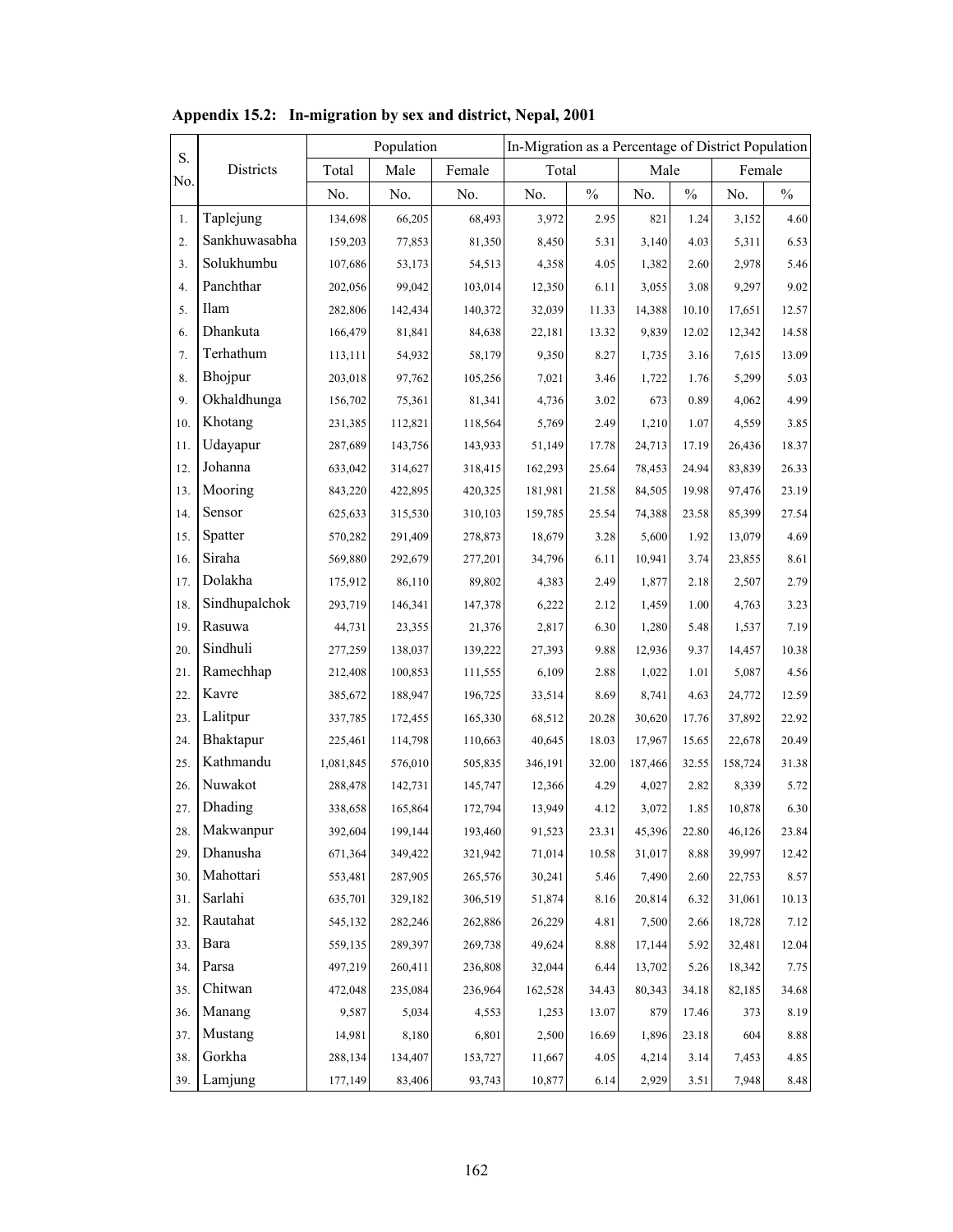| S.  |              |            | Population |                       |           |          |           |       | In-migration as a percentage of district population |       |  |
|-----|--------------|------------|------------|-----------------------|-----------|----------|-----------|-------|-----------------------------------------------------|-------|--|
| No. | Districts    | Total      | Male       | Female                | Total     |          | Male      |       | Female                                              |       |  |
|     |              | No.        | No.        | No.                   | No.       | $\%$     | No.       | $\%$  | No.                                                 | $\%$  |  |
| 40. | Tanahu       | 315,237    | 146,788    | 168,449               | 32,482    | 10.30    | 13,009    | 8.86  | 19,472                                              | 11.56 |  |
| 41. | Syangja      | 317,320    | 143,619    | 173,701               | 15,545    | 4.90     | 4,334     | 3.02  | 11,212                                              | 6.45  |  |
| 42. | Kaski        | 380,527    | 184,995    | 195,532               | 59,507    | 15.64    | 26,842    | 14.51 | 32,664                                              | 16.71 |  |
| 43. | Myagdi       | 114,447    | 53,178     | 61,269                | 3,965     | 3.46     | 1,293     | 2.43  | 2,672                                               | 4.36  |  |
| 44. | Parbat       | 157,826    | 72,942     | 84,884                | 12,685    | 8.04     | 2,263     | 3.10  | 10,422                                              | 12.28 |  |
| 45. | Baglung      | 268,937    | 123,528    | 145,409               | 17,668    | 6.57     | 5,607     | 4.54  | 12,061                                              | 8.29  |  |
| 46. | Gulmi        | 296,654    | 133,771    | 162,883               | 13,105    | 4.42     | 2,064     | 1.54  | 11,041                                              | 6.78  |  |
| 47. | Palpa        | 268,558    | 125,068    | 143,490               | 24,483    | 9.12     | 9,457     | 7.56  | 15,026                                              | 10.47 |  |
| 48. | Arghakhanchi | 208,391    | 96,349     | 112,042               | 7,560     | 3.63     | 1,228     | 1.27  | 6,332                                               | 5.65  |  |
| 49. | Nawalparasi  | 562,870    | 278,257    | 284,613               | 97,539    | 17.33    | 43,038    | 15.47 | 54,500                                              | 19.15 |  |
| 50. | Rupandehi    | 708,419    | 360,773    | 347,646               | 189,327   | 26.73    | 93,507    | 25.92 | 95,820                                              | 27.56 |  |
| 51. | Kapilbastu   | 481,976    | 247,875    | 234,101               | 36,532    | 7.58     | 16,288    | 6.57  | 20,243                                              | 8.65  |  |
| 52. | Dolpa        | 22,071     | 11,137     | 10,934                | 773       | 3.50     | 510       | 4.58  | 263                                                 | 2.41  |  |
| 53. | Jumla        | 69,226     | 35,759     | 33,467                | 1,449     | 2.09     | 631       | 1.76  | 819                                                 | 2.45  |  |
| 54. | Kalikot      | 11,510     | 6,291      | 5,219                 | 358       | 3.11     | 143       | 2.27  | 215                                                 | 4.12  |  |
| 55. | Mugu         | 31,465     | 16,134     | 15,331                | 724       | 2.30     | 376       | 2.33  | 348                                                 | 2.27  |  |
| 56. | Humla        | 40,595     | 20,962     | 19,633                | 896       | 2.21     | 146       | 0.70  | 749                                                 | 3.82  |  |
| 57. | Pyuthan      | 212,484    | 98,390     | 114,094               | 4,376     | 2.06     | 864       | 0.88  | 3,512                                               | 3.08  |  |
| 58. | Rolpa        | 210,004    | 101,592    | 108,412               | 2,854     | 1.36     | 802       | 0.79  | 2,053                                               | 1.89  |  |
| 59. | Rukum        | 188,438    | 95,432     | 93,006                | 956       | 0.51     | 266       | 0.28  | 690                                                 | 0.74  |  |
| 60. | Salyan       | 60,643     | 30,958     | 29,685                | 1,185     | 1.95     | 469       | 1.51  | 715                                                 | 2.41  |  |
| 61. | Surkhet      | 269,870    | 133,941    | 135,929               | 55,822    | 20.68    | 29,144    | 21.76 | 26,677                                              | 19.63 |  |
| 62. | Dailekh      | 225,201    | 110,125    | 115,076               | 4,873     | 2.16     | 2,061     | 1.87  | 2,812                                               | 2.44  |  |
| 63. | Jajarkot     | 134,868    | 68,508     | 66,360                | 955       | 0.71     | 82        | 0.12  | 873                                                 | 1.32  |  |
| 64. | Dang         | 462,380    | 228,958    | 233,422               | 60,592    | 13.10    | 30,700    | 13.41 | 29,892                                              | 12.81 |  |
| 65. | Banke        | 385,840    | 198,231    | 187,609               | 69,146    | 17.92    | 34,542    | 17.43 | 34,606                                              | 18.45 |  |
| 66. | Bardiya      | 382,649    | 192,655    | 189,994               | 64,032    | 16.73    | 30,877    | 16.03 | 33,156                                              | 17.45 |  |
| 67. | Bajura       | 100,626    | 49,813     | 50,813                | 2,901     | $2.88\,$ | 491       | 0.99  | 2,409                                               | 4.74  |  |
| 68. | Bajhang      | 167,026    | 80,676     | 86,350                | 3,029     | 1.81     | 433       | 0.54  | 2,598                                               | 3.01  |  |
| 69. | Darchaula    | 121,996    | 59,791     | 62,205                | 3,500     | 2.87     | 703       | 1.18  | 2,797                                               | 4.50  |  |
| 70. | Achham       | 231,285    | 108,998    | 122,287               | 4,941     | 2.14     | 893       | 0.82  | 4,048                                               | 3.31  |  |
| 71. | Doti         | 207,066    | 103,521    | 103,545               | 8,981     | 4.34     | 4,046     | 3.91  | 4,935                                               | 4.77  |  |
| 72. | Dadeldhura   | 126,162    | 60,965     | 65,197                | 10,944    | 8.67     | 4,815     | 7.90  | 6,129                                               | 9.40  |  |
| 73. | Baitadi      | 234,418    | 113,538    | 120,880               | 4,983     | 2.13     | 830       | 0.73  | 4,154                                               | 3.44  |  |
| 74. | Kailali      | 616,697    | 312,311    | 304,386               | 164,242   | 26.63    | 83,182    | 26.63 | 81,059                                              | 26.63 |  |
| 75. | Kanchanpur   | 377,899    | 191,910    | 185,989               | 123,767   | 32.75    | 64,053    | 33.38 | 59,713                                              | 32.11 |  |
|     | Total        | 22,736,934 |            | 11,359,378 11,377,556 | 2,929,061 | 12.88    | 1,330,345 |       | 11.71 1,598,722                                     | 14.05 |  |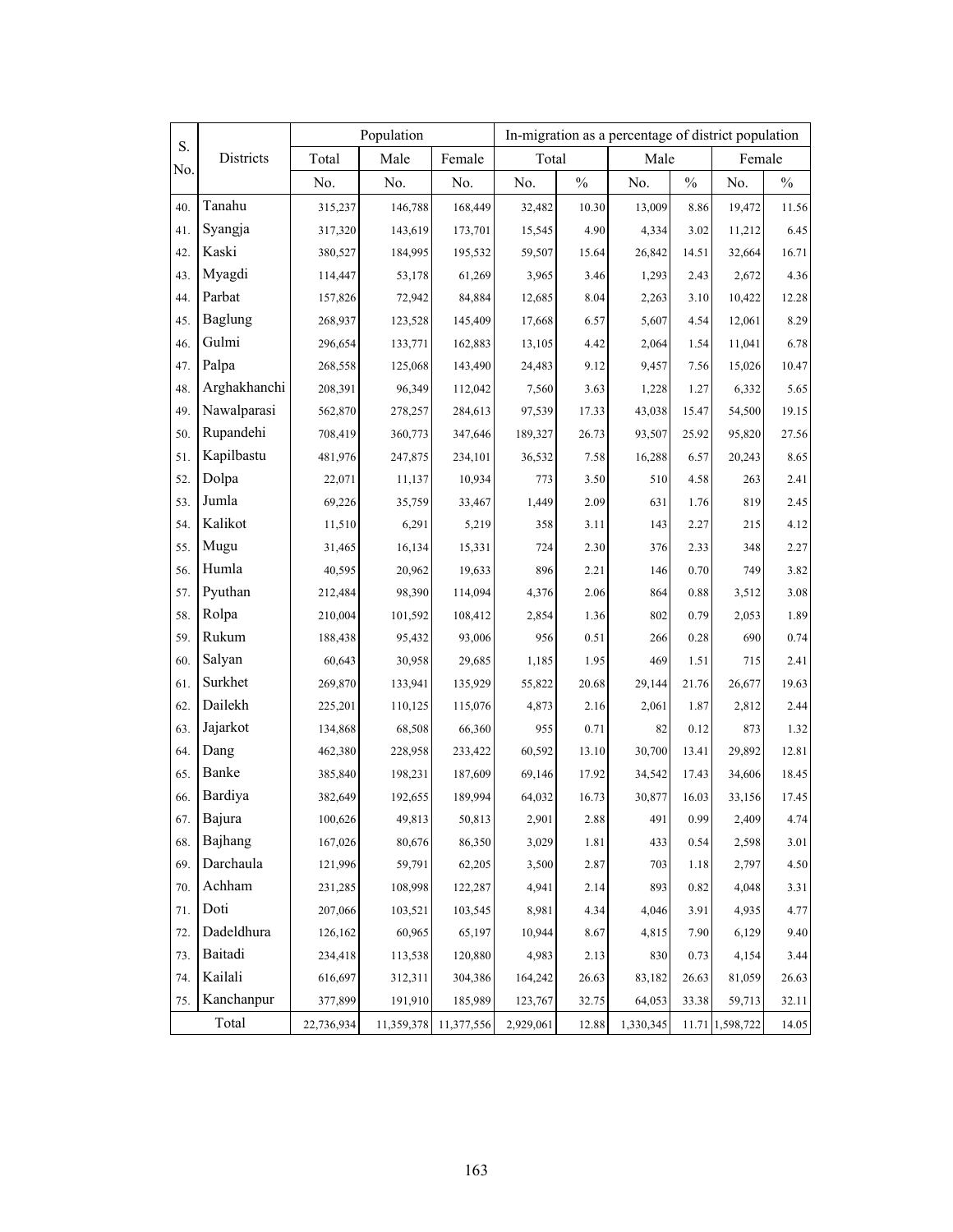| S.  |               | Four Streams of Migration |               |        |               |         |             |       |               |              |
|-----|---------------|---------------------------|---------------|--------|---------------|---------|-------------|-------|---------------|--------------|
| No. | Districts     |                           | Rural-Urban   |        | Urban-Urban   |         | Rural-Rural |       | Urban-Rural   | Total<br>No. |
|     |               | No.                       | $\frac{0}{0}$ | No.    | $\frac{0}{0}$ | No.     | $\%$        | No.   | $\frac{0}{0}$ |              |
| 1.  | Taplejung     |                           |               |        |               | 3,847   | 96.8        | 126   | 3.2           | 3,973        |
| 2.  | Sankhuwasabha | 1,523                     | 18.0          | 81     | 1.0           | 6,451   | 76.3        | 396   | 4.7           | 8,451        |
| 3.  | Solukhumbu    |                           |               |        |               | 4,224   | 96.9        | 135   | 3.1           | 4,359        |
| 4.  | Panchthar     |                           |               |        |               | 11,729  | 95.0        | 622   | 5.0           | 12,351       |
| 5.  | Ilam          | 2,883                     | 9.0           | 267    | 0.8           | 27,225  | 85.0        | 1,664 | 5.2           | 32,039       |
| 6.  | Dhankuta      | 3,371                     | 15.2          | 603    | 2.7           | 15,955  | 71.9        | 2,252 | 10.2          | 22,181       |
| 7.  | Terhathum     |                           |               |        |               | 9,042   | 96.7        | 308   | 3.3           | 9,350        |
| 8.  | Bhojpur       |                           |               |        |               | 6,560   | 93.4        | 461   | 6.6           | 7,021        |
| 9.  | Okhaldhunga   |                           |               |        |               | 4,472   | 94.4        | 263   | 5.6           | 4,735        |
| 10. | Khotang       |                           |               |        |               | 5,504   | 95.4        | 265   | 4.6           | 5,769        |
| 11. | Udayapur      | 10,246                    | 20.0          | 659    | 1.3           | 38,417  | 75.1        | 1,826 | 3.6           | 51,148       |
| 12. | Jhapa         | 24,811                    | 15.3          | 1,076  | 0.7           | 132,170 | 81.4        | 4,235 | 2.6           | 162,292      |
| 13. | Morang        | 29,869                    | 16.4          | 2,895  | 1.6           | 145,966 | 80.2        | 3,250 | 1.8           | 181,980      |
| 14. | Sunsari       | 53,970                    | 33.8          | 3,292  | 2.1           | 98,845  | 61.9        | 3,679 | 2.3           | 159,786      |
| 15. | Saptari       | 1,235                     | 6.6           | 241    | 1.3           | 15,478  | 82.9        | 1,726 | 9.2           | 18,680       |
| 16. | Siraha        | 4,377                     | 12.6          | 423    | 1.2           | 28,045  | 80.6        | 1,951 | 5.6           | 34,796       |
| 17. | Dolakha       | 627                       | 14.3          | 107    | 2.4           | 3,226   | 73.6        | 423   | 9.7           | 4,383        |
| 18. | Sindhupalchok |                           |               |        |               | 5,662   | 91.0        | 561   | 9.0           | 6,223        |
| 19. | Rasuwa        |                           |               |        |               | 2,595   | 92.2        | 221   | 7.8           | 2,816        |
| 20. | Sindhuli      | 4,423                     | 16.1          | 326    | 1.2           | 21,384  | 78.1        | 1,259 | 4.6           | 27,392       |
| 21. | Ramechhap     |                           |               |        |               | 5,860   | 95.9        | 249   | 4.1           | 6,109        |
| 22. | Kavre         | 4,541                     | 13.5          | 1,928  | 5.8           | 20,551  | 61.3        | 6,493 | 19.4          | 33,513       |
| 23. | Lalitpur      | 38,784                    | 56.6          | 11,910 | 17.4          | 15,671  | 22.9        | 2,147 | 3.1           | 68,512       |
| 24. | Bhaktapur     | 18,118                    | 44.6          | 3,789  | 9.3           | 15,672  | 38.6        | 3,066 | 7.5           | 40,645       |
| 25. | Kathmandu     | 248,551                   | 71.8          | 31,875 | 9.2           | 63,398  | 18.3        | 2,366 | 0.7           | 346,190      |
| 26. | Nuwakot       | 1,294                     | 10.5          | 314    | 2.5           | 9,160   | 74.1        | 1,599 | 12.9          | 12,367       |
| 27. | Dhading       |                           |               |        |               | 12,999  | 93.2        | 950   | 6.8           | 13,949       |
| 28. | Makawanpur    | 19,240                    | 21.0          | 2,955  | 3.2           | 61,212  | 66.9        | 8,116 | $8.9\,$       | 91,523       |
|     | 29. Dhanusha  | 11,003                    | 15.5          | 902    | 1.3           | 55,352  | 77.9        | 3,757 | 5.3           | 71,014       |
| 30. | Mahottari     | 945                       | 3.1           | 149    | 0.5           | 27,400  | 90.6        | 1,747 | 5.8           | 30,241       |
| 31. | Sarlahi       | 835                       | 1.6           | 105    | 0.2           | 49,476  | 95.4        | 1,458 | 2.8           | 51,874       |
|     | 32. Rautahat  | 714                       | 2.7           | 48     | 0.2           | 24,536  | 93.5        | 931   | 3.5           | 26,229       |
|     | 33. Bara      | 2,188                     | 4.4           | 314    | 0.6           | 44,100  | 88.9        | 3,022 | 6.1           | 49,624       |
|     | 34. Parsa     | 12,491                    | 39.0          | 3,026  | 9.4           | 16,356  | 51.0        | 171   | 0.5           | 32,044       |
| 35. | Chitwan       | 46,026                    | 28.3          | 1,688  | 1.0           | 111,053 | 68.3        | 3,761 | 2.3           | 162,528      |
| 36. | Manang        |                           |               |        |               | 1,195   | 95.4        | 58    | 4.6           | 1,253        |
| 37. | Mustang       |                           |               |        |               | 2,321   | 92.8        | 179   | 7.2           | 2,500        |
| 38. | Gorkha        | 1,216                     | 10.4          | 156    | 1.3           | 9,543   | 81.8        | 752   | 6.4           | 11,667       |
|     | 39. Lamjung   |                           |               |        |               | 10,497  | 96.5        | 380   | 3.5           | 10,877       |

**Appendix 15.3 : Rural-urban, urban-urban, rural-rural and urban-rural migration streams by district, Nepal, 2001**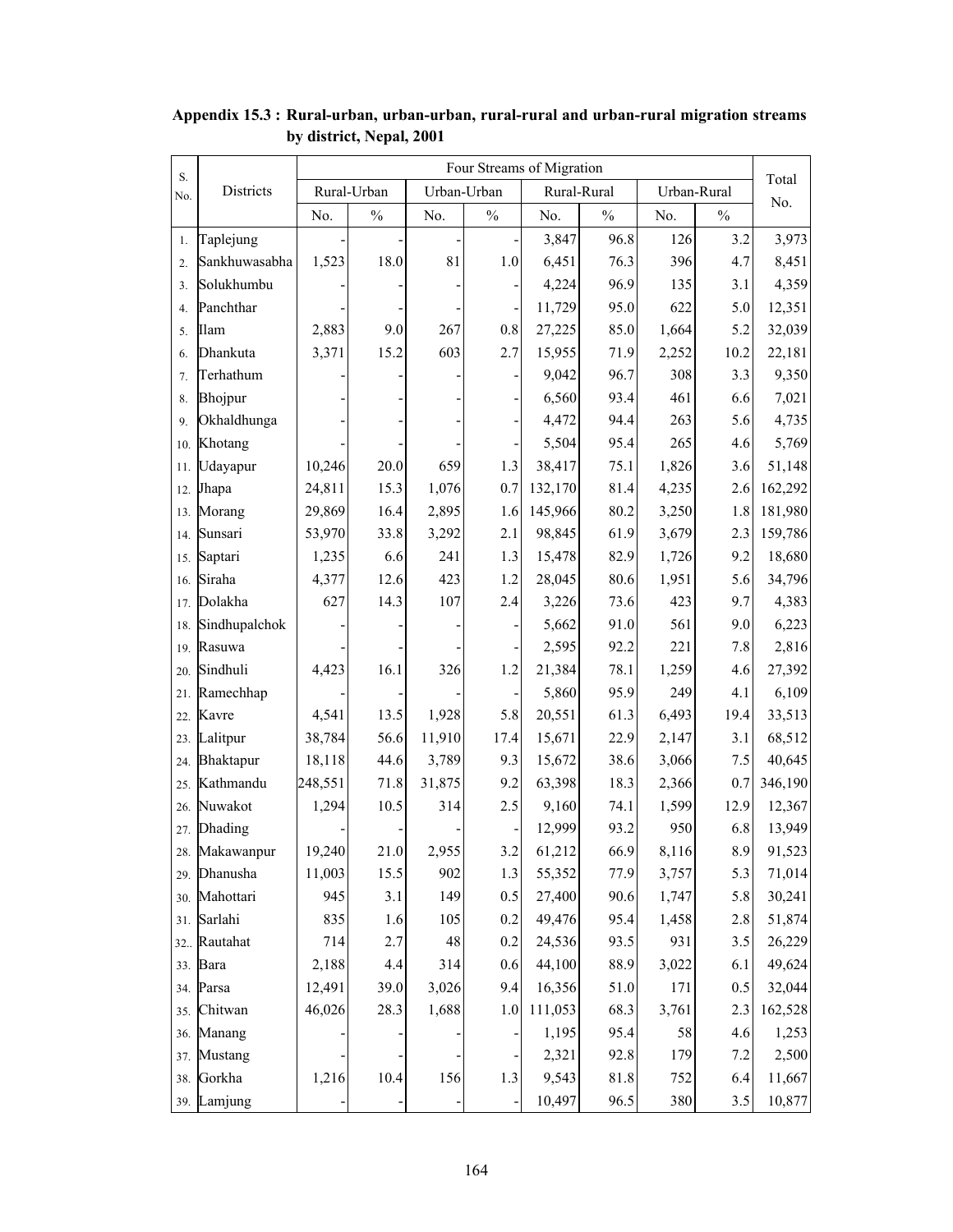| S.  |                | Four streams of migration |                    |             |               |               |               |             |               |              |  |
|-----|----------------|---------------------------|--------------------|-------------|---------------|---------------|---------------|-------------|---------------|--------------|--|
| No. | Districts      | Rural-Urban               |                    | Urban-Urban |               | Rural-Rural   |               | Urban-Rural |               | Total<br>No. |  |
|     |                | No.                       | $\frac{0}{0}$      | No.         | $\frac{0}{0}$ | No.           | $\frac{0}{0}$ | No.         | $\frac{0}{0}$ |              |  |
| 40. | Tanahu         | 3,416                     | 10.5               | 272         | $0.8\,$       | 27,402        | 84.4          | 1,392       | 4.3           | 32,482       |  |
| 41. | Syangja        | 2,197                     | 14.1               | 249         | 1.6           | 12,150        | 78.2          | 950         | 6.1           | 15,546       |  |
| 42. | Kaski          | 49,227                    | 82.7               | 3,264       | 5.5           | 7,454         | 12.5          | $-438$      | $-0.7$        | 59,507       |  |
| 43. | Myagdi         |                           |                    |             |               | 3,627         | 91.5          | 338         | 8.5           | 3,965        |  |
| 44. | Parbat         |                           |                    |             |               | 11,979        | 94.4          | 706         | 5.6           | 12,685       |  |
| 45. | <b>Baglung</b> | 2,433                     | 13.8               | 250         | 1.4           | 13,882        | 78.6          | 1,103       | 6.2           | 17,668       |  |
| 46. | Gulmi          |                           |                    |             |               | 12,908        | 98.5          | 198         | 1.5           | 13,106       |  |
| 47. | Palpa          | 3,184                     | 13.0               | 304         | 1.2           | 19,549        | 79.8          | 1,446       | 5.9           | 24,483       |  |
| 48. | Arghakhanchi   |                           |                    |             |               | 7,528         | 99.6          | 32          | 0.4           | 7,560        |  |
| 49. | Nawalparasi    | 1,842                     | 1.9                | 173         | 0.2           | 92,710        | 95.0          | 2,814       | 2.9           | 97,539       |  |
| 50. | Rupandehi      | 41,355                    | 21.8               | 2,643       | 1.4           | 138,241       | 73.0          | 7,088       | 3.7           | 189,327      |  |
| 51. | Kapilbastu     | 1,278                     | 3.5                | 114         | 0.3           | 34,328        | 94.0          | 811         | 2.2           | 36,531       |  |
| 52. | Dolpa          |                           |                    |             |               | 764           | 99.0          | 8           | 1.0           | 772          |  |
| 53. | Jumla          |                           |                    |             |               | 1,373         | 94.8          | 75          | 5.2           | 1,448        |  |
| 54. | Kalikot        |                           |                    |             |               | 307           | 86.0          | 50          | 14.0          | 357          |  |
| 55. | Mugu           |                           |                    |             |               | 671           | 92.7          | 53          | 7.3           | 724          |  |
| 56. | Humla          |                           |                    |             |               | 884           | 98.7          | 12          | 1.3           | 896          |  |
| 57. | Pyuthan        |                           |                    |             |               | 4,237         | 96.8          | 140         | 3.2           | 4,377        |  |
| 58. | Rolpa          |                           |                    |             |               | 2,599         | 91.1          | 255         | 8.9           | 2,854        |  |
| 59. | Rukum          |                           |                    |             |               | 931           | 97.4          | 25          | 2.6           | 956          |  |
| 60. | Salyan         |                           |                    |             |               | 1,151         | 97.1          | 34          | 2.9           | 1,185        |  |
| 61. | Surkhet        | 8,613                     | 15.4               | 483         | 0.9           | 44,965        | 80.6          | 1,761       | 3.2           | 55,822       |  |
| 62. | Dailekh        | 494                       | 10.1               | 97          | 2.0           | 3,836         | 78.7          | 446         | 9.2           | 4,873        |  |
| 63. | Jajarkot       |                           |                    |             |               | 939           | 98.3          | 16          | 1.7           | 955          |  |
| 64. | Dang           | 11,834                    | 19.5               | 523         | 0.9           | 46,500        | 76.7          | 1,736       | 2.9           | 60,593       |  |
| 65. | Banke          | 9,682                     | 14.0               | 1,221       | 1.8           | 54,414        | 78.7          | 3,830       | 5.5           | 69,147       |  |
|     | 66. Bardiya    | 5,964                     | 9.3                | 132         | 0.2           | 56,481        | 88.2          | 1,456       | 2.3           | 64,033       |  |
|     | 67. Bajura     |                           |                    |             |               | 2,820         | 97.2          | $8\sqrt{1}$ | $2.8\,$       | 2,901        |  |
|     | 68. Bajhang    |                           |                    |             | -             | 2,981         | 98.4          | 49          | 1.6           | 3,030        |  |
|     | 69. Darchaula  |                           |                    |             |               | 3,042         | 86.9          | 458         | 13.1          | 3,500        |  |
|     | 70. Achham     |                           |                    |             |               | 4,875         | 98.7          | 66          | 1.3           | 4,941        |  |
|     | 71. Doti       | 1,327                     | 14.8               | 118         | 1.3           | 7,009         | 78.1          | 526         | 5.9           | 8,980        |  |
|     | 72. Dadeldhura | 876                       | $\boldsymbol{8.0}$ | 169         | 1.5           | 9,346         | 85.4          | 553         | 5.1           | 10,944       |  |
|     | 73. Baitadi    | 367                       | 7.4                | 43          | 0.9           | 4,309         | 86.5          | 264         | 5.3           | 4,983        |  |
|     | 74. Kailali    | 31,130                    | 19.0               | 1,574       | $1.0\,$       | 125,088       | 76.2          | 6,450       | 3.9           | 164,242      |  |
|     | 75. Kanchanpur | 27,785                    | 22.4               | 667         | 0.5           | 93,418        | 75.5          | 1,897       | 1.5           | 123,767      |  |
|     | <b>Total</b>   | 746,285                   | 25.5               | 81,425      |               | 2.8 1,997,847 | 68.2          | 103,506     | 3.5           | 2,929,063    |  |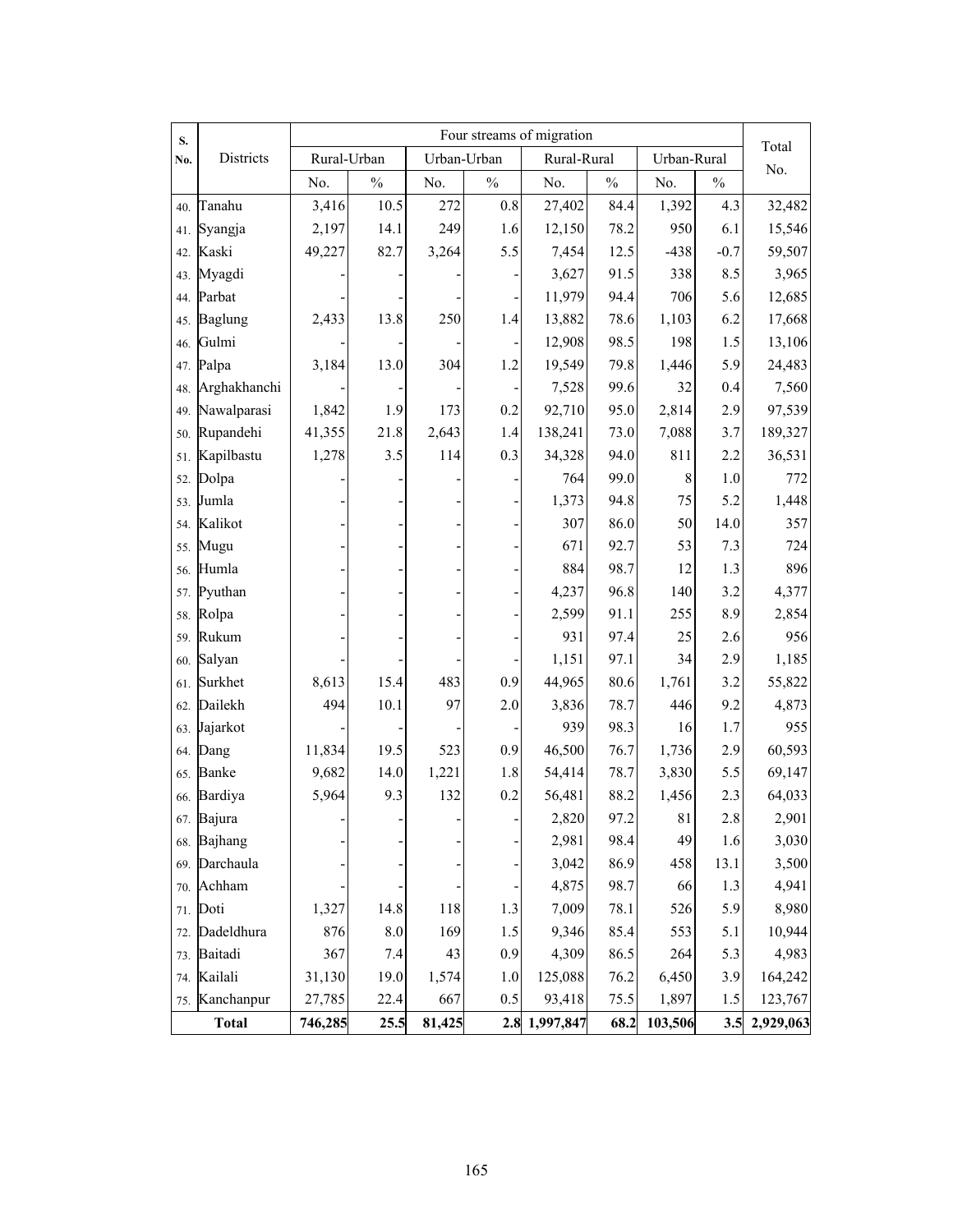| S.                       | District                   |                   | Total      | <b>Total Native</b> |               | Same District  |               |            | Other District |              |               | Foreign Born |               |
|--------------------------|----------------------------|-------------------|------------|---------------------|---------------|----------------|---------------|------------|----------------|--------------|---------------|--------------|---------------|
| N.                       |                            | Areas             | Population | No.                 | $\frac{0}{0}$ | N <sub>0</sub> | $\frac{0}{0}$ | <b>VDC</b> | $\frac{0}{0}$  | Municipality | $\frac{0}{0}$ | No.          | $\frac{0}{0}$ |
| Mountain                 |                            | Mountain          | 43,705     | 43,539              | 99.62         | 41,201         | 94.63         | 2,150      | 4.94           | 188          | 0.43          | 166          | 0.38          |
| Districts                |                            | Towns             |            |                     |               |                |               |            |                |              |               |              |               |
| Col. $%$                 |                            |                   | 1.4        | 1.4                 |               | 1.8            |               | 0.3        |                | 0.2          |               | 0.1          |               |
|                          | <sup>1</sup> Sankhuwasabha | Khandbari         | 21,,789    | 21,673              | 99.47         | 20,069         | 92.60         | 1,523      | 7.03           | 81           | 0.37          | 116          | 0.53          |
| <sup>2</sup> Dolakha     |                            | Bhimeswor         | 21,916     | 21,866              | 99.77         | 21,132         | 96.64         | 627        | 2.87           | 107          | 0.49          | 50           | 0.23          |
|                          | <b>Hill Districts</b>      | <b>Hill Towns</b> | 720,311    | 706,113             | 98.03         | 574,307        | 81.33         | 119,348    | 16.90          | 12,457       | 1.76          | 14,198       | 1.97          |
|                          |                            | Col. %            | 22.3       | 22.9                |               | 25.4           |               | 16.0       |                | 15.3         |               | 9.9          |               |
| 3 Ilam                   |                            | Ilam              | 16,237     | 15,969              | 98.35         | 12,820         | 80.28         | 2,883      | 18.05          | 267          | 1.67          | 268          | 1.65          |
| <sup>4</sup> Dhankuta    |                            | Dhankuta          | 20,668     | 20,452              | 98.95         | 16,477         | 80.56         | 3,371      | 16.48          | 603          | 2.95          | 216          | 1.05          |
| <sup>5</sup> Udayapur    |                            | Trijuga           | 55,291     | 54,436              | 98.45         | 43,530         | 79.97         | 10,246     | 18.82          | 659          | 1.21          | 855          | 1.55          |
| <sup>6</sup> Sindhuli    |                            | Kamalamai         | 32,838     | 32,536              | 99.08         | 27,787         | 85.40         | 4,423      | 13.59          | 326          | 1.00          | 302          | 0.92          |
| 7 Kavre                  |                            | Banepa            | 15,822     | 15,727              | 99.40         | 13,549         | 86.15         | 1,302      | 8.28           | 876          | 5.57          | 95           | 0.60          |
| 8 Kavre                  |                            | Dhulikhel         | 11,521     | 11,416              | 99.09         | 9,746          | 85.37         | 1,299      | 11.38          | 371          | 3.25          | 105          | 0.91          |
| <sup>9</sup> Kavre       |                            | Panauti           | 25,,563    | 25,408              | 99.39         | 22,787         | 89.68         | 1,940      | 7.64           | 681          | 2.68          | 155          | 0.61          |
| <sup>10</sup> Nuwakot    |                            | Bidur             | 21,193     | 21,091              | 99.52         | 19,483         | 92.38         | 1,294      | 6.14           | 314          | 1.49          | 102          | 0.48          |
| <sup>11</sup> Makawanpur |                            | Hetauda           | 68,482     | 66,248              | 96.74         | 44,053         | 66.50         | 19,240     | 29.04          | 2,955        | 4.46          | 2,234        | 3.26          |
| 12 Gorkha                |                            | Prithbinarayan    | 25,783     | 25,661              | 99.53         | 24,,289        | 94.65         | 1,216      | 4.74           | 156          | 0.61          | 122          | 0.47          |
| <sup>13</sup> Tanahu     |                            | <b>Byas</b>       | 28,245     | 27,676              | 97.99         | 23,988         | 86.67         | 3,416      | 12.34          | 272          | 0.98          | 569          | 2.01          |
| <sup>14</sup> Syangja    |                            | Putalibazar       | 29,667     | 29,291              | 98.73         | 27,597         | 94.22         | 1,476      | 5.04           | 217          | 0.74          | 376          | 1.27          |
| 15 Syangja               |                            | Waling            | 20,414     | 20,295              | 99.42         | 19,542         | 96.29         | 721        | 3.55           | 32           | 0.16          | 119          | 0.58          |
| 16 Kaski                 |                            | Lekhnath          | 41,369     | 40,404              | 97.67         | 34,440         | 85.24         | 5,769      | 14.28          | 195          | 0.48          | 965          | 2.33          |
| 17 Kaski                 |                            | Pokhara           | 156,312    | 150,356             | 96.19         | 103,829        | 69.06         | 43,458     | 28.90          | 3,069        | 2.04          | 5,956        | 3.81          |
| <sup>18</sup> Baglung    |                            | Kalika            | 20,852     | 20,580              | 98.70         | 17,897         | 86.96         | 2,433      | 11.82          | 250          | 1.21          | 272          | 1.30          |
| <sup>19</sup> Palpa      |                            | Tansen            | 20,431     | 20,060              | 98.18         | 16,572         | 82.61         | 3,184      | 15.87          | 304          | 1.52          | 371          | 1.82          |
| <sup>20</sup> Surkhet    |                            | Birendranagar     | 31,381     | 30,843              | 98.29         | 21,748         | 70.51         | 8,613      | 27.93          | 483          | 1.57          | 538          | 1.71          |
| <sup>21</sup> Dailekh    |                            | Narayan           | 19,446     | 19,394              | 99.73         | 18,803         | 96.95         | 494        | 2.55           | 97           | 0.50          | 52           | 0.27          |
| 22 Doti                  |                            | Dipayal           | 22,061     | 21,810              | 98.86         | 20,365         | 93.37         | 1,327      | 6.08           | 118          | 0.54          | 251          | 1.14          |
| <sup>23</sup> Dadeldhura |                            | Amargadhi         | 18,390     | 18,331              | 99.68         | 17,286         | 94.30         | 876        | 4.78           | 169          | 0.92          | 59           | 0.32          |
| 24 Baitadi               |                            | Dashrathchand     | 18,345     | 18,129              | 98.82         | 17,719         | 97.74         | 367        | 2.02           | 43           | 0.24          | 216          | 1.18          |

**Appendix 15.4: Population by place of birth by municipalities, Nepal, 2001.**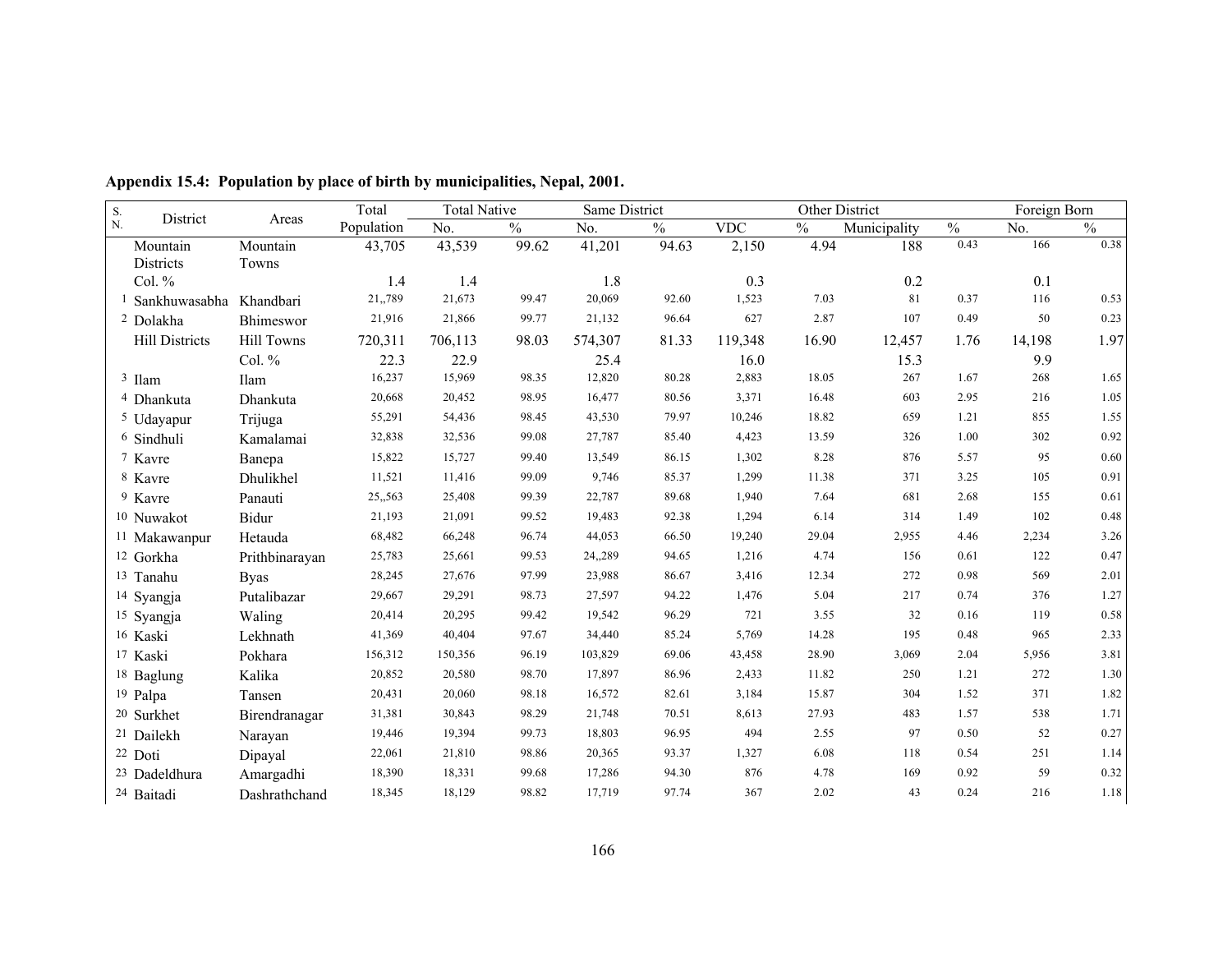| ${\bf S}.$<br>District<br>$N$ . |              | Total      | <b>Total Native</b> |               | Same District |               |            |               | Other District |               | Foreign Born |               |
|---------------------------------|--------------|------------|---------------------|---------------|---------------|---------------|------------|---------------|----------------|---------------|--------------|---------------|
|                                 | Areas        | Population | No.                 | $\frac{0}{0}$ | No.           | $\frac{0}{0}$ | <b>VDC</b> | $\frac{0}{0}$ | Municipality   | $\frac{0}{0}$ | No.          | $\frac{0}{0}$ |
| <b>Valley Districts</b>         | Valley Towns | 995,966    | 965,809             | 96.97         | 612,781       | 63.45         | 305,453    | 31.63         | 47,574         | 4.93          | 30157        | 3.03          |
|                                 | Col. $%$     | 30.9       | 31.3                |               | 27.1          |               | 40.9       |               | 58.4           |               | 21.1         |               |
| <sup>25</sup> Lalitpur          | Lalitpur     | 162,991    | 158,665             | 97.35         | 107,971       | 68.05         | 38,784     | 24.44         | 11,910         | 7.51          | 4,326        | 2.65          |
| <sup>26</sup> Bhaktapur         | Bhaktapur    | 72,543     | 72,204              | 99.53         | 63,363        | 87.76         | 7,062      | 9.78          | 1,779          | 2.46          | 339          | 0.47          |
| <sup>27</sup> Bhaktapur         | Madhyapur    | 47,751     | 47,510              | 99.50         | 34,444        | 72.50         | 11,056     | 23.27         | 2,010          | 4.23          | 241          | 0.50          |
| <sup>28</sup> Kathmandu         | Kathmandu    | 671,846    | 646,882             | 96.28         | 375,854       | 58.10         | 240,207    | 37.13         | 30,821         | 4.76          | 24,964       | 3.72          |
| <sup>29</sup> Kathmandu         | Kirtipur     | 40,835     | 40,548              | 99.30         | 31,149        | 76.82         | 8,344      | 20.58         | 1,054          | 2.60          | 287          | 0.70          |
| Tarai Districts                 | Tarai Towns  | 1,467,897  | 1,369,643           | 93.31         | 1,029,103     | 75.14         | 319,334    | 23.32         | 21,206         | 1.55          | 98,254       | 6.69          |
|                                 | Col. %       | 45.5       | 44.4                |               | 45.6          |               | 42.8       |               | 26.0           |               | 68.8         |               |
| 30 Jhapa                        | Bhadrapur    | 18,145     | 16,032              | 88.35         | 12,621        | 78.72         | 3,003      | 18.73         | 407            | 2.54          | 2,113        | 11.65         |
| 31 Jhapa                        | Damak        | 35,009     | 32,975              | 94.19         | 21,205        | 64.31         | 11,384     | 34.52         | 386            | 1.17          | 2,034        | 5.81          |
| 32 Jhapa                        | Mechinagar   | 49,060     | 45,151              | 92.03         | 34,444        | 76.29         | 10,424     | 23.09         | 283            | 0.63          | 3,909        | 7.97          |
| 33 Morang                       | Biratnagar   | 166,674    | 152,363             | 91.41         | 119,599       | 78.50         | 29,869     | 19.60         | 2895           | 1.90          | 14,311       | 8.59          |
| 34 Sunsari                      | Dharan       | 95,332     | 87,632              | 91.92         | 51,416        | 58.67         | 33,883     | 38.67         | 2333           | 2.66          | 7,700        | 8.08          |
| 35 Sunsari                      | Inaruwa      | 23,200     | 22,327              | 96.24         | 17,556        | 78.63         | 4,506      | 20.18         | 265            | 1.19          | 873          | 3.76          |
| 36 Sunsari                      | Itahari      | 41,210     | 39,201              | 95.12         | 22,927        | 58.49         | 15,581     | 39.75         | 694            | 1.77          | 2,009        | 4.88          |
| 37 Saptari                      | Rajbiraj     | 30,353     | 28,990              | 95.51         | 27,514        | 94.91         | 1,235      | 4.26          | 241            | 0.83          | 1,363        | 4.49          |
| 38 Siraha                       | Lahan        | 27,654     | 26,100              | 94.38         | 22,452        | 86.02         | 3,281      | 12.57         | 366            | 1.40          | 1,554        | 5.62          |
| 39 Siraha                       | Siraha       | 23,988     | 22,757              | 94.87         | 21,604        | 94.93         | 1,096      | 4.82          | 57             | 0.25          | 1231         | 5.13          |
| 40 Dhanusha                     | Janakpur     | 74,192     | 68,912              | 92.88         | 57,007        | 82.72         | 11,003     | 15.97         | 902            | 1.31          | 5,280        | 7.12          |
| 41 Mahottari                    | Jaleshwor    | 22,046     | 20,277              | 91.98         | 19,183        | 94.60         | 945        | 4.66          | 149            | 0.73          | 1,769        | 8.02          |
| 42 Sarlahi                      | Malangawa    | 18,484     | 17,168              | 92.88         | 16,228        | 94.52         | 835        | 4.86          | 105            | 0.61          | 1,316        | 7.12          |
| <sup>43</sup> Rautahat          | Gaur         | 25,383     | 22,707              | 89.46         | 21,945        | 96.64         | 714        | 3.14          | 48             | 0.21          | 2,676        | 10.54         |
| 44 Bara                         | Kalaiya      | 32,260     | 30,261              | 93.80         | 27,759        | 91.73         | 2,188      | 7.23          | 314            | 1.04          | 1,999        | 6.20          |
| 45 Parsa                        | Birgunj      | 112484     | 98013               | 87.14         | 82497         | 84.17         | 12491      | 12.74         | 3026           | 3.09          | 14471        | 12.86         |